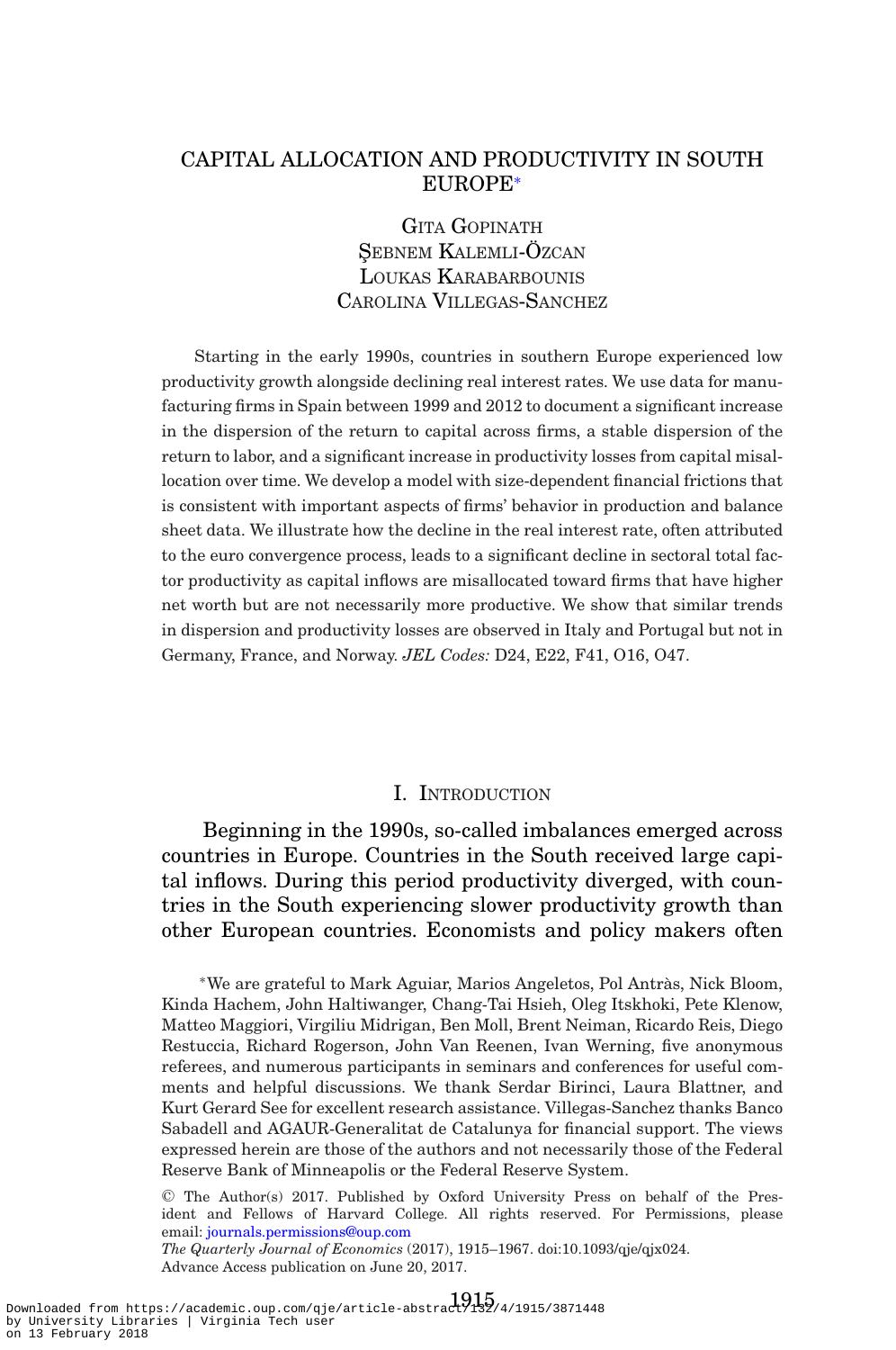conjecture that low productivity growth resulted from a misallocation of resources across firms or sectors in the South.

This article has two goals. First, we bring empirical evidence to bear on the question of how the misallocation of resources across firms evolves over time. Between 1999 and 2012, we document a significant increase in the dispersion of the return to capital and a deterioration in the efficiency of resource allocation across Spanish manufacturing firms. Second, we develop a model with firm heterogeneity, financial frictions, and capital adjustment costs to shed light on these trends. We demonstrate how the decline in the real interest rate, often attributed to the euro convergence process, led to an increase in the dispersion of the return to capital and to lower total factor productivity (TFP) as capital inflows were directed to less productive firms operating within relatively underdeveloped financial markets.

Our article contributes to the literatures on misallocation and financial frictions. Pioneered by [Restuccia and Rogerson \(2008\)](#page-52-0) and [Hsieh and Klenow \(2009\),](#page-51-0) the misallocation literature documents large differences in the efficiency of factor allocation across countries and the potential for these differences to explain observed TFP differences. But so far there is little systematic evidence on the dynamics of misallocation within countries. Models with financial frictions, such as [Kiyotaki and Moore \(1997\),](#page-51-1) have natural implications for the dynamics of capital misallocation at the micro level. Despite this, there exists no empirical work that attempts to relate the dynamics of capital misallocation at the micro level to firm-level financial decisions and to the aggregate implications of financial frictions. Our work aims to fill these gaps in the literature.

We use a firm-level data set from ORBIS-AMADEUS that covers manufacturing firms in Spain between 1999 and 2012. Our data cover roughly 75% of the manufacturing economic activity reported in Eurostat (which, in turn, uses census sources). Further, the share of economic activity accounted for by small and medium-sized firms in our data is representative of that in Eurostat. Unlike data sets from census sources, our data contain information on both production and balance sheet variables. This makes it possible to relate real economic outcomes to financial decisions at the firm level over time in a large and representative sample of firms.

We begin our analysis by documenting the evolution of misallocation measures within four-digit level manufacturing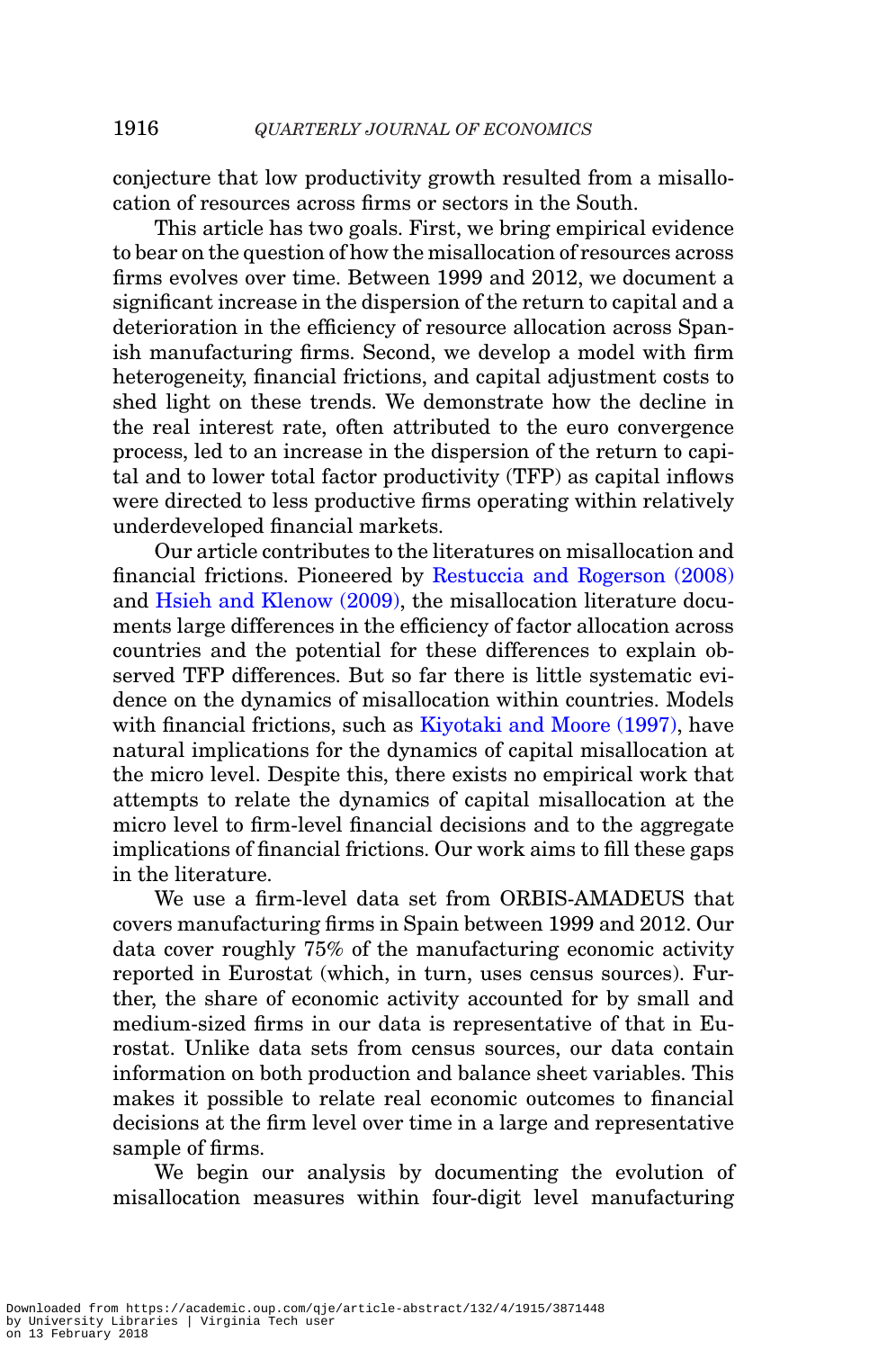industries. We examine trends in the dispersion of the return to capital, as measured by the log marginal revenue product of capital (MRPK), and the return to labor, as measured by the log marginal revenue product of labor (MRPL). As emphasized by [Hsieh and Klenow \(2009\),](#page-51-0) an increase in the dispersion of a factor's return across firms could reflect increasing barriers to the efficient allocation of resources and be associated with a loss in TFP at the aggregate level. We document an increase in the dispersion of the MRPK in Spain in the precrisis period between 1999 and 2007 that further accelerated in the postcrisis period between 2008 and 2012. By contrast, the dispersion of the MRPL does not show a significant trend throughout this period. Importantly, we document that the increasing dispersion of the return to capital is accompanied by a significant decline in TFP relative to its efficient level.

To interpret these facts and evaluate quantitatively the role of capital misallocation for TFP in an environment with declining real interest rates, we develop a parsimonious small open economy model with heterogeneous firms, borrowing constraints, and capital adjustment costs. Firms compete in a monopolistically competitive environment and employ capital and labor to produce manufacturing varieties. They are heterogeneous in terms of their permanent productivity and also face transitory idiosyncratic productivity shocks. Firms save in a bond to smooth consumption over time and invest to accumulate physical capital.

The main novelty of our model is that financial frictions depend on firm size. We parameterize the borrowing constraint such that the model matches the positive relationship between firm leverage and size in the microdata. We compare the model to the data along various firm-level moments not targeted during the parameterization. We show that the model generates withinfirm and cross-sectional patterns that match patterns of firm size, productivity, MRPK, capital, and net worth in the data. A sizedependent borrowing constraint is important for understanding firms' behavior. Nested models, such as when financial frictions do not depend on firm size or are absent, do worse than our model in terms of matching firm-level moments.

When subjected to the observed decline in the real interest rate that started in 1994, our model generates dynamics that resemble the trends in the manufacturing sector in Spain between 1999 and 2007 characterized by an inflow of capital, an increase in MRPK dispersion across firms, and a decline in sectoral TFP. In our model firms with higher net worth increase their capital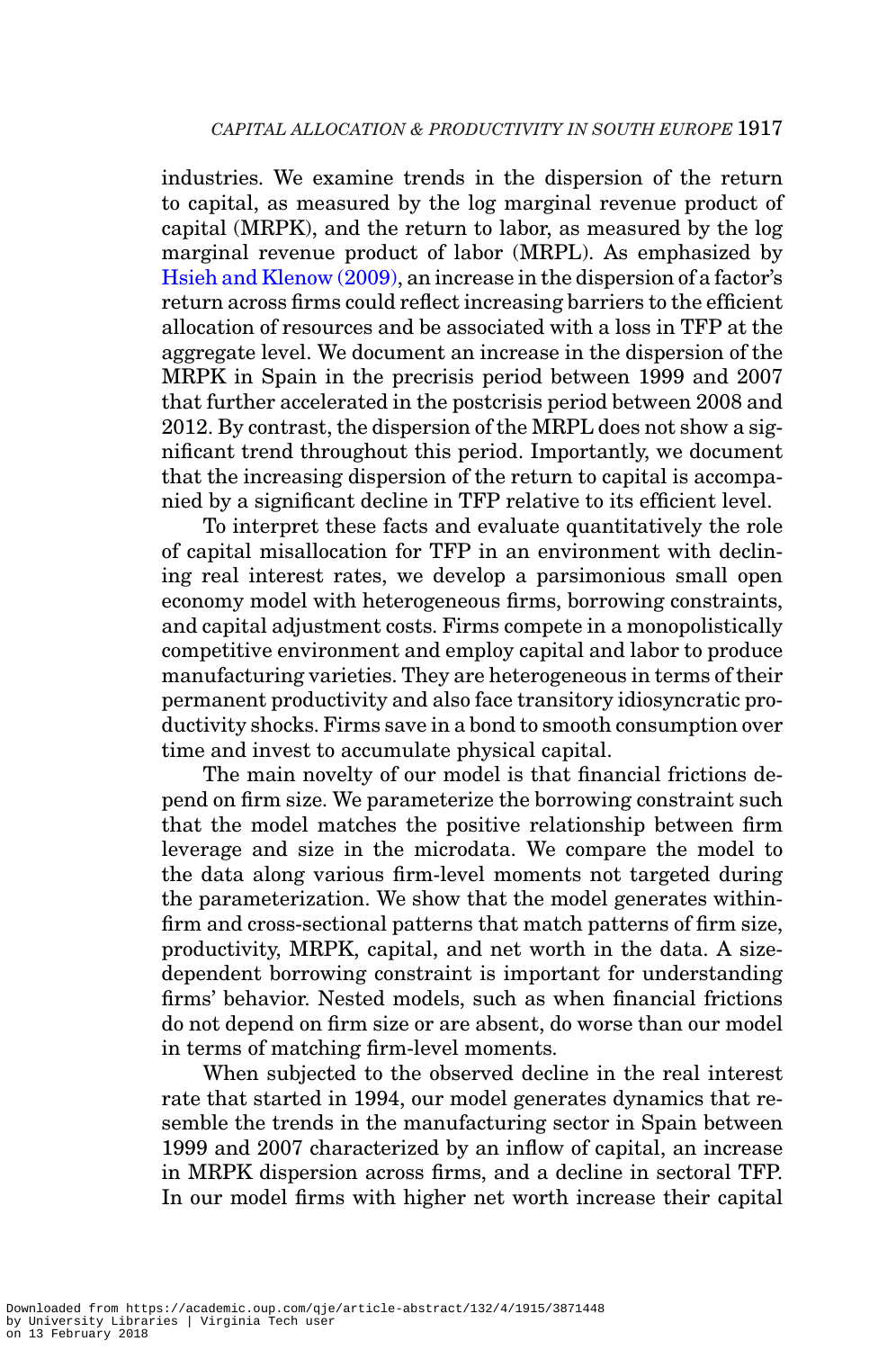in response to the decline in the cost of capital. For these unconstrained firms, the real interest rate drop generates a decline in their MRPK. On the other hand, firms that happen to have lower net worth despite being potentially productive delay their adjustment until they can internally accumulate sufficient funds. These firms do not experience a commensurate decline in their MRPK. Therefore, the dispersion of the MRPK between financially unconstrained and constrained firms increases. Capital flows into the sector but not necessarily to the most productive firms, which generates a decline in sectoral TFP.

Quantitatively, our model generates large increases in firm capital, borrowing, and MRPK dispersion and a significant fraction of the observed decline in TFP relative to its efficient level between 1999 and 2007. We argue that a size-dependent borrowing constraint is crucial in generating these aggregate outcomes. We show that the model without a size-dependent borrowing constraint fails to generate significant changes in firm capital, borrowing, MRPK dispersion, and TFP in response to the same decline in the real interest rate.

To further corroborate the mechanism of our model, we present direct evidence that firms with higher initial net worth accumulated more capital during the precrisis period conditional on their initial productivity and capital. Our model generates an elasticity of capital accumulation with respect to initial net worth of similar magnitude to the elasticity estimated in the firm-level data. Informatively for our mechanism, we additionally document that MRPK dispersion in the data does not increase in the subsample of larger firms. Our model also implies that MRPK dispersion does not increase within larger firms because, with a sizedependent borrowing constraint, larger firms are more likely to overcome their borrowing constraint than smaller firms.

We illustrate that alternative narratives of the precrisis period, such as a relaxation of borrowing constraints or transitional dynamics that arise purely from capital adjustment costs, do not generate the trends observed in the aggregate data. In addition, we show that the increase in the dispersion of the MRPK in the precrisis period cannot be explained by changes in the stochastic process governing firm productivity. During this period, we actually find a decline in the dispersion of productivity shocks across firms. By contrast, changes in financial conditions and uncertainty shocks at the micro level may be important for the postcrisis dynamics characterized by reversals of capital flows, by even larger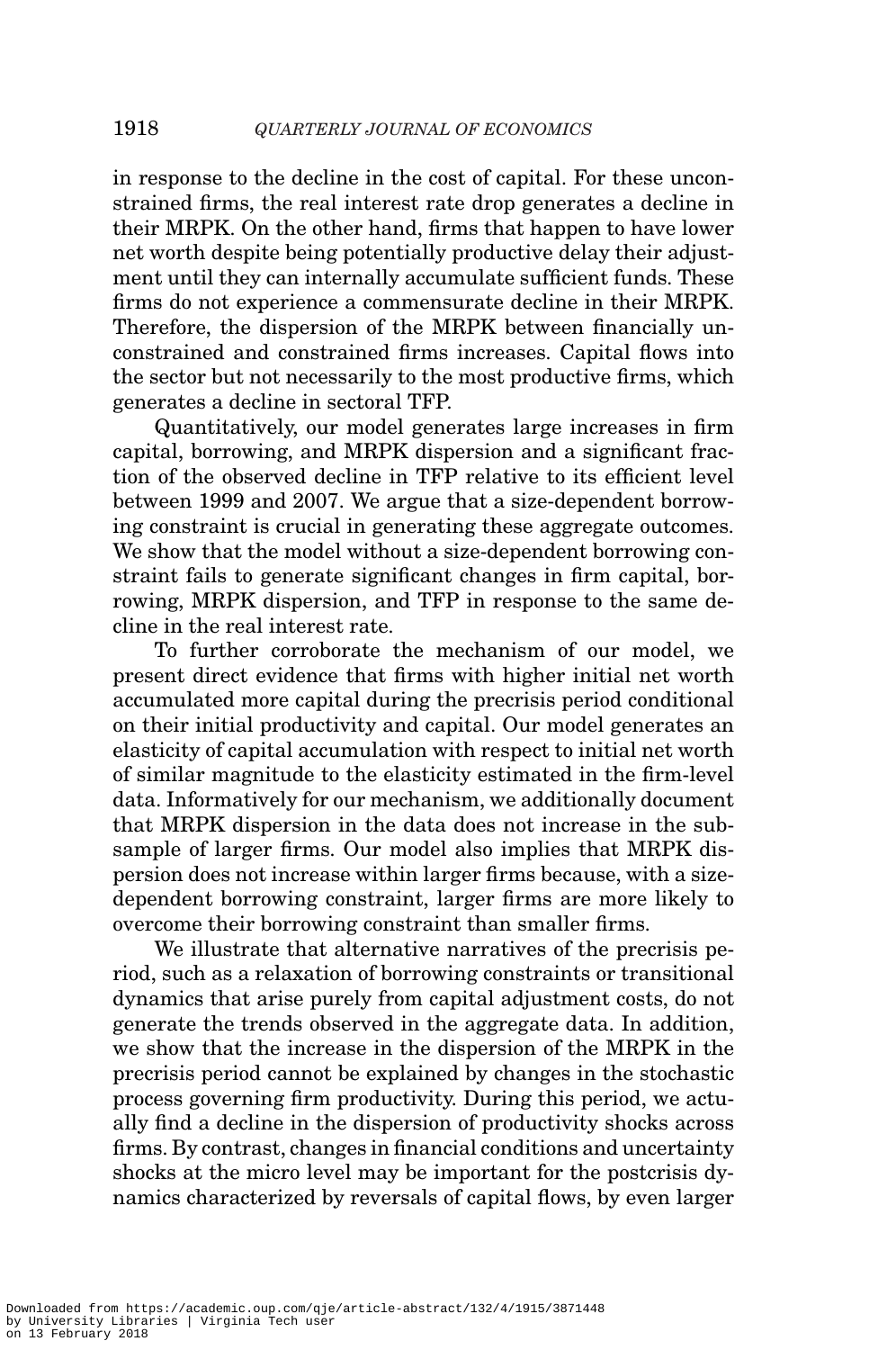increases in the dispersion of the MRPK, and by declines in TFP relative to its efficient level. Indeed, we find that idiosyncratic shocks became significantly more dispersed across firms during the postcrisis period.

We conclude by extending parts of our empirical analyses to Italy (1999–2012), Portugal (2006–2012), Germany (2006–2012), France (2000–2012), and Norway (2004–2012). We find interesting parallels between Spain, Italy, and Portugal. As in Spain, there is a trend increase in MRPK dispersion in Italy before the crisis and a significant acceleration of this trend in the postcrisis period. Portugal also experiences an increase in MRPK dispersion during its sample period that spans mainly the postcrisis years. By contrast, MRPK dispersion is relatively stable in Germany, France, and Norway throughout their samples. Finally, we find significant trends in the loss in TFP due to misallocation in some samples in Italy and Portugal, but do not find such trends in Germany, France, and Norway. We find these differences suggestive, given that firms in the South are likely to operate in less well-developed financial markets.

Our article contributes to a recent body of work that studies the dynamics of dispersion and misallocation. [Oberfield \(2013\)](#page-51-2) and [Sandleris and Wright \(2014\)](#page-52-1) document the evolution of misallocation during crises in Chile and Argentina, respectively. [Larrain and Stumpner \(2013\)](#page-51-3) document changes in resource allocation in several Eastern European countries during financial market liberalization episodes. [Bartelsman, Haltiwanger, and](#page-50-0) [Scarpetta \(2013\)](#page-50-0) examine the cross-country and time-series variation of the covariance between labor productivity and size as a measure of resource allocation. [Kehrig \(2015\)](#page-51-4) presents evidence for a countercyclical dispersion of (revenue) productivity in U.S. manufacturing.

[Asker, Collard-Wexler, and De Loecker \(2014\)](#page-50-1) show how risk and adjustment costs in capital accumulation can rationalize dispersion of firm-level revenue productivity. Following their observation, our model allows for the possibility that an increase in the dispersion of firm-level outcomes are driven by changes in second moments of the stochastic process governing idiosyncratic productivity. [Bloom et al. \(2012\)](#page-50-2) demonstrate that increases in the dispersion of plant-level productivity shocks is an important feature of recessions in the United States.

[Banerjee and Duflo \(2005\)](#page-50-3) discuss how capital misallocation can arise from credit constraints. An earlier attempt to link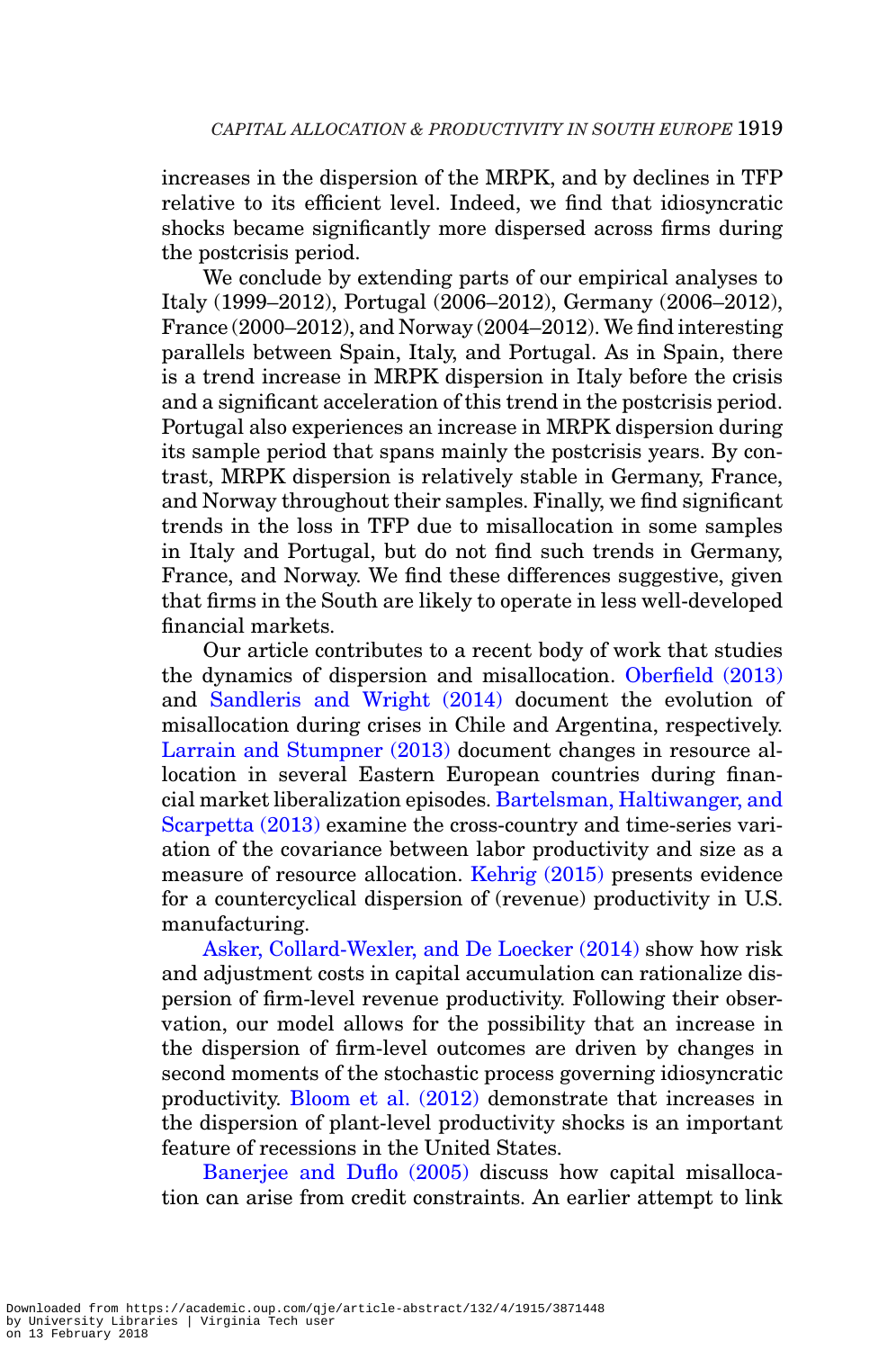productivity and financial frictions to capital flows in an open economy is [Mendoza \(2010\).](#page-51-5) Recently, several articles have endogenized TFP as a function of financial frictions in dynamic models [\(Midrigan and Xu 2014;](#page-51-6) [Moll 2014;](#page-51-7) [Buera and Moll 2015\)](#page-50-4). A typical prediction of these models is that a financial liberalization episode is associated with capital inflows, a better allocation of resources across firms, and an increase in TFP growth (see, e.g., [Buera, Kaboski, and Shin 2011;](#page-50-5) [Midrigan and Xu 2014\)](#page-51-6). This shock, however, does not match the experience of countries in South Europe where TFP growth declined.

One important difference between our article and these articles is that we focus on transitional dynamics generated by a decline in the real interest rate. Contrary to a financial liberalization shock, the decline in the real interest rate is associated with an inflow of capital and a decline in TFP in the short run of our model.<sup>[1](#page-5-0)</sup> Relative to the environment considered in these articles, our model produces larger TFP losses during the transitional dynamics because the borrowing constraint depends on firm size.

The problems associated with current account deficits and declining productivity growth in the euro area were flagged early on by [Blanchard \(2007\)](#page-50-6) for the case of Portugal. [Reis \(2013\)](#page-52-2) suggests that large capital inflows may have been misallocated to inefficient firms in Portugal in the 2000s. [Benigno and Fornaro \(2014\)](#page-50-7) suggest that the decline in aggregate productivity growth resulted from a shift in resources from the traded sector, which is the source of endogenous productivity growth, to the nontraded sector following the consumption boom that accompanied the increase in capital inflows. In contemporaneous work, [Dias, Marques, and](#page-51-8) [Richmond \(2014\)](#page-51-8) and [Garcia-Santana et al. \(2016\)](#page-51-9) present descriptive statistics on trends in resource allocation within sectors, including construction and services, for Portugal (1996–2011) and Spain (1995–2007), respectively.

<span id="page-5-0"></span>1. Consistent with our narrative, [Cette, Fernald, and Mojon \(2016\)](#page-50-8) provide VAR and panel-data evidence in a sample of European countries and industries linking lower real interest rates to lower productivity in the prerecession period. [Fernandez-Villaverde, Garicano, and Santos \(2013\)](#page-51-10) also note the decline in interest rates and the inflow of capital fostered by the adoption of the euro and discuss sluggish performance in peripheral countries in the context of abandoned structural reforms. [Buera and Shin \(2016\)](#page-50-9) study countries undergoing sustained growth accelerations and attribute capital outflows from countries with higher TFP growth to economic reforms that remove idiosyncratic distortions.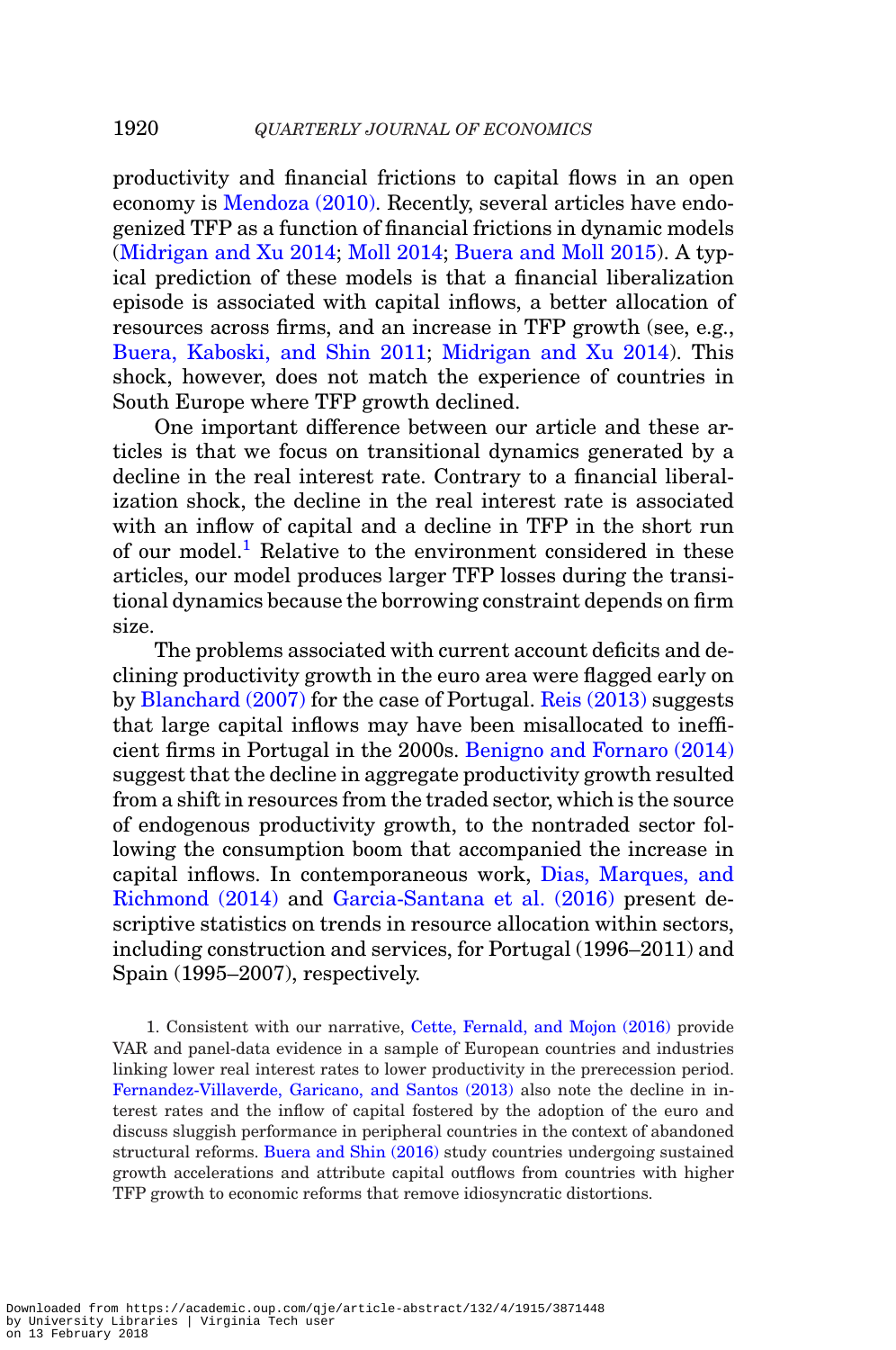## II. DESCRIPTION OF THE DATA

Our data come from the ORBIS database. The database is compiled by the Bureau van Dijk Electronic Publishing (BvD). ORBIS is an umbrella product that provides firm-level data for many countries worldwide. Administrative data at the firm level are initially collected by local Chambers of Commerce and, in turn, relayed to BvD through roughly 40 different information providers including business registers. Given our article's focus, we also use the AMADEUS data set, which is the European subset of ORBIS. One advantage of focusing on European countries is that company reporting is regulatory even for small private firms.

The data set has financial accounting information from detailed harmonized balance sheets, income statements, and profit and loss accounts of firms. Roughly 99% of companies in the data set are private. This crucially differentiates our data from other data sets commonly used in the finance literature, such as Compustat for the United States, Compustat Global, and Worldscope, that only contain information on large listed companies.

Our analysis focuses on the manufacturing sector for which challenges related to the estimation of the production function are less severe than in other sectors. In the countries that we examine, the manufacturing sector accounts for roughly 20% to 30% of aggregate employment and value added. The ORBIS database allows us to classify industries in the manufacturing sector according to their four-digit NACE Rev. 2 industry classification.

A well-known problem in ORBIS-AMADEUS is that, while the number of unique firm identifiers matches the number in official data sources, key variables, such as employment and materials, are missing once the data are downloaded. There are several reasons for this. Private firms are not required to report materials. Additionally, employment is not reported as a balance sheet item but in memo lines. Less often, there are other missing variables such as capital or assets. Variables are not always reported consistently throughout time in a particular disk or in a download, either from the BvD or the Wharton Research Data Services (WRDS) website. BvD has a policy by which firms that do not report during a certain period are automatically deleted from their later vintage products, creating an artificial survival bias in the sample. An additional issue that researchers face is that online downloads (BvD or WRDS) cap the amount of firms that can be downloaded in a given period of time. This cap translates into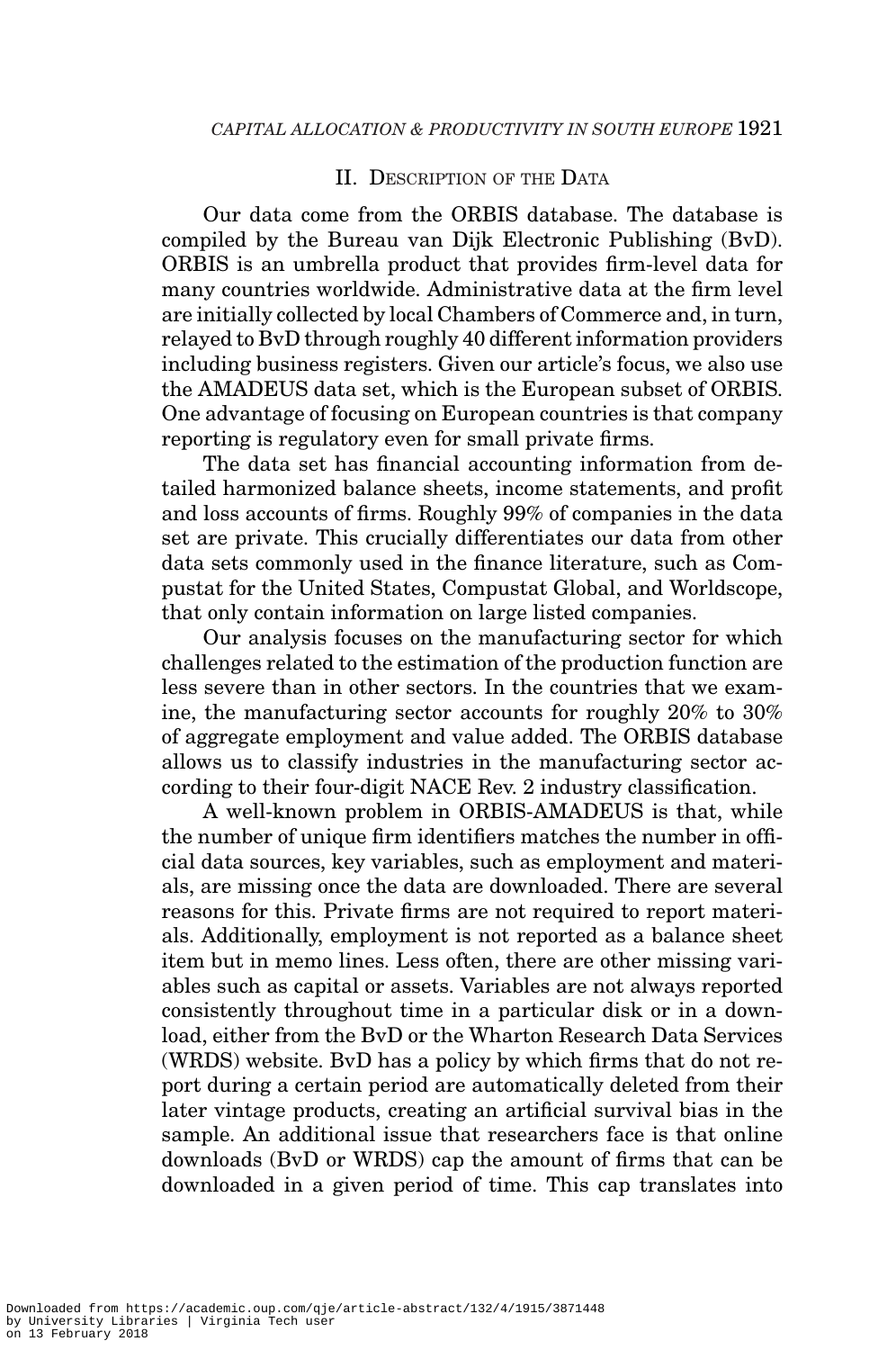missing observations in the actual download job instead of termination of the download job.

We follow a comprehensive data collection process to address these problems and maximize the coverage of firms and variables for our six countries over time.<sup>2</sup> Broadly, our strategy is to merge data available in historical disks instead of downloading historical data at once from the WRDS website. We rely on two BvD products, ORBIS and AMADEUS. These products have been developed independently and, therefore, they follow different rules regarding the companies and years that should be included. AMADEUS provides data for at most 10 recent years for the same company while ORBIS only reports data for up to 5 recent years. In addition, AMADEUS drops firms from the database if they did not report any information during the last five years while ORBIS keeps the information for these companies as long as they are active. We merge data across several vintages of these two products (ORBIS disk 2005, ORBIS disk 2009, ORBIS disk 2013, AMADEUS online 2010 from WRDS, and AMADEUS disk 2014).[3](#page-7-1)

Finally, it is sometimes the case that information is updated over time, and the value of variables that was not available in early disks is made available in later vintages. In addition, because of reporting lags the coverage in the latest years of a certain disk can be poor. To maximize the number of firms in the sample and the coverage of variables we merge across all products using a unique firm identifier and we update information missing in early vintages by the value provided in later vintages. An issue when merging data across disks is that there can be changes in firm identifiers over time. We use a table of changes in official identifiers provided by BvD to address this issue.

[Table I](#page-8-0) summarizes the coverage in our data for Spain between 1999 and 2012.<sup>4</sup> The columns in the table represent the

<span id="page-7-0"></span>2. See also Kalemli-Özcan et al.  $(2015)$  for a description of how to use ORBIS to construct representative firm-level data sets for various countries.

<span id="page-7-1"></span>3. For example, consider a company that files information with BvD for the last time in 2007. Suppose that BvD has information from the Business Registry that this company is still active. In AMADEUS disk 2014 this company will not be included in the database. However, information for the period 2002–2007 for this company will still be available when we combine ORBIS disks 2005 and 2009.

<span id="page-7-2"></span>4. We begin our analysis in 1999 as the coverage in ORBIS-AMADEUS between 1995 and 1998 is, in most cases, extremely low. There is no representative data set with financial information going back to the beginning of the 1990s. The ESEE (Encuesta Sobre Estrategias Empresariales) data set for Spain has the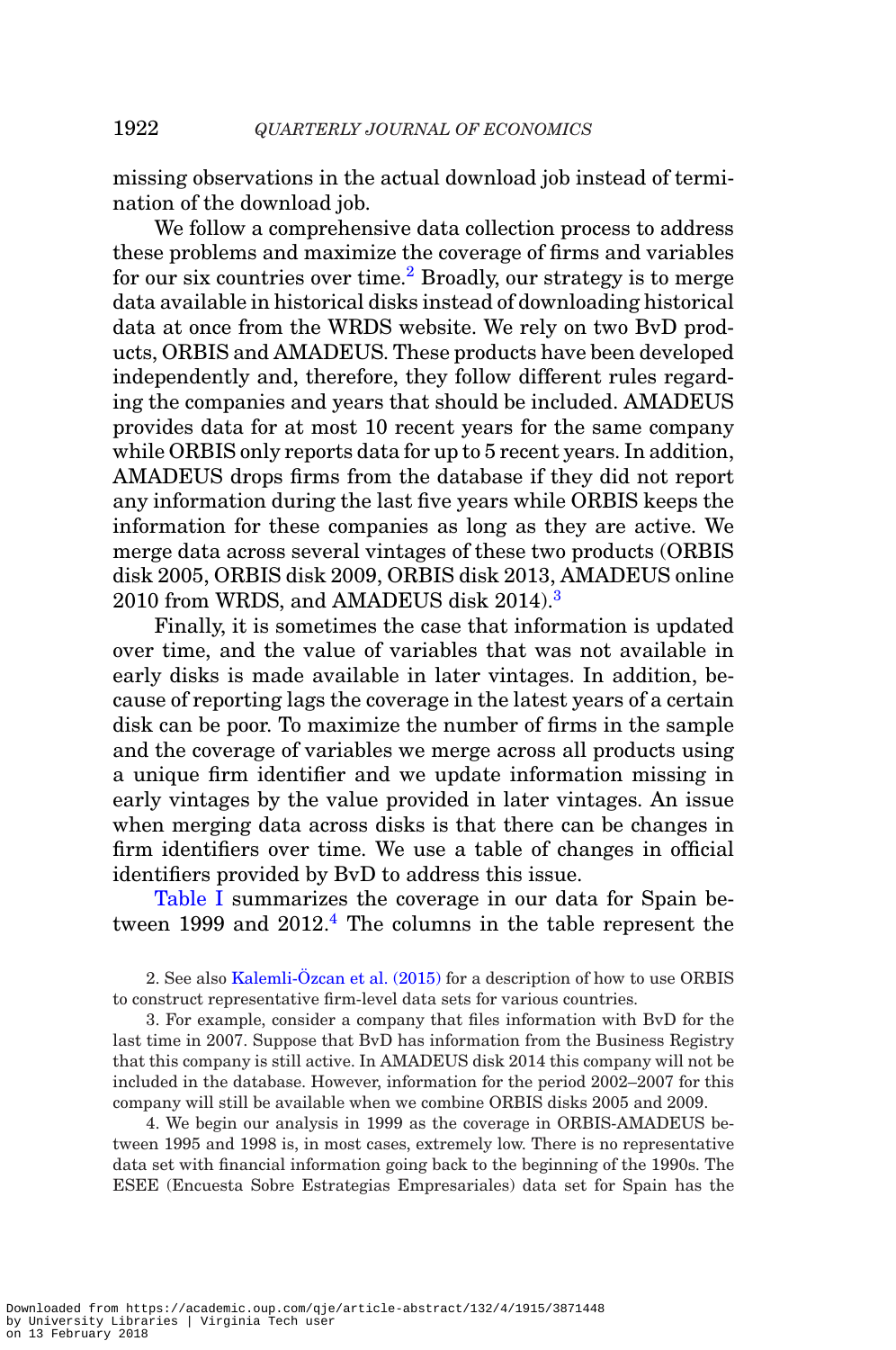<span id="page-8-0"></span>

|      | Employment | Wage bill | Gross output |
|------|------------|-----------|--------------|
| 1999 | 0.56       | 0.69      | 0.75         |
| 2000 | 0.58       | 0.71      | 0.76         |
| 2001 | 0.61       | 0.73      | 0.77         |
| 2002 | 0.65       | 0.75      | 0.79         |
| 2003 | 0.65       | 0.74      | 0.78         |
| 2004 | 0.66       | 0.75      | 0.78         |
| 2005 | 0.66       | 0.74      | 0.77         |
| 2006 | 0.67       | 0.74      | 0.77         |
| 2007 | 0.67       | 0.74      | 0.77         |
| 2008 | 0.65       | 0.72      | 0.72         |
| 2009 | 0.71       | 0.72      | 0.75         |
| 2010 | 0.68       | 0.73      | 0.74         |
| 2011 | 0.69       | 0.74      | 0.75         |
| 2012 | 0.65       | 0.71      | 0.72         |

TABLE I COVERAGE IN ORBIS-AMADEUS RELATIVE TO EUROSTAT (SBS): SPAIN MANUFACTURING

ratio of aggregate employment, wage bill, and gross output recorded in our sample relative to the same object in Eurostat as reported by its Structural Business Statistics (SBS). The data in Eurostat are from census sources and represent the universe of firms. The coverage statistics we report are conservative because we drop observations with missing, zero, or negative values for gross output, the wage bill, capital stock, and materials, that is the variables necessary for computing productivity at the firm level.<sup>[5](#page-8-1)</sup> As [Table I](#page-8-0) shows, the coverage in our sample is consistently high and averages roughly 75% for the wage bill and gross output and typically more than 65% for employment.[6](#page-8-2)

[Figure I](#page-9-0) plots the aggregate real wage bill and the aggregate real gross output in our ORBIS-AMADEUS data set. It compares these aggregates to the same aggregates as recorded by Eurostat. Except for the wage bill in the first two years of the sample, these series track each other closely.

required variables beginning in 1993 but surveys mostly large firms and therefore is not representative of the population of firms.

<span id="page-8-1"></span><sup>5.</sup> [Online Appendix](file:qje.oxfordjournals.org) A provides a detailed description of the process we follow to clean the data and presents summary statistics of the main variables used in our analysis. It also presents coverage statistics for the other countries.

<span id="page-8-2"></span><sup>6.</sup> A difference between our sample and Eurostat is that we do not have data on the self-employed. While this has little impact on our coverage of the wage bill and gross output relative to Eurostat, it matters more for employment.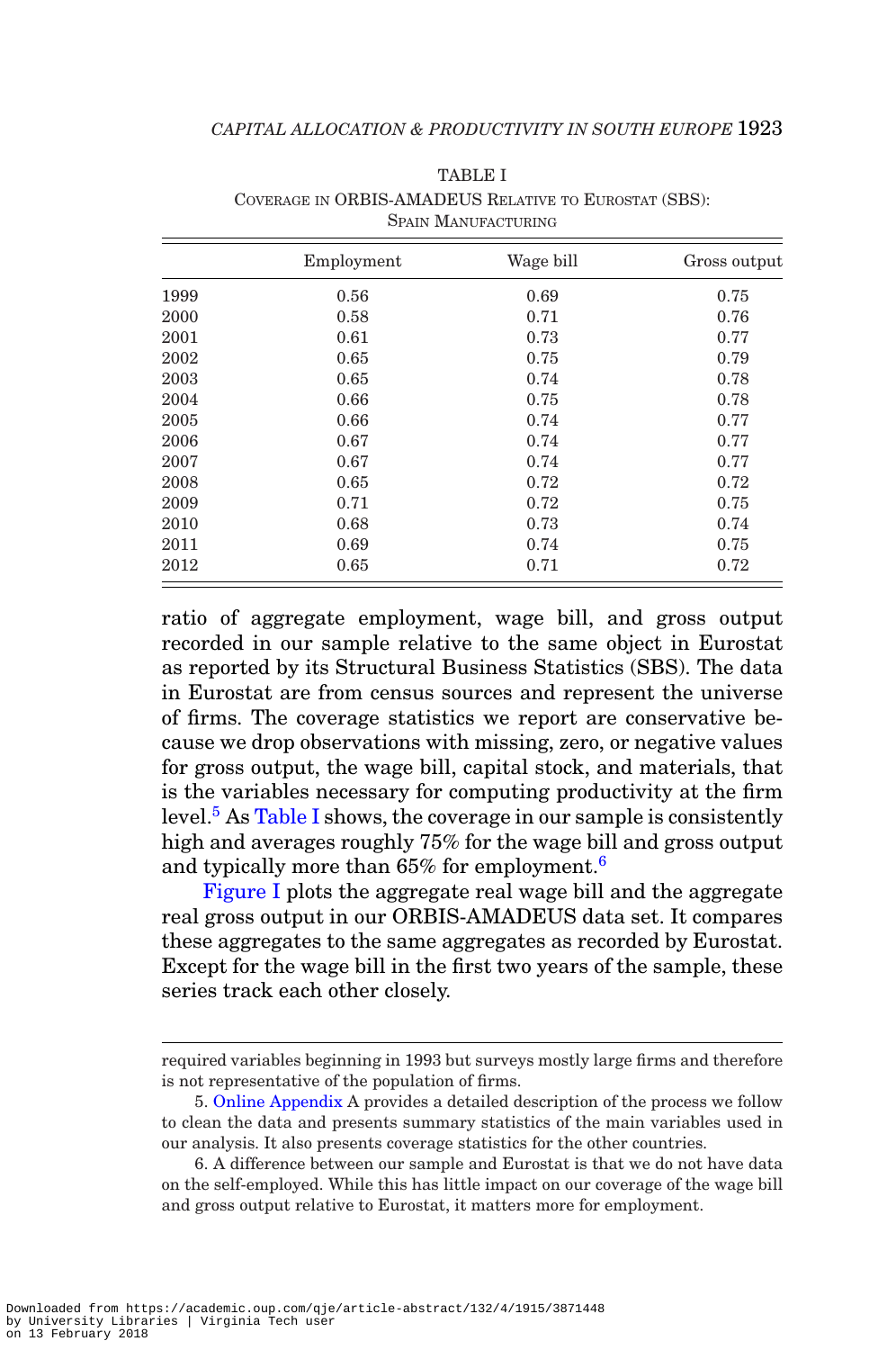<span id="page-9-0"></span>

FIGURE I Aggregates in ORBIS-AMADEUS and Eurostat (SBS)

| <b>TABLE II</b> |  |
|-----------------|--|
|-----------------|--|

<span id="page-9-1"></span>SHARE OF TOTAL MANUFACTURING ECONOMIC ACTIVITY BY SIZE CLASS IN SPAIN (2006)

|                              |                      | Employment |      | Wage bill Gross output |
|------------------------------|----------------------|------------|------|------------------------|
| ORBIS-AMADEUS 1-19 employees |                      | 0.24       | 0.19 | 0.14                   |
|                              | $20 - 249$ employees | 0.50       | 0.47 | 0.42                   |
|                              | $250+$ employees     | 0.26       | 0.34 | 0.45                   |
| Eurostat (SBS)               | $0-19$ employees     | 0.31       | 0.20 | 0.14                   |
|                              | $20 - 249$ employees | 0.43       | 0.43 | 0.38                   |
|                              | $250+$ employees     | 0.26       | 0.37 | 0.49                   |

[Table II](#page-9-1) presents the share of economic activity accounted for by firms belonging in three size categories in  $2006$ .<sup>[7](#page-9-2)</sup> Each column presents a different measure of economic activity, namely employment, wage bill, and gross output. The first three rows report statistics from ORBIS-AMADEUS and the next three from Eurostat. The entries in the table denote the fraction of total economic activity accounted for by firms belonging to each size class. For example, in our data from ORBIS-AMADEUS, firms with 1–19 employees account for 19% of the total wage bill, firms with 20–249 employees account for 47% of the total wage bill, and firms with 250 or more employees account for 34% of the total wage bill. The corresponding numbers provided by Eurostat's SBS are 20%, 43%, and 37%.

<span id="page-9-2"></span>7. The share of economic activity by size category in our sample relative to Eurostat is relatively stable over time. We show year 2006 in [Table II](#page-9-1) for comparability with our analyses of other countries below that also start in 2006. The sum of entries across rows within each panel and source may not add up to 1 because of rounding.

Downloaded from https://academic.oup.com/qje/article-abstract/132/4/1915/3871448 by University Libraries | Virginia Tech user on 13 February 2018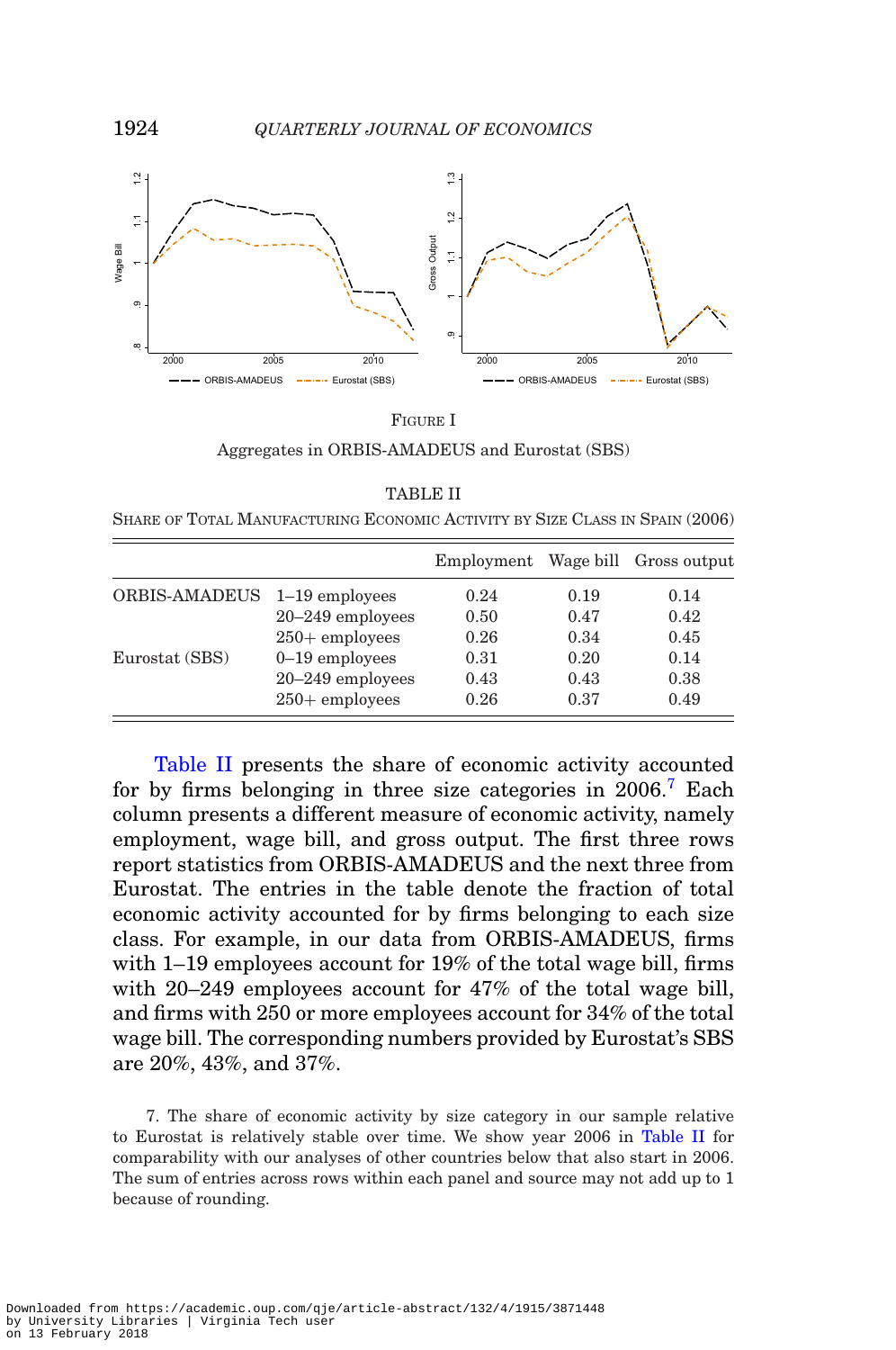Our sample is mainly composed of small and medium-sized firms that account for a significant fraction of economic activity in Europe and the majority of economic activity in the South. [Table II](#page-9-1) illustrates that our sample is broadly representative in terms of contributions of small and medium-sized firms to manufacturing employment, the wage bill, and gross output. This feature is an important difference of our article relative to the literature that works with both financial and real variables at the firm level. Most of this literature focuses on listed firms that account for less than 1% of the observations in our data.

#### <span id="page-10-1"></span>III. DISPERSION AND MISALLOCATION FACTS

In this section we document the evolution of measures of dispersion and misallocation for the manufacturing sector in Spain. We build our measurements on the framework developed by [Hsieh](#page-51-0) [and Klenow \(2009\).](#page-51-0) We consider an industry *s* at time *t* populated by a large number  $N_{st}$  of monopolistically competitive firms.<sup>[8](#page-10-0)</sup> We define industries in the data by their four-digit industry classification.

Total industry output is given by a CES production function:

(1) 
$$
Y_{st} = \left[\sum_{i=1}^{N_{st}} D_{ist} (y_{ist})^{\frac{s-1}{s}}\right]^{\frac{s}{s-1}},
$$

where *yist* denotes firm *i*'s real output, *Dist* denotes a demand shifter for firm *i*'s variety, and  $\varepsilon$  denotes the elasticity of substitution between varieties. We denote by *pist* the price of variety *i* and by  $P_{st}$  the price of industry output  $Y_{st}$ . Firms face an isoelastic demand for their output given by  $y_{ist} = (\frac{p_{ist}}{P_{st}})^{-\varepsilon} (D_{ist})^{\varepsilon} Y_{st}$ .

Firms' output is given by a Cobb-Douglas production function:

$$
(2) \t\t y_{ist} = A_{ist} k_{ist}^{\alpha} \ell_{ist}^{1-\alpha},
$$

<span id="page-10-0"></span>8. In our analysis we model entrepreneurs as single-plant firms. In the ESEE data set for Spain that generally covers only large firms, we find that firms with more than a single plant constitute roughly 15% of all firms in the data. Importantly, there is no time series variation in this share. Given that large firms tend to have more plants than small firms, we expect the share of multiplant firms to be even smaller in our data set.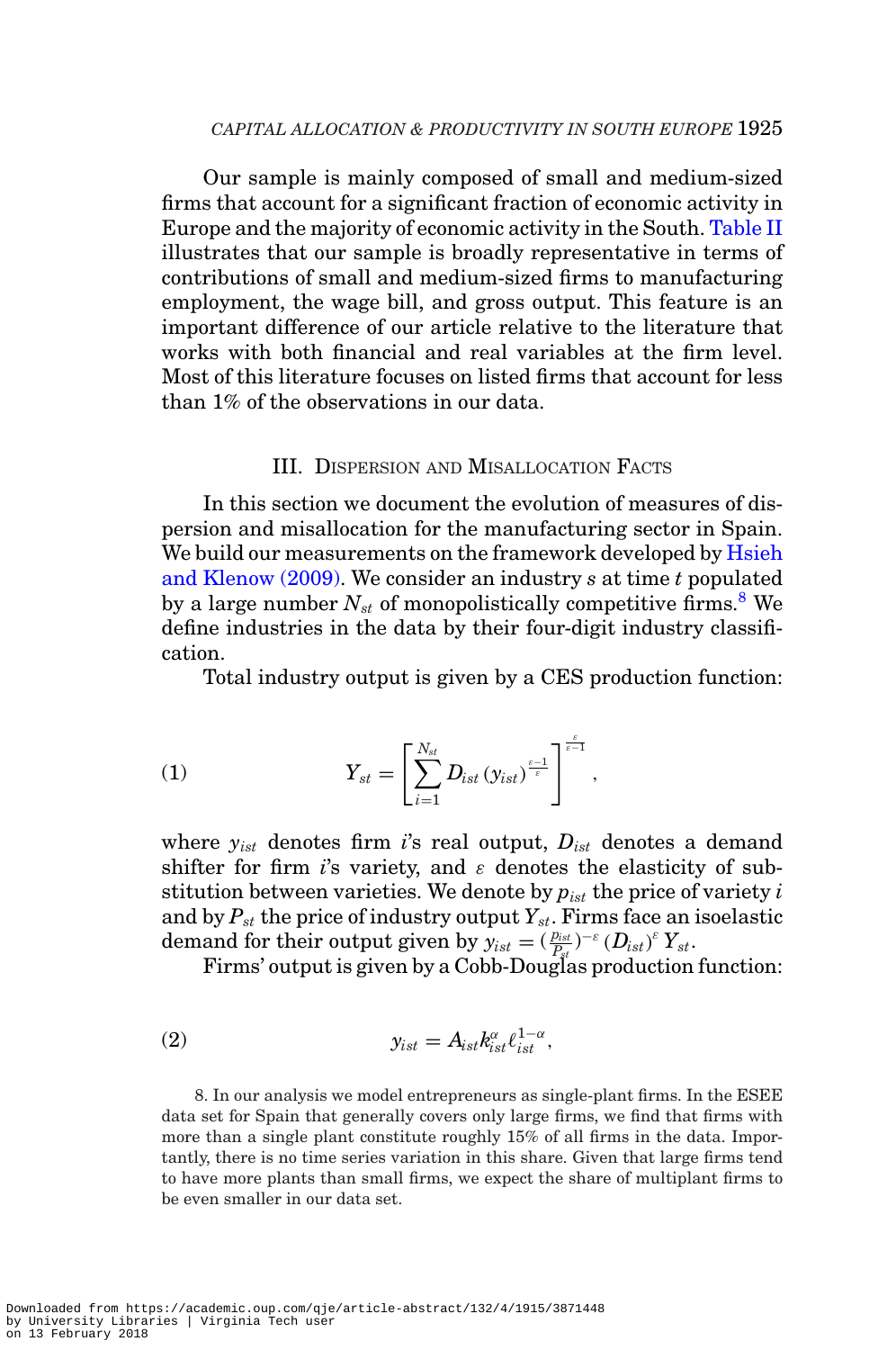where  $k_{ist}$  is capital,  $\ell_{ist}$  is labor,  $A_{ist}$  is physical productivity, and  $\alpha$ is the elasticity of output with respect to capital. As a baseline and for comparability with our dynamic model below that features a single sector we set  $\alpha = 0.35$  for all industries, corresponding to the average capital share in a relatively undistorted economy such as the United States. Our measures of dispersion of factor returns are not affected by the assumption that  $\alpha$  is homogeneous across industries because these measures use within-industry variation of firm outcomes. In [Online Appendix](file:qje.oxfordjournals.org) B we show that our estimated trends in TFP losses do not change meaningfully when using either Spanish or U.S. factor shares to construct elasticities  $\alpha_{s,t}$  that vary by sector and time.

We measure firm nominal value added, *pistyist*, as the difference between gross output (operating revenue) and materials. We measure real output, *yist*, as nominal value added divided by an output price deflator. Given that we do not observe prices at the firm level, we use gross output price deflators from Eurostat at the two-digit industry level. We measure the labor input,  $\ell_{i, st}$ , with the firm's wage bill deflated by the same industry price deflator. We use the wage bill instead of employment as our measure of  $\ell_{\text{ist}}$  to control for differences in the quality of the workforce across firms. We measure the capital stock, *kist*, with the book value of fixed assets and deflate this value with the price of investment goods.<sup>[9](#page-11-0)</sup> In fixed assets we include both tangible and intangible fixed assets.<sup>[10](#page-11-1)</sup>

<span id="page-11-0"></span>9. Deflating fixed assets matters for our results only through our measures of capital and TFP at the aggregate level. We choose to deflate the book value of fixed assets because in this article we are interested in measuring changes (rather than levels) of capital and TFP. Changes in book values across two years reflect to a large extent purchases of investment goods valued at current prices. For plots that cover the whole sample period until 2012, we use country-specific prices of investment from the World Development Indicators to deflate the book value of fixed assets, as we do not have industry-specific prices of investment goods for the whole sample period. For our quantitative application to Spain between 1999 and 2007, we construct a manufacturing-specific investment deflator based on the prices of investment goods for eight types of assets provided from KLEMS.

<span id="page-11-1"></span>10. Our results do not change in any meaningful way if we measure *kist* with the book value of tangible fixed assets, with one exception. In 2007 there was a change in the accounting system in Spain and leasing items that until 2007 had been part of intangible fixed assets were from 2008 included under tangible fixed assets. If we measure *kist* with tangible fixed assets, we observe an important discontinuity in some of our dispersion measures in Spain between 2007 and 2008 that is entirely driven by this accounting convention.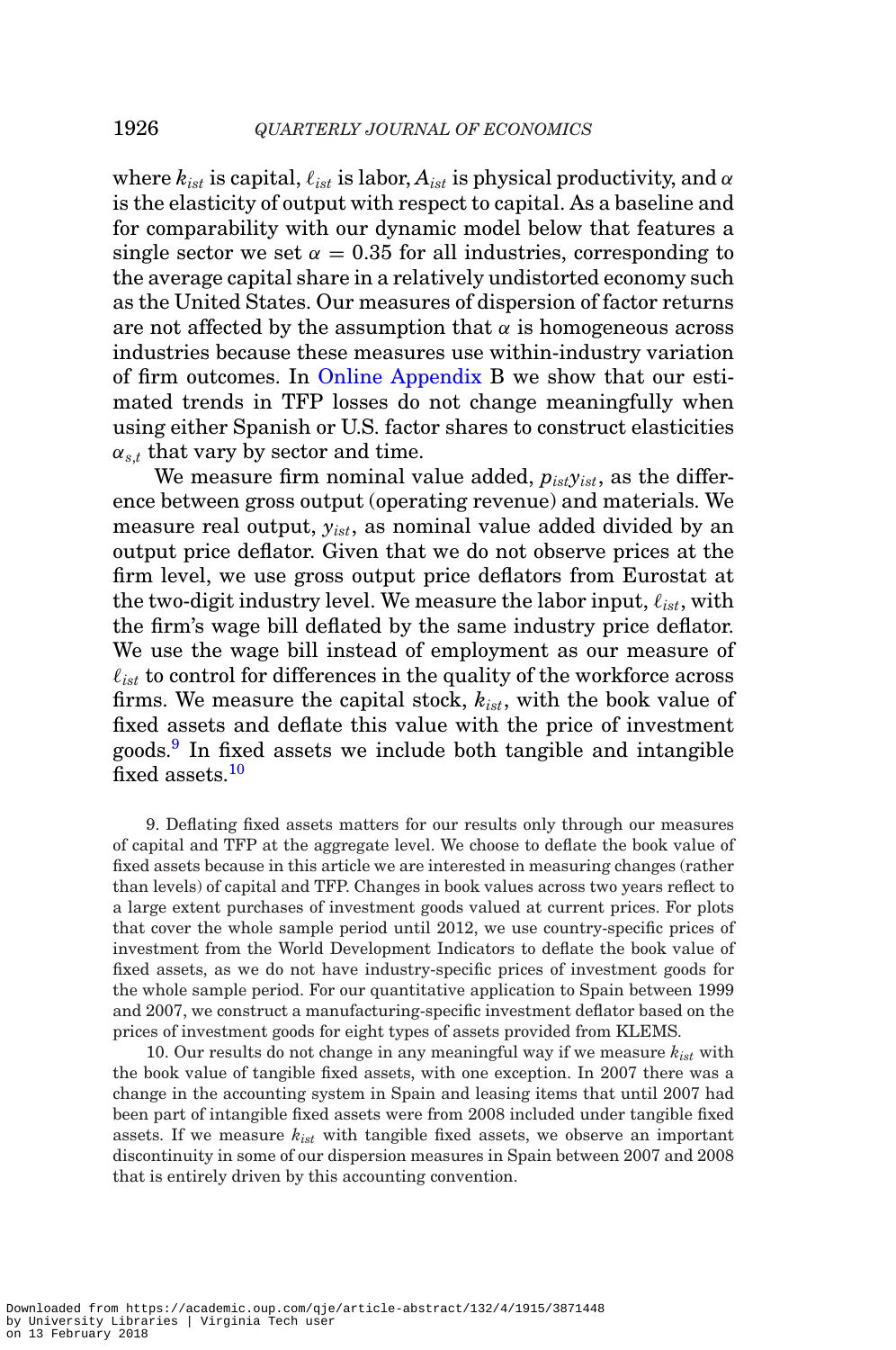Denoting the inverse demand function by  $p(y_{ist})$ , firms choose their price, capital, and labor to maximize their profits:

(3)

$$
\max_{p_{ist}, k_{ist}, \ell_{ist}} \Pi_{ist} = (1 - \tau_{ist}^y) p(y_{ist}) y_{ist} - (1 + \tau_{ist}^k) (r_t + \delta_{st}) k_{ist} - w_{st} \ell_{ist},
$$

where  $w_{st}$  denotes the wage,  $r_t$  denotes the real interest rate,  $\delta_{st}$ denotes the depreciation rate,  $\tau_{ist}^y$  denotes a firm-specific wedge that distorts output, and  $\tau_{\textit{ist}}^{k}$  denotes a firm-specific wedge that distorts capital relative to labor. For now we treat wedges as exogenous and endogenize them later in the model of [Section IV.](#page-20-0)

The first-order conditions with respect to labor and capital are given by:

<span id="page-12-0"></span>(4) 
$$
\text{MRPL}_{ist} := \left(\frac{1-\alpha}{\mu}\right) \left(\frac{p_{ist}y_{ist}}{\ell_{ist}}\right) = \left(\frac{1}{1-\tau_{ist}^y}\right) w_{st},
$$

<span id="page-12-1"></span>(5) 
$$
\text{MRPK}_{ist} := \left(\frac{\alpha}{\mu}\right) \left(\frac{p_{ist}y_{ist}}{k_{ist}}\right) = \left(\frac{1 + \tau_{ist}^k}{1 - \tau_{ist}^y}\right) (r_t + \delta_{st}),
$$

where  $\mu = \frac{\varepsilon}{\varepsilon - 1}$  denotes the constant markup of price over marginal cost. Equation  $(4)$  states that firms set the marginal revenue product of labor (MRPL) equal to the wage times the wedge  $\frac{1}{1-t_{ist}^{\gamma}}$ . Sim*ist* ilarly, in [equation \(5\)](#page-12-1) firms equate the marginal revenue product of capital (MRPK) to the cost of capital times the wedge  $\frac{1+\tau_{ist}^k}{1-\tau_{ist}^j}$ . With the Cobb-Douglas production function, the marginal revenue product of each factor is proportional to the factor's revenue-based productivity.

Following the terminology used in [Foster, Haltiwanger, and](#page-51-12) [Syverson \(2008\)](#page-51-12) and [Hsieh and Klenow \(2009\),](#page-51-0) we define the revenue-based total factor productivity (TFPR) at the firm level as the product of price *pist* times physical productivity *Aist*:

$$
\left( 6\right)
$$

<span id="page-12-2"></span>
$$
\text{TFPR}_{ist} := p_{ist} A_{ist} = \frac{p_{ist}\mathbf{\hat{y}_{ist}}}{k_{ist}^{\alpha}\ell_{ist}^{1-\alpha}} = \mu\left(\frac{\text{MRPK}_{ist}}{\alpha}\right)^{\alpha}\left(\frac{\text{MRPL}_{ist}}{1-\alpha}\right)^{1-\alpha}
$$

.

Firms with higher output distortions  $\tau_{ist}^{\tiny\boldsymbol{y}}$  or higher capital relative to labor distortions  $\tau_{ist}^k$  have higher marginal revenue products and, as [equation \(6\)](#page-12-2) shows, a higher TFPR*ist*.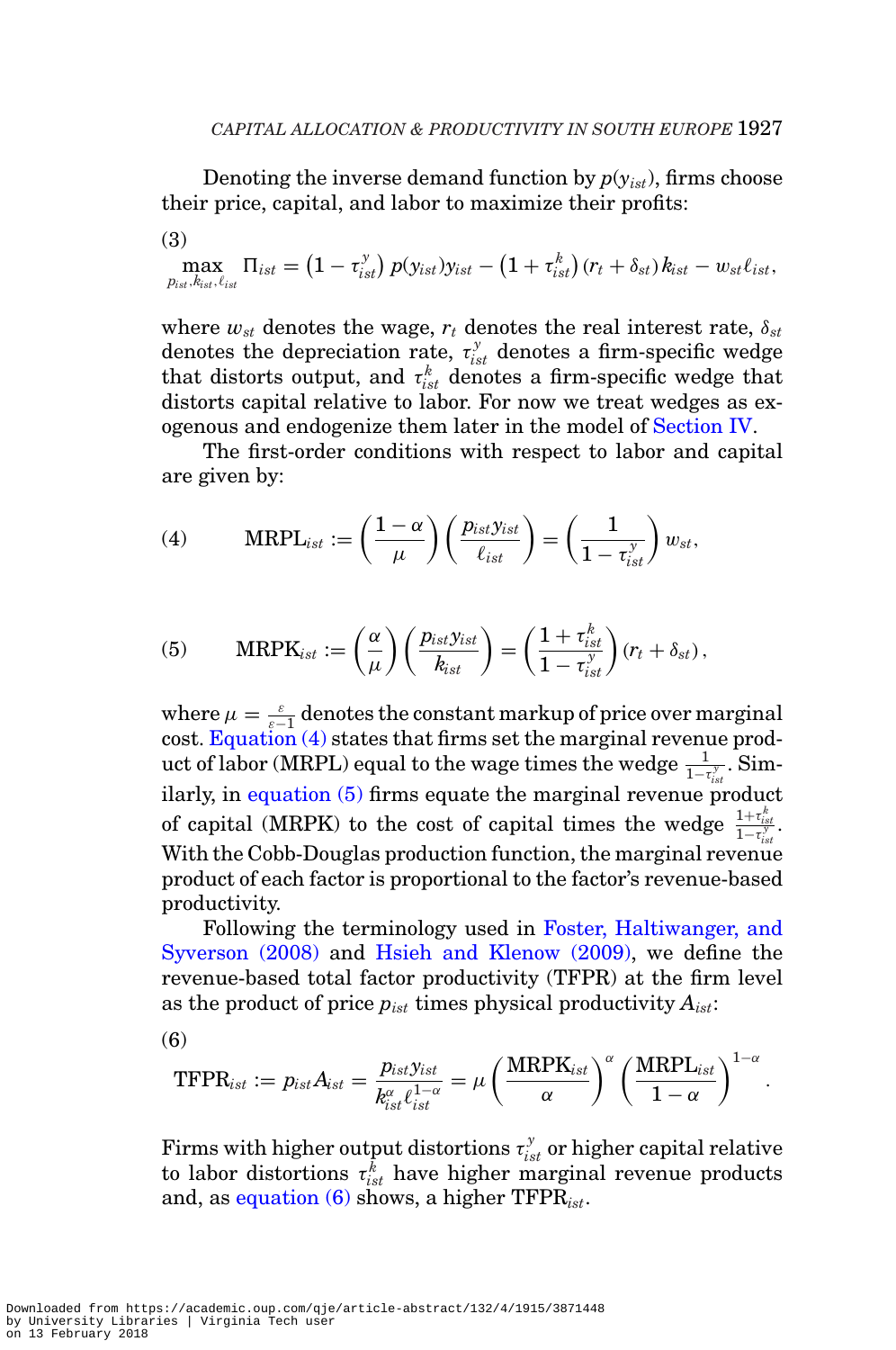<span id="page-13-1"></span>

FIGURE II Evolution of MRPK and MRPL Dispersion

In this economy, resources are allocated optimally when all firms face the same (or no) distortions in output  $(\tau_{ist}^y = \tau_{st}^y)$  and capital relative to labor ( $\tau_{ist}^k = \tau_{st}^k$ ). In that case, more factors are allocated to firms with higher productivity *Aist* or higher demand shifter  $D_{i<sub>st</sub>$ , but there is no dispersion of the returns to factors, that is the MRPL and the MRPK are equalized across firms.<sup>[11](#page-13-0)</sup> On the other hand, the existence of idiosyncratic distortions,  $\tau_{ist}^y$ and  $\tau_{ist}^k$ , leads to a dispersion of marginal revenue products and a lower sectoral TFP.

In [Figure II](#page-13-1) we present the evolution of the dispersion of the log (MRPK) and log (MRPL) in Spain. To better visualize the relative changes over time, we normalize these measures to 1 in the first sample year. The left panel is based on the subset of firms that are continuously present in our data. We call this subset of firms the "permanent sample." The right panel is based on the "full sample" of firms. The full sample includes firms that enter or exit from the sample in various years and, therefore, comes closer to matching the coverage of firms observed in Eurostat.<sup>12</sup>

<span id="page-13-0"></span>11. Without idiosyncratic distortions,  $TFPR_{ist} = p_{ist}A_{ist}$  is equalized across firms since *pist* is inversely proportional to physical productivity *Aist* and does not depend on the demand shifter *Dist*. This also implies that capital-labor ratios are equalized across firms.

<span id="page-13-2"></span>12. We calculate that in 2000 the entry rate among firms with at least one employee is 6.5%. The entry rate declines over time to 2% by the end of our sample. These numbers match closely the entry rates calculated from Eurostat. Our permanent sample of firms differs from the full sample both because of real entry and exit and because firms with missing reporting in at least one year are excluded from the permanent sample but are included in the full sample during

Downloaded from https://academic.oup.com/qje/article-abstract/132/4/1915/3871448 by University Libraries | Virginia Tech user on 13 February 2018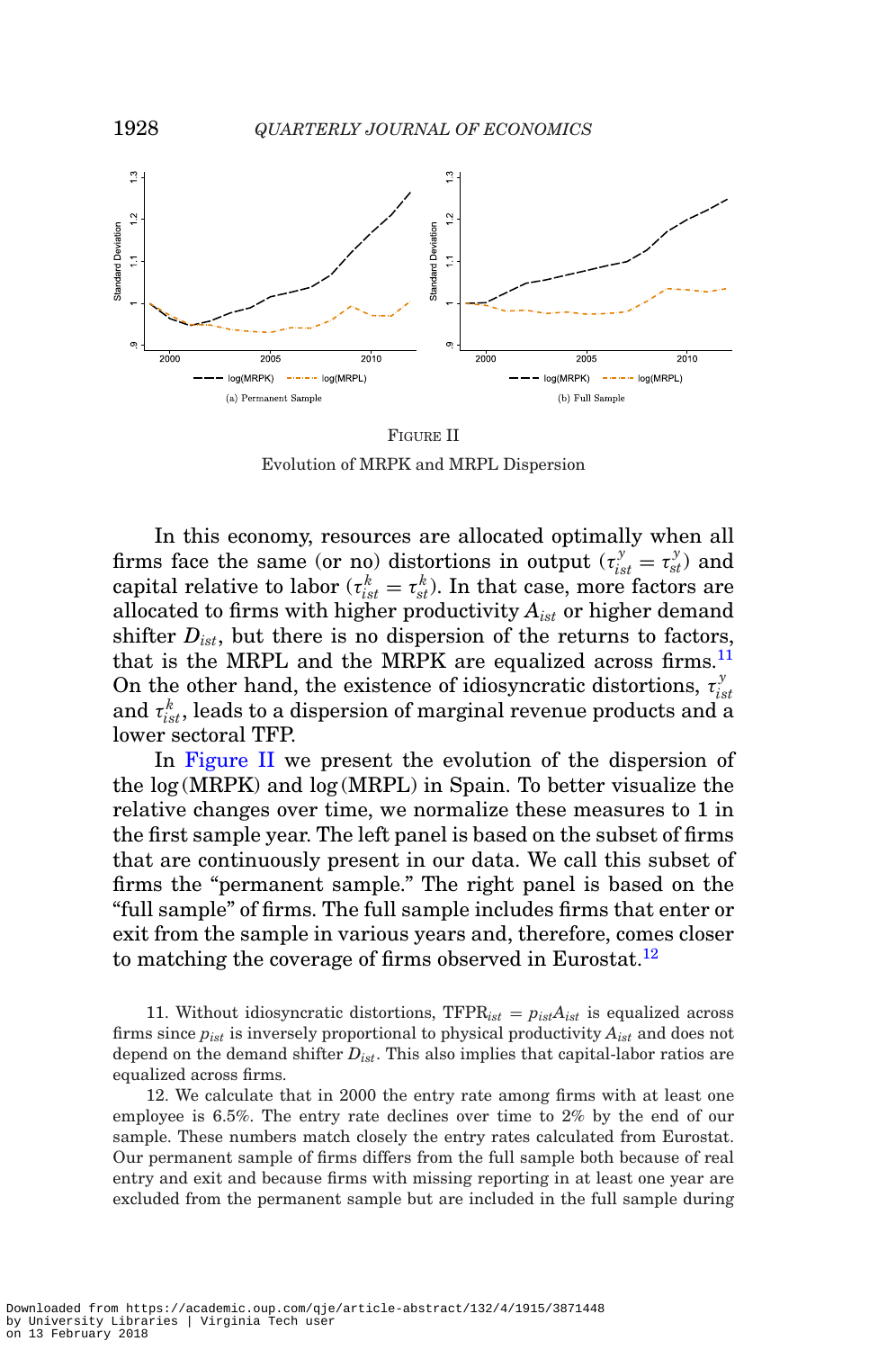The time series of the dispersion measures are computed in two steps. First, we calculate a given dispersion measure across firms *i* in a given industry *s* and year *t*. Second, for each year we calculate dispersion for the manufacturing sector as the weighted average of dispersions across industries *s*. Each industry is given a time-invariant weight equal to its average share in manufacturing value added. We always use the same weights when aggregating across industries. Therefore, all of our estimates reflect purely variation within four-digit industries over time.

[Figure II](#page-13-1) shows a large increase in the standard deviation of log (MRPK) over time. With the exception of the first two years in the permanent sample, we always observe increases in the dispersion of the log (MRPK). The increase in the dispersion of the log (MRPK) accelerates during the postcrisis period between 2008 and 2012. We emphasize that we do not observe similar trends in the standard deviation of  $log(MRPL).$ <sup>13</sup> The striking difference between the evolution of the two dispersion measures argues against the importance of changing distortions that affect both capital and labor at the same time. For example, this finding is not consistent with heterogeneity in price markups driving trends in dispersion because such an explanation would cause similar changes to the dispersion of both the log (MRPK) and the  $log(MRPL).$ <sup>[14](#page-14-1)</sup> Finally, we note that while we use standard deviations of logs to represent dispersion, we obtain similar results when we measure dispersion with either the 90-10 or the 75-25 ratio.

The framework of [Hsieh and Klenow \(2009\)](#page-51-0) that we adopt for measuring trends in the dispersion of returns to factors relies on the Cobb-Douglas production function. Under a Cobb-Douglas production function, an increasing dispersion of the log (MRPK) together with stable dispersion of the log (MRPL) implies that the covariance between  $\log(\text{TFPR})$  and  $\log(\frac{k}{\ell})$  across firms is

years with nonmissing reporting. See [Online Appendix](file:qje.oxfordjournals.org) A for more details on the construction of the two samples.

<span id="page-14-0"></span><sup>13.</sup> We obtain a similar result if we use employment instead of the wage bill to measure *ist*.

<span id="page-14-1"></span><sup>14.</sup> The relationship between markups and misallocation has been recently the focus of articles such as [Fernald and Neiman \(2011\)](#page-51-13) and [Peters \(2013\).](#page-52-3)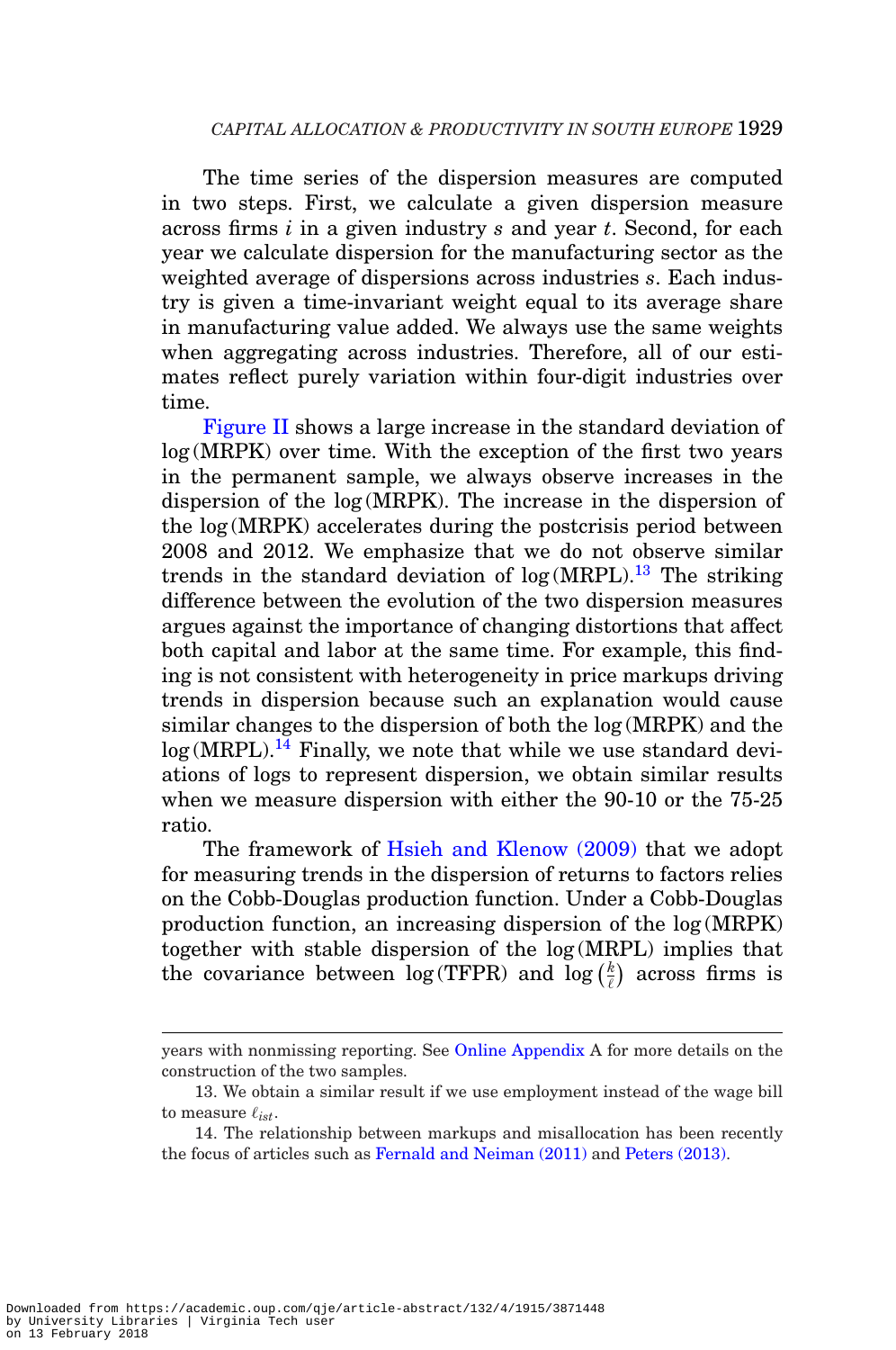<span id="page-15-0"></span>

TFPR Moments

decreasing over time. To see this point, write:

$$
Var(mrpk) = Var(tfpr) + (1 - \alpha)^2 Var\left(\log\left(\frac{k}{\ell}\right)\right)
$$
  
(7) 
$$
-2(1 - \alpha)Cov\left(tfpr, \log\left(\frac{k}{\ell}\right)\right),
$$

(8) 
$$
Var(mrpl) = Var(tfrr) + \alpha^2 Var\left(log\left(\frac{k}{\ell}\right)\right) + 2\alpha Cov\left(tfrr, log\left(\frac{k}{\ell}\right)\right),
$$

where we define mrpk =  $log(MRPK)$ , mrpl =  $log(MRPL)$ , and tfpr  $=$  log(TFPR). [Figure III](#page-15-0) confirms that the dispersion of tfpr is increasing over time and that the covariance between tfpr and  $\log(\frac{k}{\ell})$  is decreasing over time. The variance of the log capital-labor ratio (the second term) is also increasing over time.

We now discuss measures of productivity and misallocation. Total factor productivity at the industry level is defined as the wedge between industry output and an aggregator of industry  $\text{inputs, TFP}_{st} := \frac{Y_{st}}{K_{st}^{\alpha}L_{st}^{1-\alpha}} \text{, where } K_{st} = \sum_{i} k_{ist} \text{ is industry capital and}$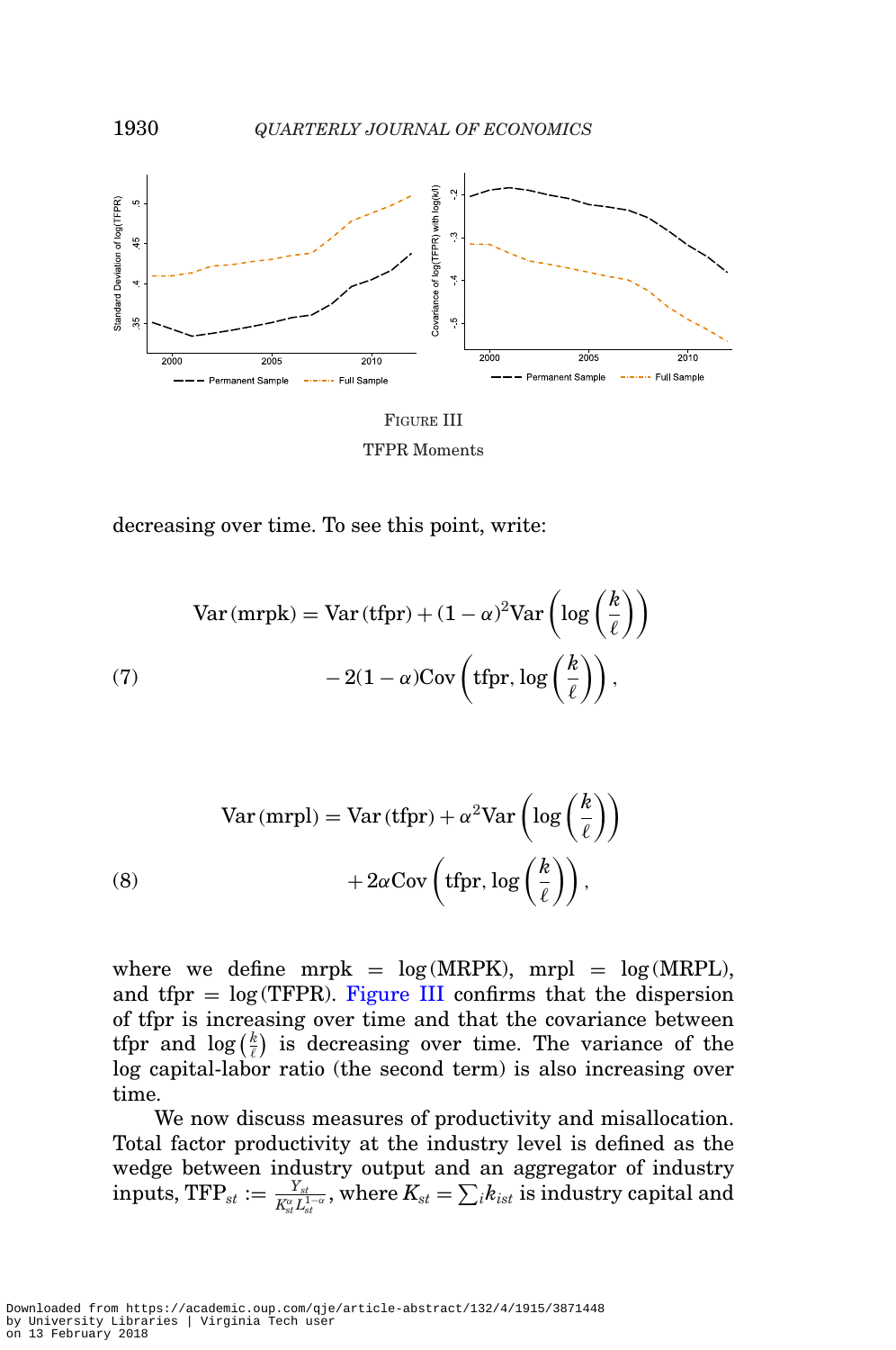$L_{st} = \sum_i \ell_{ist}$  is industry labor. We can write TFP as:<sup>15</sup>

(9)  
\n
$$
\text{TFP}_{st} = \frac{Y_{st}}{K_{st}^{\alpha} L_{st}^{1-\alpha}} = \frac{\overline{\text{TFPR}}_{st}}{P_{st}}
$$
\n
$$
= \left[ \sum_{i} \left( \underbrace{(D_{ist})^{\frac{\varepsilon}{\varepsilon-1}} A_{ist}}_{Z_{ist}} \frac{\overline{\text{TFPR}}_{st}}{\text{TFPR}_{ist}} \right)^{\varepsilon-1} \right]^{\frac{1}{\varepsilon-1}}.
$$

<span id="page-16-1"></span>We note that for our results it is appropriate to only track a combination of demand and productivity at the firm level. From now on we call "firm productivity,"  $Z_{ist} = (D_{ist})^{\frac{\varepsilon}{\varepsilon-1}}$   $A_{ist}$ , a combination of firm productivity and the demand shifter.

To derive a measure that maps the allocation of resources to TFP performance, we follow [Hsieh and Klenow \(2009\)](#page-51-0) and define the "efficient" level of TFP as the TFP level we would observe in the first-best allocation in which there is no dispersion of the MRPK, MRPL, and TFPR across firms. Plugging  $\text{TFPR}_{ist} = \overline{\text{TFPR}}_{st}$  into [equation \(9\),](#page-16-1) we see that the efficient level of TFP is given by

$$
\text{TFP}_{st}^e = \left[ \sum_i Z_{ist}^{e-1} \right]^{\frac{1}{e-1}}.
$$

The difference in  $log(TFP)$  arising from misallocation,  $\Lambda_{st} =$  $\log \left(\text{TFP}_{\textit{st}}\right) - \log \left(\text{TFP}_{\textit{st}}^{e}\right)$ , can be expressed as:

$$
\begin{aligned} \Lambda_{st} &= \frac{1}{\varepsilon-1} \left[ \log \left( \mathbb{E}_i Z_{ist}^{\varepsilon-1} \mathbb{E}_i \left( \frac{\overline{\text{TFPR}}}{\text{TFPR}_{ist}} \right)^{\varepsilon-1} \right. \right. \\ & \left. + \text{Cov}_i \left( Z_{ist}^{\varepsilon-1}, \left( \frac{\overline{\text{TFPR}}}{\text{TFPR}_{ist}} \right)^{\varepsilon-1} \right) \right) \right] - \frac{1}{\varepsilon-1} \log \left( \mathbb{E}_i Z_{ist}^{\varepsilon-1} \right). \end{aligned}
$$

<span id="page-16-2"></span><span id="page-16-0"></span>15. To derive [equation \(9\),](#page-16-1) we substitute into the definition of TFP the industry price index  $P_{st} = (\sum_i (D_{ist})^{\varepsilon} (p_{ist})^{1-\varepsilon})^{\frac{1}{1-\varepsilon}}$ , firms' prices  $p_{ist} = \frac{\text{TFP}_{ist}}{A_{ist}}$ , and an industry-level TFPR measure,  $\overline{\text{TFPR}}_{st} = \frac{P_{st}Y_{st}}{K_{st}^{\alpha}L_{st}^{1-\alpha}}$ . [Equation \(9\)](#page-16-1) is similar to the one derived in [Hsieh and Klenow \(2009\),](#page-51-0) except for the fact that we also allow for idiosyncratic demand shifters *Dist*.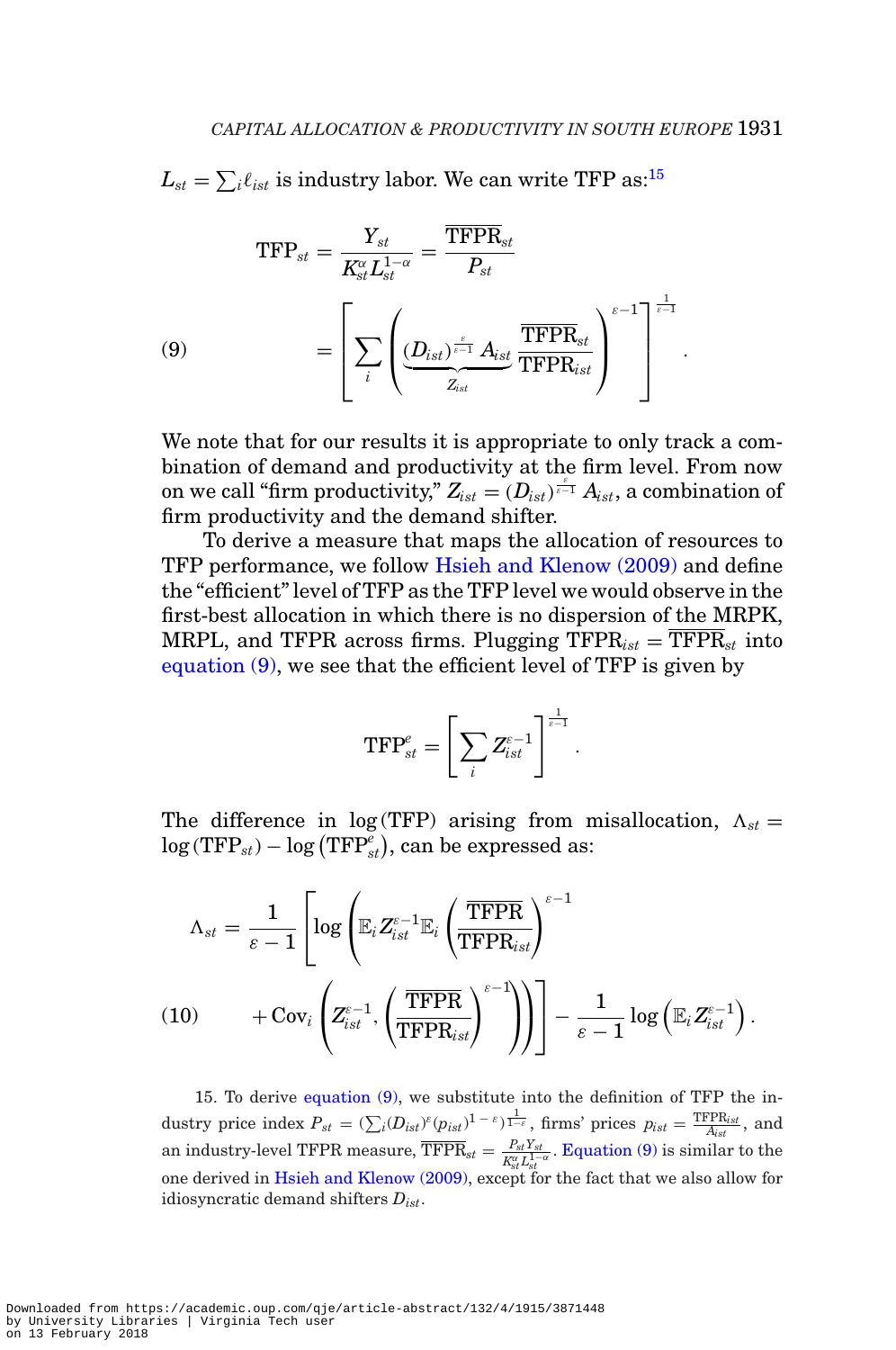<span id="page-17-1"></span>

FIGURE IV Evolution of TFP Relative to Efficient Level

To construct this measure of misallocation, we need estimates of *Zist*. Employing the structural assumptions on demand and production used to arrive at [equation \(10\),](#page-16-2) we estimate firm productivity as[:16](#page-17-0)

<span id="page-17-2"></span>(11) 
$$
\tilde{Z}_{ist} = \left(\frac{(P_{st}Y_{st})^{-\frac{1}{\varepsilon-1}}}{P_{st}}\right)\left(\frac{(p_{ist}y_{ist})^{\frac{\varepsilon}{\varepsilon-1}}}{k_{ist}^{\alpha}\ell_{ist}^{1-\alpha}}\right),
$$

 $\sum_i p_{\textit{ist}} y_{\textit{ist}}$  denotes industry nominal value added. where  $p_{ist}y_{ist}$  denotes firm nominal value added and  $P_{st}Y_{st}$  =

[Figure IV](#page-17-1) plots changes relative to 1999 in the difference in log (TFP) relative to its efficient level. For comparability with [Hsieh and Klenow \(2009\),](#page-51-0) we use an elasticity of substitution between varieties equal to  $\varepsilon = 3$ . As with our measures of dispersion, we first estimate the difference  $\Lambda_{st}$  within every industry *s* and then use the same time-invariant weights to aggregate across industries. Between 1999 and 2007, we document declines in TFP

<span id="page-17-0"></span>16. To derive [equation \(11\),](#page-17-2) first use the production function to write  $\tilde{Z}_{ist} = A_{ist} D_{ist}^{\frac{\varepsilon}{\varepsilon-1}} = \frac{D_{ist}^{\frac{\varepsilon}{\varepsilon-1}} y_{ist}}{k_{ist}^{\omega} t_{ist}^{1-\alpha}}$ . Then, from the demand function substitute in  $D_{ist}^{\frac{\varepsilon}{\varepsilon-1}} =$  $\left(\frac{p_{ist}}{P_{st}}\right)^{\frac{\varepsilon}{\varepsilon-1}}\left(\frac{y_{ist}}{Y_{st}}\right)^{\frac{1}{\varepsilon-1}}.$ 

Downloaded from https://academic.oup.com/qje/article-abstract/132/4/1915/3871448 by University Libraries | Virginia Tech user on 13 February 2018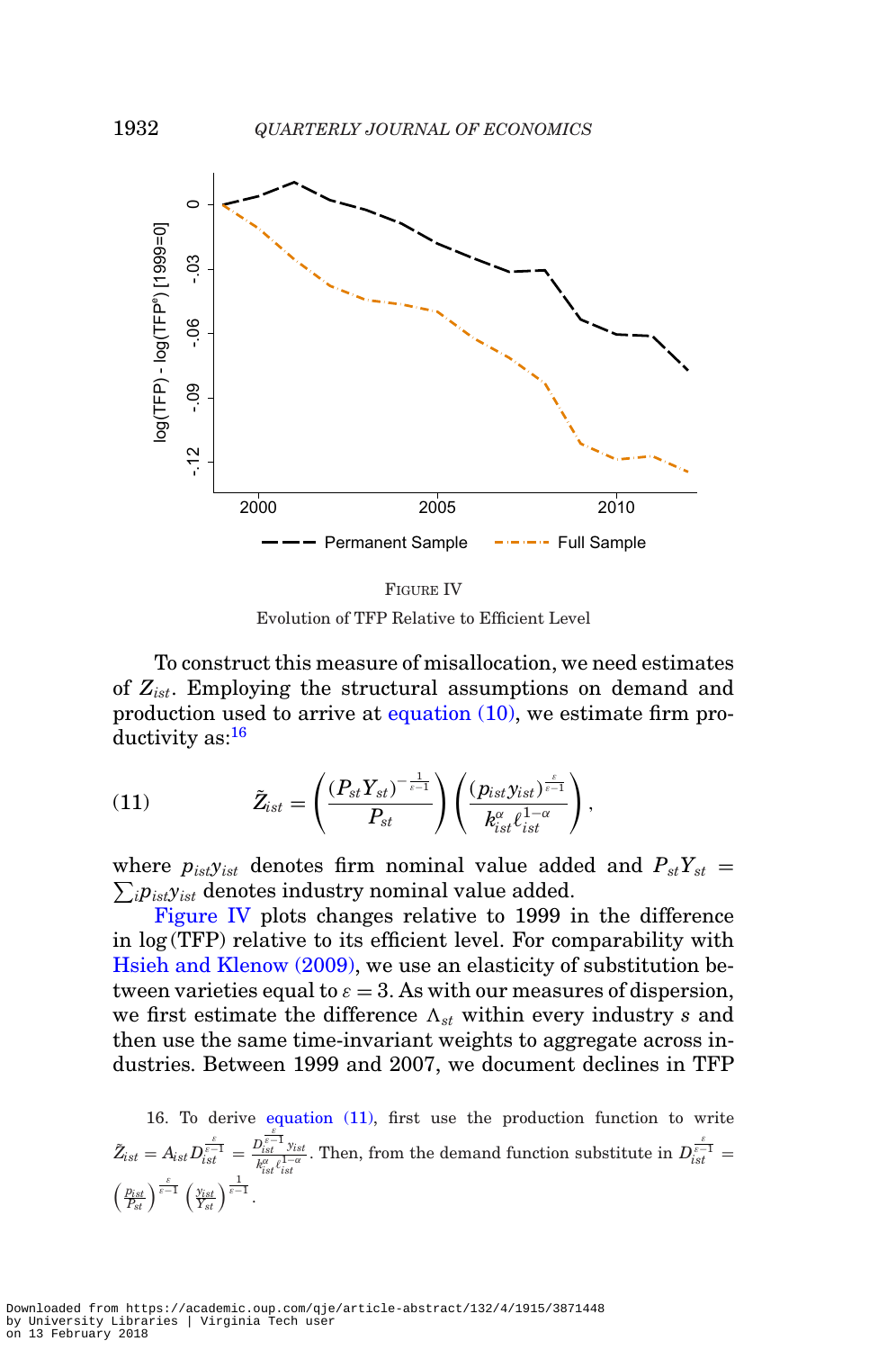<span id="page-18-1"></span>

FIGURE V Evolution of Observed TFP Relative to Benchmarks

relative to its efficient level of roughly 3 percentage points in the permanent sample and 7 percentage points in the full sample. By the end of the sample in 2012, we observe declines in TFP relative to its efficient level of roughly 7 percentage points in the permanent sample and 12 percentage points in the full sample.<sup>[17](#page-18-0)</sup>

In [Figure V](#page-18-1) we plot changes in manufacturing log (TFP) in the data. We measure  $log(TFP)$  for each industry as  $log(TFP<sub>st</sub>)$  =  $\log(\sum_i y_{ist}) - \alpha \log(K_{st}) - (1 - \alpha) \log(L_{st})$  and use the same time-invariant weights to aggregate across industries *s*. Manufacturing TFP could be changing over time for reasons other than changes in the allocation of resources (for example, labor hoarding, capital utilization, entry, and technological change). We therefore compare observed log (TFP) in the data to two baseline log (TFP) paths. The first path is the efficient path implied by  ${\rm the\,\, nodel,\, log\, (TFP^e_{st}) = (\frac{1}{\varepsilon-1})\left(log\, (N_{st}) + \log\left(\mathbb{E}_i\tilde{Z}_{ist}^{e-1}\right)\right)}.$  The second path corresponds to a hypothetical scenario in which TFP grows at a constant rate of  $1\%$  per year. [Figure V](#page-18-1) documents that observed log (TFP) lies below both baseline paths. Our loss measures in [Figure IV](#page-17-1) suggest that an increase in the misallocation

<span id="page-18-0"></span>17. The 1999 level of the difference  $\Lambda_{st}$  is roughly  $-0.21$  in the permanent sample and  $-0.28$  in the full sample. We also note that for an elasticity  $\varepsilon = 5$  we obtain declines of roughly 4 and 10 percentage points for the permanent and the full sample between 1999 and 2007 and declines of roughly 13 and 19 percentage points between 1999 and 2012. For an elasticity  $\varepsilon = 5$ , the 1999 level of  $\Lambda_{st}$  is roughly −0.36 in the permanent sample and −0.46 in the full sample.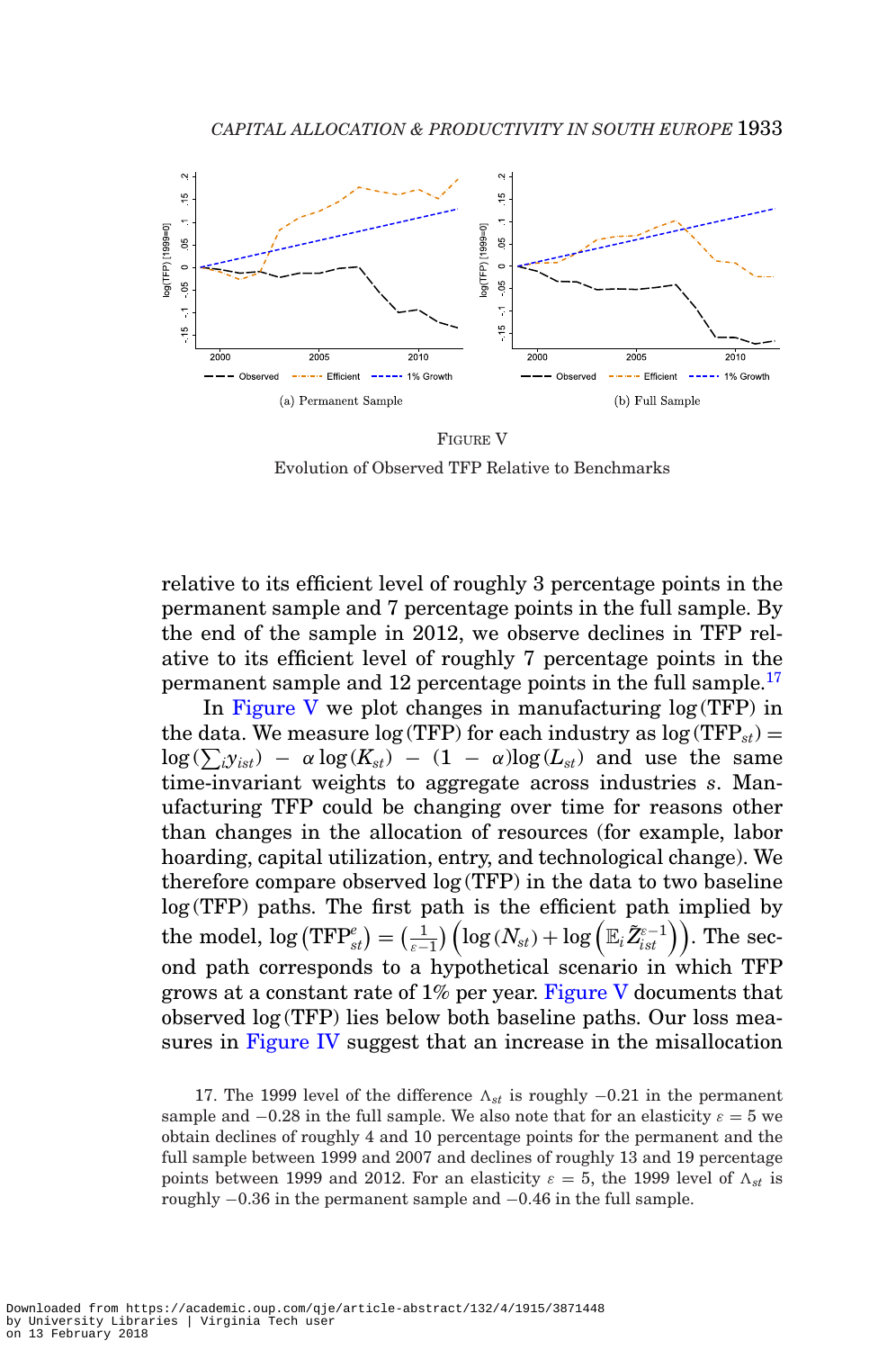of resources across firms is related to the observed lower productivity performance relative to these benchmarks.<sup>18</sup>

To explain the joint trends in MRPK dispersion and TFP relative to its efficient level, our model relates the decline in the real interest rate to inflows of capital that are directed to some less productive firms. We now present some first evidence supporting this narrative. It is useful to express the dispersion of the log (MRPK) in terms of dispersions in firm log productivity and log capital and the covariance between these two:

$$
\begin{aligned} \text{Var}_{i} \left( \log \text{MRPK}_{ist} \right) &= \gamma_1 \text{Var}_{i} \left( \log Z_{ist} \right) + \gamma_2 \text{Var}_{i} \left( \log k_{ist} \right) \\ &- \gamma_3 \text{Cov}_{i} \left( \log Z_{ist}, \log k_{ist} \right), \end{aligned}
$$

<span id="page-19-2"></span>for some positive coefficients  $\gamma$ 's.<sup>19</sup> Loosely, [equation \(12\)](#page-19-2) says that the dispersion of the log (MRPK) increases if capital becomes more dispersed across firms for reasons unrelated to their underlying productivity. More formally, holding constant Var*i*(log*Zist*), an increase in  $\text{Var}_i(\log k_{ist})$  or a decrease in  $\text{Cov}_i(\log Z_{ist}, \log k_{ist})$  is associated with higher Var*i*(log MRPK*ist*).

The left panel of [Figure VI](#page-20-1) shows an increase in the dispersion of capital over time. The right panel shows the unconditional correlation between firm productivity (as estimated by  $Z_{ist}$ ) and capital in the cross section of firms. In general, more productive firms invest more in capital. However, the correlation between productivity and capital declines significantly over time. This fact

<span id="page-19-0"></span>18. The path of model-based TFP, as constructed in the last part of [equation \(9\),](#page-16-1) does not in general coincide with the path of "Observed" TFP in [Figure V.](#page-18-1) We make use of the CES aggregator to move from the definition of TFP as a wedge between output and an aggregator of inputs to the last part of [equation](#page-16-1) [\(9\).](#page-16-1) The divergence between the two series is a measurement issue because "Observed" TFP does not use the CES aggregator or the price index. We use [Figure V](#page-18-1) only to show that a measure of TFP in the data lies below some benchmarks and do not wish to make any quantitative statements about allocative efficiency based on this figure. Finally, we note that in [Figure V](#page-18-1) the larger increase in  $\log (\text{TFP}_{st}^e)$ in the permanent sample relative to the full sample is explained by the fact that the latter includes new entrants that typically have lower productivity.

<span id="page-19-1"></span>19. The coefficients are given by  $\gamma_1 = \left(\frac{\varepsilon - 1}{1 + \alpha(\varepsilon - 1)}\right)^2$ ,  $\gamma_2 = \left(\frac{1}{1 + \alpha(\varepsilon - 1)}\right)^2$ , and  $\gamma_3 =$  $2(\varepsilon-1)$  $\frac{2(\varepsilon-1)}{(1+\alpha(\varepsilon-1))^2}$ . [Equation \(12\)](#page-19-2) is derived by substituting the solution for labor  $\ell_{ist}$  into the definition of MRPK and treating the choice of *kist* as given. In our model we justify treating *kist* as a predetermined variable with a standard technology that implies that investment becomes productive after one period.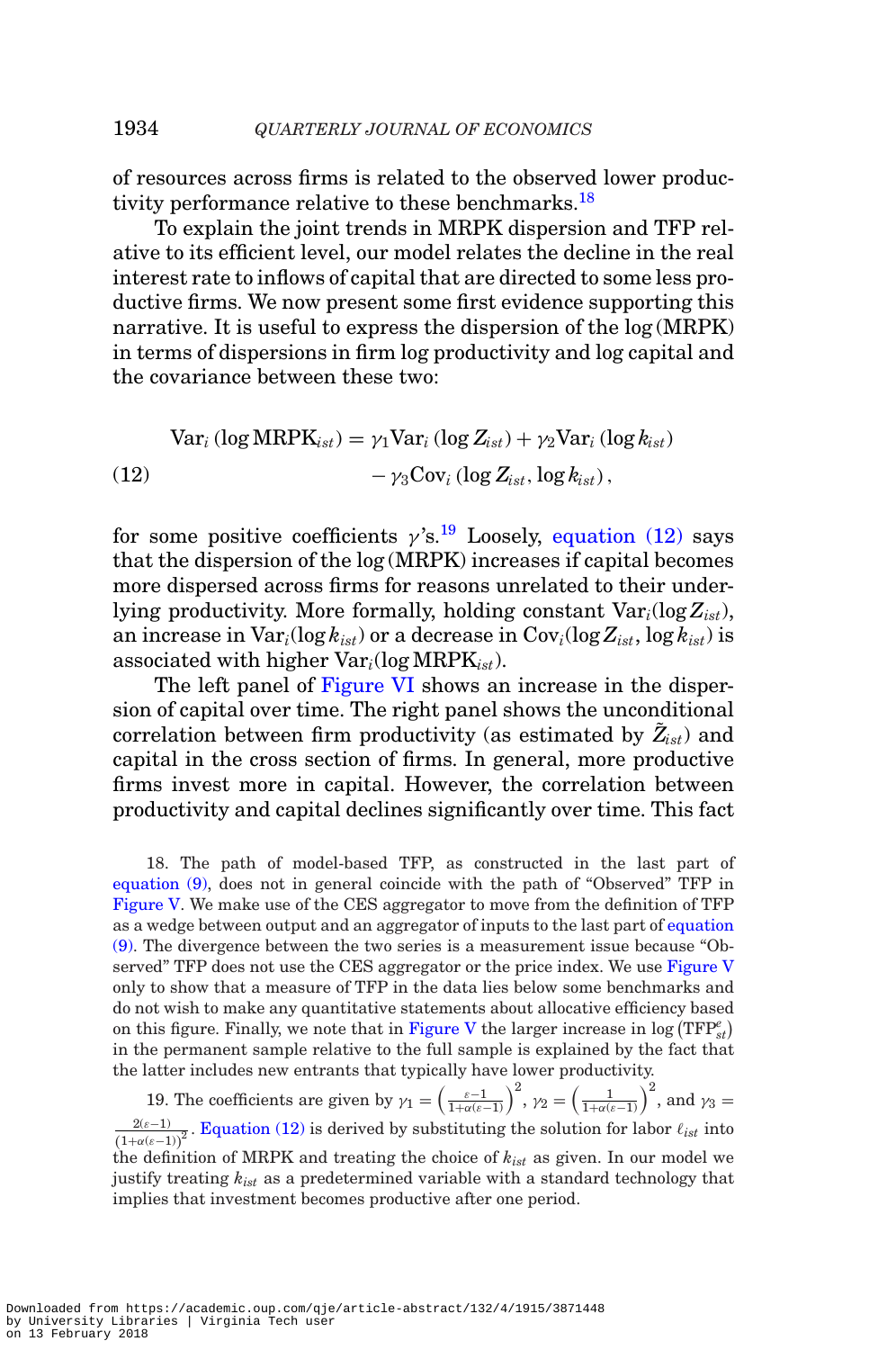<span id="page-20-1"></span>

Log Capital Moments

suggests that capital inflows may have been allocated inefficiently to less productive firms[.20](#page-20-2)

#### <span id="page-20-0"></span>IV. MODEL OF MRPK DISPERSION, TFP, AND CAPITAL FLOWS

To evaluate quantitatively the role of capital misallocation for TFP in an environment with declining real interest rates, we consider a small open economy populated by a large number of infinitely lived firms  $i = 1, ..., N$  that produce differentiated varieties of manufacturing goods. The three elements of the model that generate dispersion of the MRPK across firms are a borrowing constraint that depends on firm size, risk in capital accumulation, and capital adjustment costs. Motivated by the fact that we did not find significant trends in the MRPL dispersion in the data, in our baseline model there is no MRPL dispersion across firms. We allow for MRPL dispersion in an extension of the baseline model.

#### *IV.A. Firms' Problem*

Firms produce output with a Cobb-Douglas production func- $\text{tion } y_{it} = Z_{it} k_{it}^{\alpha} \ell_{it}^{1-\alpha}, \text{where } Z_{it} \text{ is firm productivity, } k_{it} \text{ is the capital}$ stock, and  $\ell_{it}$  is labor. Labor is hired in a competitive market at an  $exogenous$  wage  $w_t$ . Varieties of manufacturing goods are supplied monopolistically to the global market. Each firm faces a downward

<span id="page-20-2"></span>20. We present the correlation between log productivity and log capital to make the interpretation of the figure transparent. Both the covariance between log productivity and log capital and the elasticity of capital with respect to productivity are also generally decreasing. The Var*i*(log*Zist*) is decreasing until 2007 and then it increases.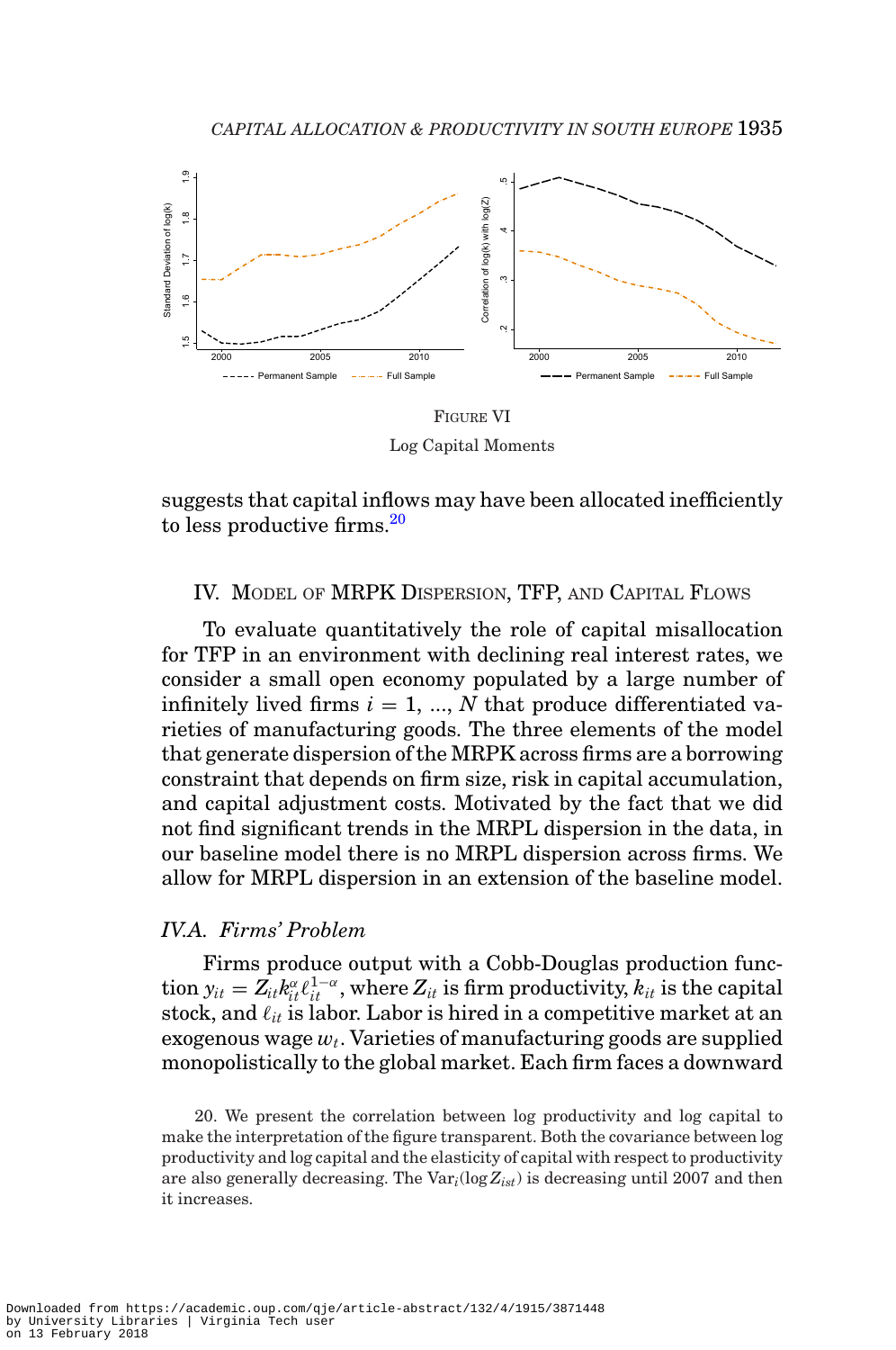sloping demand function for its product,  $y_{it} = p_{it}^{-\varepsilon}$ , where  $p_{it}$  is the price of the differentiated product and  $\varepsilon$  is the absolute value of the elasticity of demand. We denote by  $\mu = \frac{\varepsilon}{\varepsilon - 1}$  the markup of price over marginal cost[.21](#page-21-0)

Firms can save and borrow in a bond traded in the international credit market at an exogenous real interest rate *rt*. Denoting by  $\beta$  the discount factor, firms choose consumption of tradeables  $c_{it}$ , debt  $b_{it+1}$ , investment  $x_{it}$ , labor  $\ell_{it}$ , and the price  $p_{it}$  of their output to maximize the expected value of the sum of discounted utility flows:

(13) 
$$
\max_{(c_{it}, b_{it+1}, x_{it}, \ell_{it}, p_{it})_{t=0}^{\infty}} \mathbb{E}_0 \sum_{t=0}^{\infty} \beta^t U(c_{it}).
$$

The utility function is given by  $U(c_{it}) = \frac{c_{it}^{1-\gamma} - 1}{1-\gamma},$  where  $\gamma$  denotes the inverse of the elasticity of intertemporal substitution. This maximization problem is subject to the sequence of budget constraints:

(14) 
$$
c_{it} + x_{it} + (1 + r_t)b_{it} + \frac{\psi (k_{it+1} - k_{it})^2}{2k_{it}} = p_{it}y_{it} - w_t\ell_{it} + b_{it+1},
$$

and the capital accumulation equation:

(15) 
$$
k_{it+1} = (1 - \delta)k_{it} + x_{it},
$$

where  $\delta$  denotes the depreciation rate of capital. Firms face quadratic costs of adjusting their capital. The parameter  $\psi$  in the budget constraint controls for the magnitude of these costs.

Firms own the capital stock and augment it through investment. This setup differs from the setup in [Hsieh and Klenow](#page-51-0) [\(2009\)](#page-51-0) where firms rent capital in a static model. We do not adopt the convenient assumption in [Moll \(2014\),](#page-51-7) [Midrigan and Xu](#page-51-6) [\(2014\),](#page-51-6) and [Buera and Moll \(2015\)](#page-50-4) that exogenous shocks during period *t* + 1 are known at the end of *t* before capital and borrowing

<span id="page-21-0"></span>21. Since our model is partial equilibrium, we normalize both the demand shifter and the sectoral price index to 1 in the demand function  $y_{it} = p_{it}^{-\varepsilon}$ . It is appropriate to abstract from the determination of the sectoral price index because manufacturing in a small open economy accounts for a small fraction of global manufacturing production. Similarly to our analysis in [Section III,](#page-10-1) we call a combination of idiosyncratic productivity and demand "firm productivity" and denote it by *Zit*.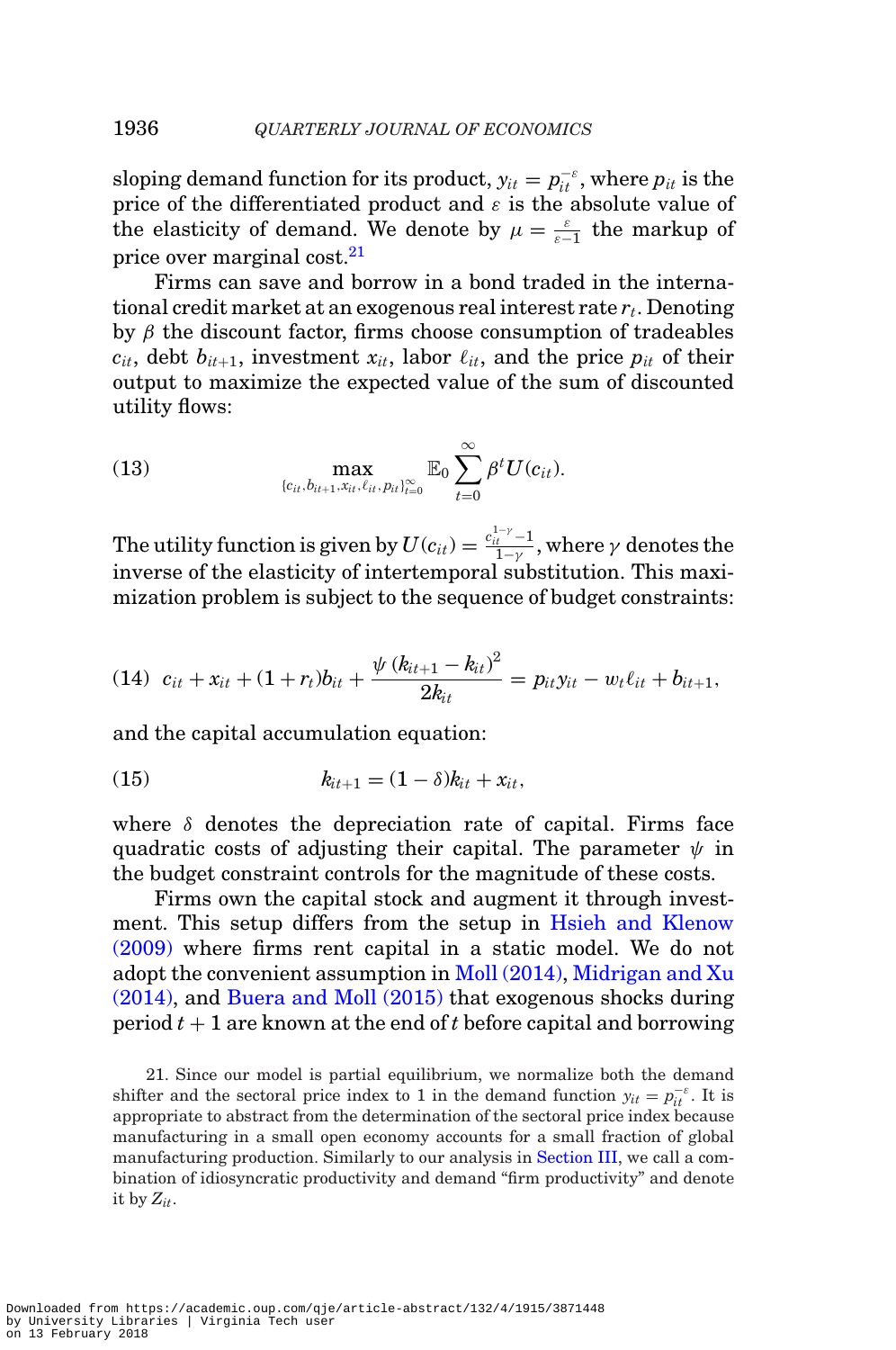decisions are made for  $t + 1$ . This timing assumption effectively renders the choice of capital static and generates an equivalence with the environment in [Hsieh and Klenow \(2009\).](#page-51-0) Instead, in our model firms face idiosyncratic investment risk which makes capital and debt imperfect substitutes in firms' problem. Risk in capital accumulation is an additional force generating MRPK dispersion across firms in the model.

The main novelty of our model is to introduce a borrowing constraint that depends on firm size. $^{22}$  The amount of debt that firms can borrow is constrained by:

<span id="page-22-1"></span>(16) 
$$
b_{it+1} \leq \theta_0 k_{it+1} + \theta_1 \Psi(k_{it+1}) = \underbrace{\left[\theta_0 + \theta_1 \frac{\Psi(k_{it+1})}{k_{it+1}}\right]}_{\theta(k_{it+1})} k_{it+1},
$$

where  $\Psi(k) = \exp(k) - 1$  is an increasing and convex function of capital and  $\theta_0$  and  $\theta_1$  are parameters characterizing the borrowing constraint. In [Online Appendix](file:qje.oxfordjournals.org) C we write explicitly a model that yields the [constraint \(16\)](#page-22-1) from the requirement that firms do not default in equilibrium. In this microfoundation, the  $\Psi(.)$  function denotes an increasing and convex cost that firms incur from the disruption of their productive capacity if they decide to default.

The [constraint \(16\)](#page-22-1) nests the standard model in the literature [\(Midrigan and Xu 2014;](#page-51-6) [Moll 2014;](#page-51-7) [Buera and Moll 2015\)](#page-50-4) when  $\theta_1 = 0$ . In this case the maximum fraction of capital that can be borrowed,  $\theta(k_{it+1}) = \theta_0$ , is exogenous. Because  $\Psi(.)$  is a convex function, a positive value for  $\theta_1$  implies that larger firms are more leveraged. We discipline the value of  $\theta_1$  from the positive crosssectional relationship between leverage  $\frac{b_{it+1}}{k_{it+1}}$  and firm size that we find in our data. A key finding of our analysis is that a sizedependent borrowing constraint, with larger firms being more leveraged, is crucial for the ability of the model to account for the cross-sectional patterns of the return to capital in the data.<sup>[23](#page-22-2)</sup>

<span id="page-22-0"></span>22. [Guner, Ventura, and Xu \(2008\)](#page-51-14) examine the effects of size-dependent input taxes on the size distribution of firms and argue that such taxes significantly reduce steady state capital accumulation and TFP.

<span id="page-22-2"></span>23. [Arellano, Bai, and Zhang \(2012\)](#page-50-10) also document a positive cross-sectional relationship between firm leverage and size for less financially developed European countries. In a sample of U.S. manufacturing firms with access to corporate bond markets, Gilchrist, Sim, and Zakrajšek (2013) document that larger firms face lower borrowing costs. In the European survey on the access to finance of enterprises [\(European Central Bank 2013\)](#page-51-16), small and medium-sized firms were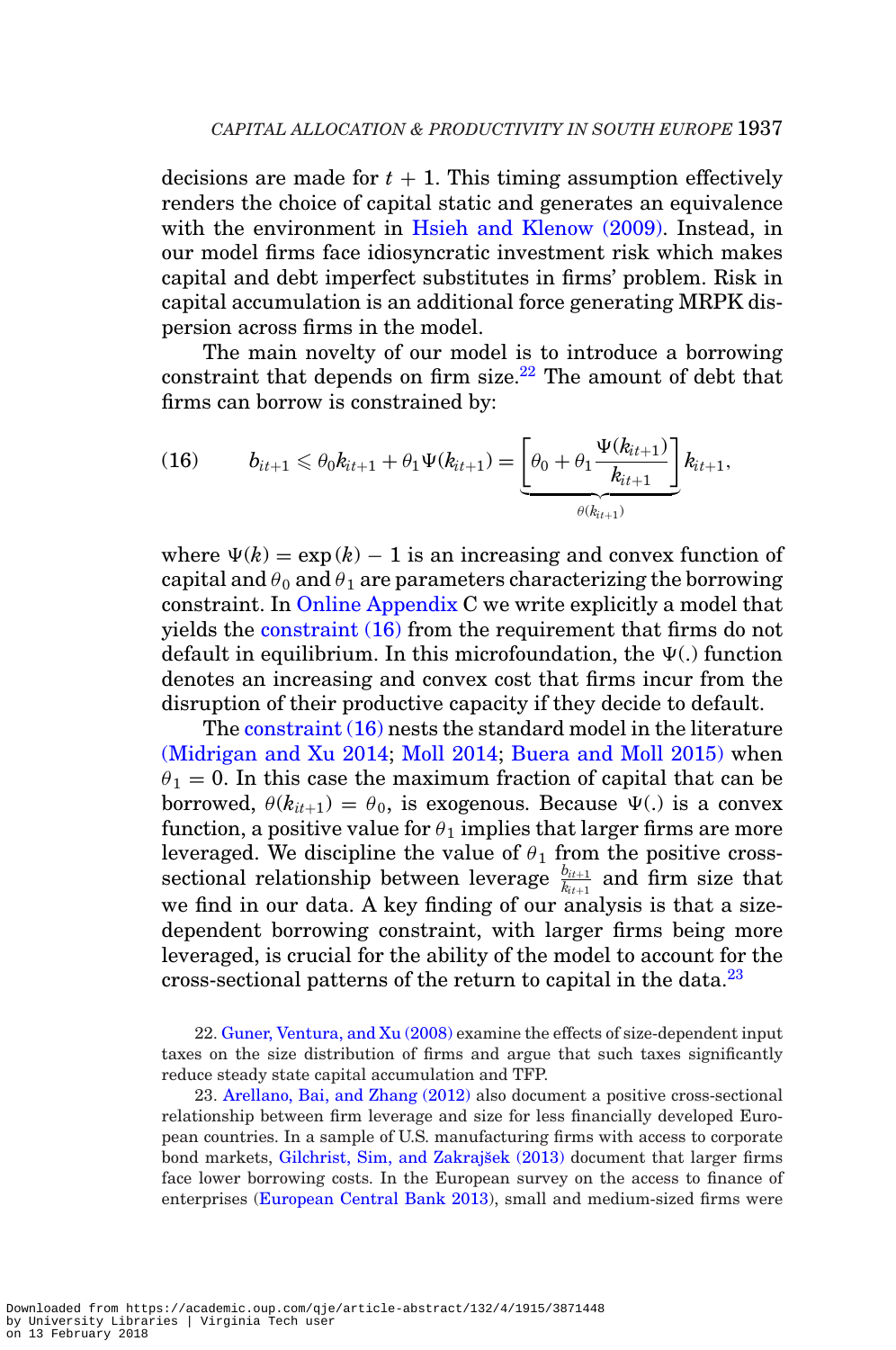#### 1938 *QUARTERLY JOURNAL OF ECONOMICS*

We write firm productivity  $Z_{it} = Z_t^A z_i^P \exp(z_{it}^T)$  as the product of an aggregate effect  $Z_t^A$ , an idiosyncratic permanent effect  $z_i^P$ , and an idiosyncratic transitory effect  $z_{it}^T$ . Idiosyncratic transitory productivity follows an AR(1) process in logs:

<span id="page-23-0"></span>(17) 
$$
z_{it}^T = -\frac{\sigma^2}{2(1+\rho)} + \rho z_{it-1}^T + \sigma u_{it}^z, \text{ with } u_{it}^z \sim N(0, 1).
$$

In [equation \(17\),](#page-23-0)  $\rho$  parameterizes the persistence of the process and  $\sigma$  denotes the standard deviation of idiosyncratic productivity shocks  $u_{it}^z$ . The constant term in [equation \(17\)](#page-23-0) normalizes the  $\text{mean of transitory productivity to } \mathbb{E} \exp \left( z_{it}^T \right) = 1 \text{ for any choice of }$  $\rho$  and  $\sigma$ .

We define firm net worth in period *t* as  $a_{it} := k_{it} - b_{it} \geq 0$ . Using primes to denote next-period variables and denoting by **X** the vector of exogenous aggregate shocks, we rewrite the firm's problem in recursive form as:

(18) 
$$
V(a, k, z^P, z^T, \mathbf{X}) = \max_{a', k', \ell, p} \{ U(c) + \beta \mathbb{E} V(a', k', z^P, (z^T)', \mathbf{X}') \},
$$

subject to the budget constraint:

(19) 
$$
c + a' + \frac{\psi (k' - k)^2}{2k} = p(y)y - w\ell - (r + \delta)k + (1 + r)a,
$$

the production function  $y = Zk^{\alpha} \ell^{1-\alpha}$  and the demand function  $y = p^{-\varepsilon}$ . The borrowing constraint becomes:

<span id="page-23-1"></span>(20) 
$$
k' \leq \lambda_0 a' + \lambda_1 \Psi(k') = \underbrace{\left[\lambda_0 + \lambda_1 \frac{\Psi(k')}{a'}\right]}_{\lambda(k',a')} a',
$$

where  $\lambda_0 = \frac{1}{1-\theta_0} \text{ and } \lambda_1 = \frac{\theta_1}{1-\theta_0} \text{ with } \lambda_0 + \lambda_1 \geqslant 1.$  The reformulation of the borrowing constraint in equation  $(20)$  shows that large firms are less constrained by their net worth in accumulating capital than small firms. The standard model is nested by [equation \(20\)](#page-23-1) under  $\lambda_1 = 0$ , in which case  $\lambda(k', a') = \lambda_0$  becomes exogenous.

more likely than larger firms to mention access to finance as one of their most pressing problems. In addition to disruptions in productive capacity that increase in size, there may be other reasons why larger firms have easier access to finance. [Khwaja and Mian \(2005\)](#page-51-17) show that politically connected firms receive preferential treatment from government banks and [Johnson and Mitton \(2003\)](#page-51-18) present evidence that ties market values of firms to political connections and favoritism.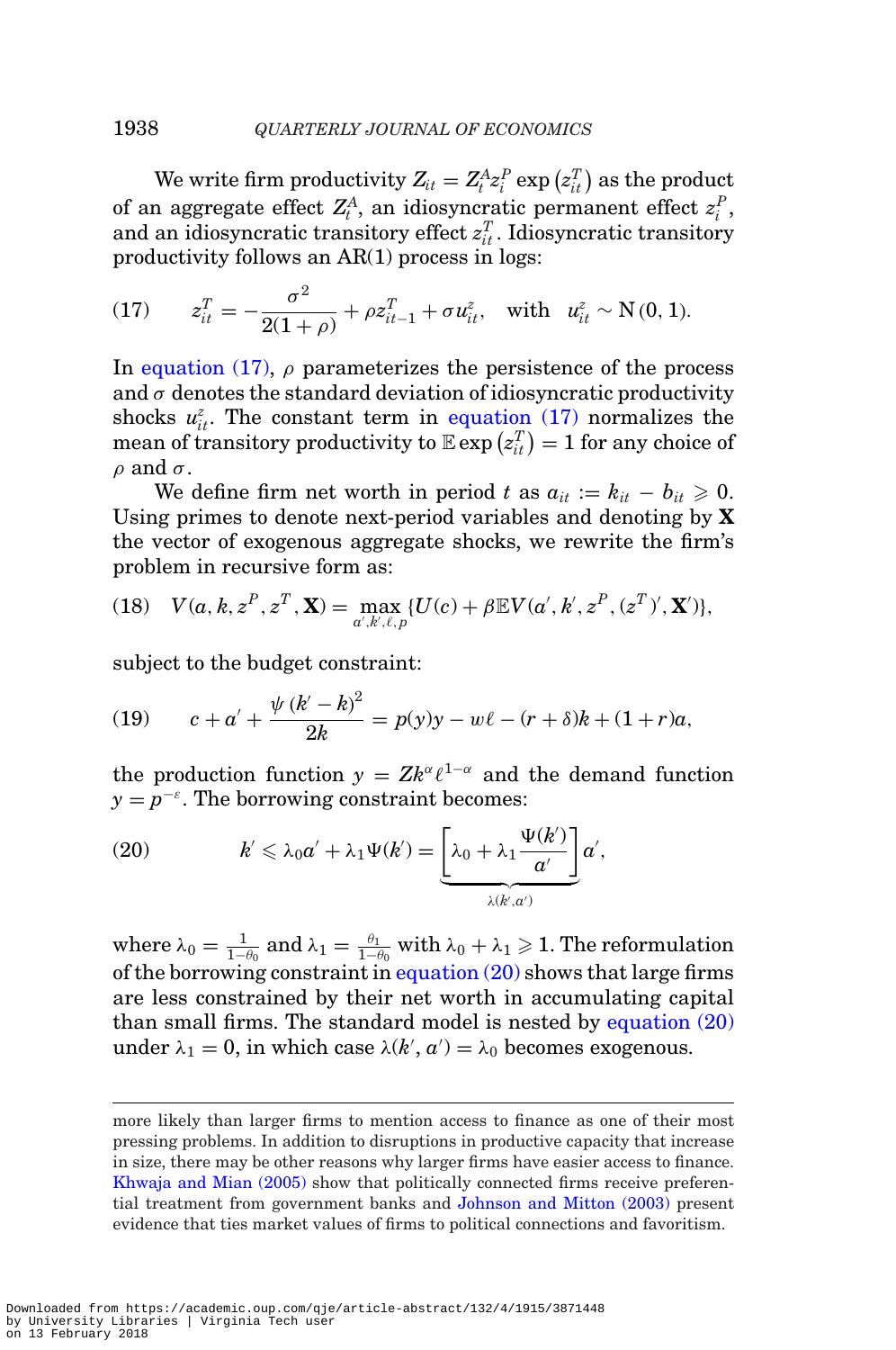### *IV.B. Dispersion in Factor Returns*

We first solve for labor  $\ell$  for a given state vector  $(a, k, z^P, z^T, z^T)$ **X**). Labor demand is given by:

<span id="page-24-2"></span>
$$
(21) \qquad \qquad \ell=Z^{\frac{\varepsilon-1}{1+\alpha(\varepsilon-1)}}\mu^{\frac{-\varepsilon}{1+\alpha(\varepsilon-1)}}\left(\frac{w}{1-\alpha}\right)^{\frac{-\varepsilon}{1+\alpha(\varepsilon-1)}}k^{\frac{\alpha(\varepsilon-1)}{1+\alpha(\varepsilon-1)}}.
$$

Labor is increasing in capital *k* and productivity *Z* and decreasing in the wage  $w$  and the markup  $\mu.^{\bf 24}$  $\mu.^{\bf 24}$  $\mu.^{\bf 24}$  The marginal revenue product of labor is equalized across firms, that is for any firm with a state vector  $(a, k, z^P, z^T, \mathbf{X})$  we obtain MRPL  $:= \frac{(1-\alpha)py}{\mu \ell} = w$ . Therefore, the allocation of labor across firms is undistorted.

In general, the MRPK is not equalized across firms. We de- ${\rm ~fine~} \text{MRPK} := \frac{\alpha p y}{\mu k} := (1+\tau^k)(r+\delta), \text{ where } \tau^k \text{ denotes the percent}$ deviation of MRPK from  $r + \delta$ . To illustrate the sources of MRPK dispersion, denote by  $\chi$  the multiplier on the borrowing constraint [\(20\)](#page-23-1) and by AC =  $\frac{\psi(k-k)^2}{2k}$  the adjustment cost technology and consider the first-order condition with respect to capital for a firm characterized by some state vector  $(a, k, z^P, z^T, \mathbf{X})$ :

$$
\mathbb{E}\left[\frac{\beta U'(c')}{U'(c)}\right] \left[\text{MRPK}' - (r' + \delta) - \frac{\partial \text{AC}'}{\partial k'}\right] = \frac{\chi\left(1 - \lambda_1 \Psi'(k')\right)}{U'(c)} + \frac{\partial \text{AC}}{\partial k'}.
$$
\n(22)

<span id="page-24-1"></span>In the absence of borrowing constraints, risk in capital accumulation, and capital adjustment costs, there would be no dispersion of the MRPK across firms. More productive firms would choose higher capital stocks but would lower their price *p* one-toone with their productivity *Z*, leading to an equalization of the MRPK across firms. Under these assumptions, [equation \(22\)](#page-24-1) simplifies to MRPK =  $r + \delta$  for all firms  $(a, k, z^P, z^T, \mathbf{X})$ .

<span id="page-24-0"></span>24. To obtain [equation \(21\),](#page-24-2) we combine the first-order condition for labor  $(\frac{(1-\alpha)py}{\ell} = \mu w)$  with the demand function, the production function, the expression for the marginal cost  $MC = \left(\frac{w}{Z(1-\alpha)}\right) \left(\frac{\ell}{k}\right)^{\alpha}$ , and the solution for prices  $p = \mu MC$ . Given that capital is predetermined at some level *k*, at the beginning of each period firms face decreasing returns to scale with respect to the variable input  $\ell$ . Therefore, the marginal cost MC is increasing in the scale of production. To solve for prices we substitute the solution for labor in [equation \(21\)](#page-24-2) into  $p = \mu MC$ . Firms with high *k* and low *Z* have lower marginal cost MC and lower price *p*.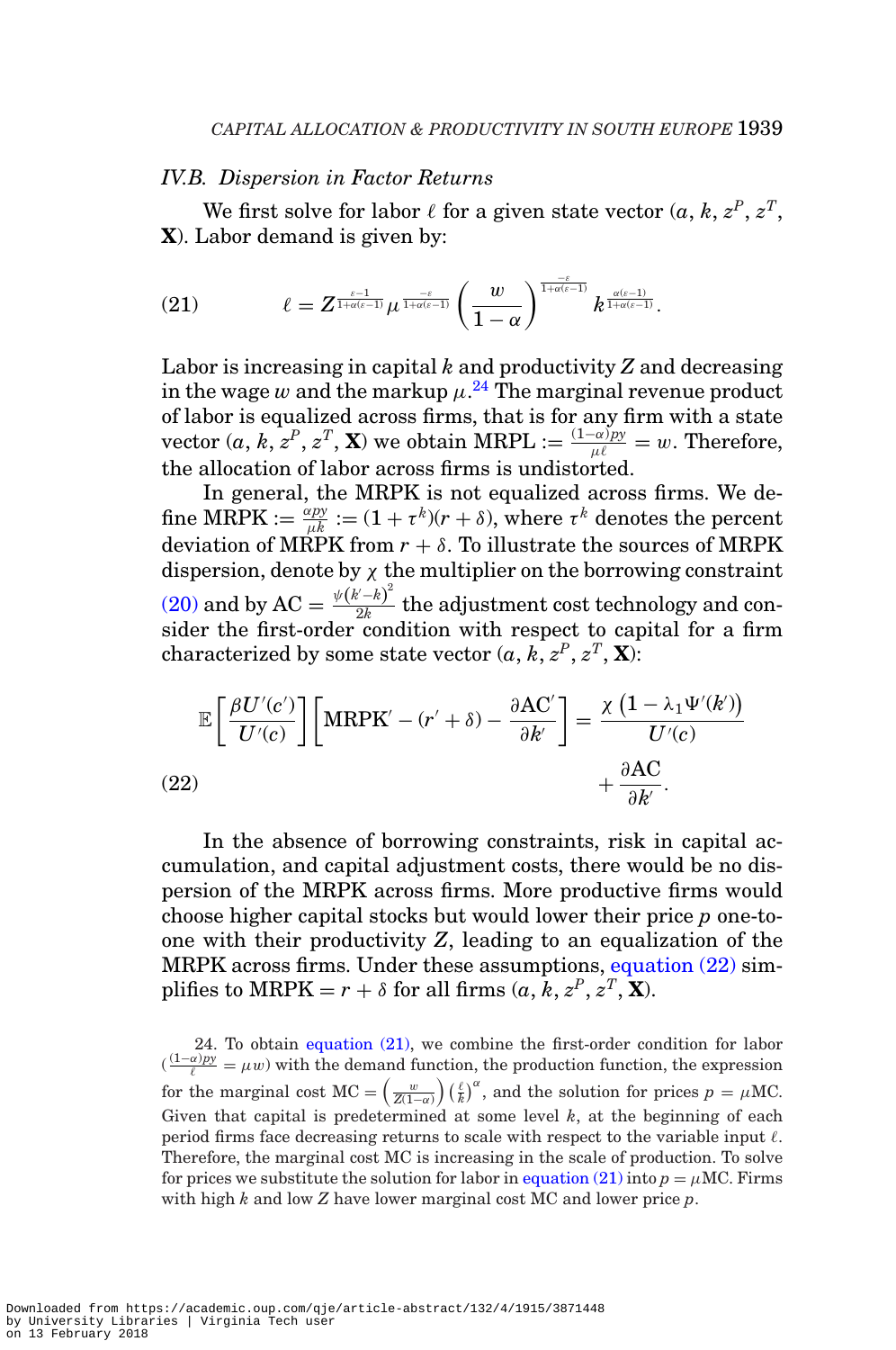By contrast, binding borrowing constraints, risk in capital accumulation, or capital adjustment costs introduce dispersion of the MRPK across firms. Binding borrowing constraints are captured by a positive multiplier  $\chi$  in [equation \(22\).](#page-24-1) Adjustment costs are captured by the derivatives of the adjustment cost function AC and AC . Finally, similar to the analysis of [Asker, Collard-Wexler,](#page-50-1) [and De Loecker \(2014\),](#page-50-1) a capital stock determined in some previous period may not be optimal ex post, that is after productivity is realized. As a result, part of the dispersion of the MRPK across firms would also arise in an undistorted economy in which the capital stock is chosen under uncertainty and becomes productive in the next period.

#### *IV.C. The Real Interest Rate Decline*

We associate the secular decline in the real interest rate  $r_t$  to trends in MRPK dispersion, TFP losses, and capital flows in the precrisis period between 1999 and 2007. The decline in *rt* started prior to 1999 and could reflect expectations of a reduction in exchange rate risk as countries converged to a common currency, declines in default risk from an implicit assumption that euro countries would be bailed out in a crisis, and the removal of barriers to capital mobility within the euro area. Following the small open economy literature, we model these forces as an exogenous decline in the real interest rate.

The solid line in [Figure VII](#page-26-0) presents the evolution of the real interest rate  $r_t$  since the early 1990s in the data. We measure  $r_t$ as the difference between the nominal corporate lending rate to nonfinancial firms and next year's expected inflation. The lending rate comes from Eurostat and refers to loans with size less than one million euros that mature within one year. Expected inflation is given by the fitted values from an estimated AR(1) process for inflation.

The dashed line is the real interest rate that we feed as the driving process into the model. We start the economy in a stochastic steady state that corresponds to the period before 1994 with a constant  $r = 0.10$ . We define the stochastic steady state as an equilibrium of the model in which all aggregate shocks are constant, but firms are hit by idiosyncratic productivity shocks and change their production, savings, and investment decisions over time. Starting from the stochastic steady state, we then introduce the path of the real interest rate  $r_t$  depicted in [Figure VII.](#page-26-0) In the baseline results we assume that firms have perfect foresight and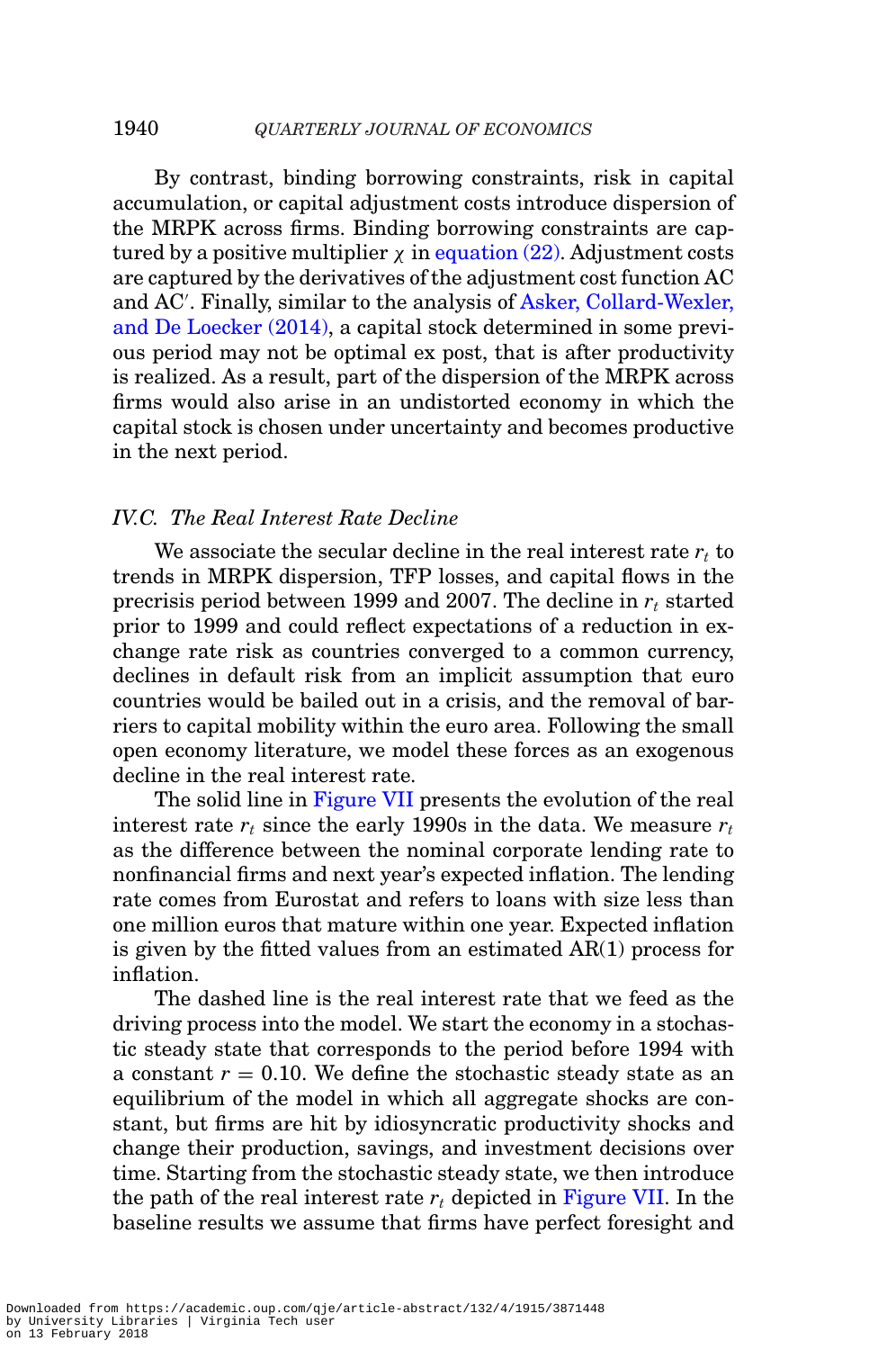<span id="page-26-0"></span>

FIGURE VII Evolution of Real Interest Rate

are continuously surprised by shocks to  $r_t$ , that is any change in  $r_t$  is perceived by firms as an unexpected and permanent shock. In our robustness checks shown below, we obtain similar results when we assume that firms perceive that the real interest rate follows an AR(1) process that we estimate in the data after  $1994.<sup>25</sup>$ 

### *IV.D. Parameterization*

[Table III](#page-27-0) lists parameter values for the baseline version of our model.<sup>[26](#page-26-2)</sup> There are three types of parameters. First, we choose

<span id="page-26-1"></span>25. We solve the model with standard value function iteration methods. We discretize the space of net worth, capital, permanent productivity, transitory productivity, and the real interest rate into 120, 120, 2, 11, and 6 points, respectively. In [Figure VII](#page-26-0) we do not match exactly the path of the real interest rate in the data because, to economize on computational speed for our many extensions and robustness checks, we define the grid for the real interest rate on 6 points. Our baseline results (labeled "HeF Model" below) remained unchanged in simulations in which we matched exactly the path of the real interest rate in the data by solving the model on a grid of 20 points for the real interest rate.

<span id="page-26-2"></span>26. We have fixed the aggregate wage to  $w = 1$  and the aggregate component of firm productivity to  $Z^A = 1$ .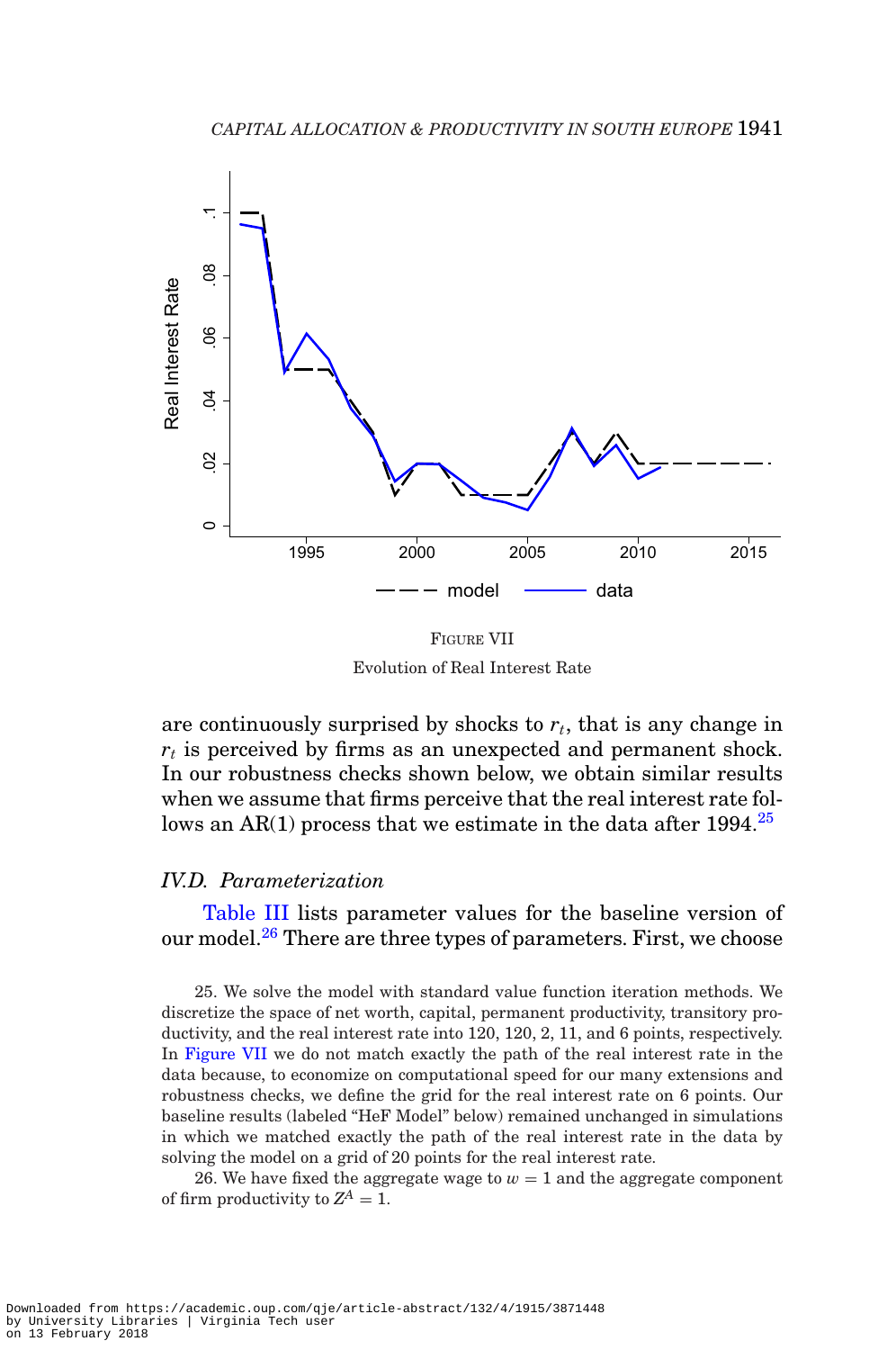TABLE III

<span id="page-27-0"></span>

| <b>BASELINE PARAMETERS</b> |  |  |  |  |  |  |  |                                                                    |               |             |  |
|----------------------------|--|--|--|--|--|--|--|--------------------------------------------------------------------|---------------|-------------|--|
|                            |  |  |  |  |  |  |  | $\delta$ $\varepsilon$ $\alpha$ $\rho$ $\sigma$ $\pi$ $z_L$ $z_H$  | $\mathcal{U}$ | $\lambda$ 0 |  |
|                            |  |  |  |  |  |  |  | 0.87 2.00 0.06 3.00 0.35 0.59 0.13 0.80 0.785 1.86 3.20 0.98 0.047 |               |             |  |

conventional values for five parameters  $(\beta, \gamma, \delta, \varepsilon, \text{ and } \alpha)$  before solving the model. Second, the productivity parameters ( $\rho$ ,  $\sigma$ ,  $\pi$ ,  $z_L$ , and  $z_H$ ) are estimated directly from the data without solving the model. Third, we calibrate the three remaining parameters  $(\psi, \psi)$  $\lambda_0$ , and  $\lambda_1$ ) by requiring that the model matches three moments in the data.

To estimate firm productivity, we use the [Wooldridge \(2009\)](#page-52-4) extension of the [Levinsohn and Petrin \(2003\)](#page-51-19) methodology and denote this estimate by  $\hat{Z}_{ist}$ .<sup>[27](#page-27-1)</sup> In the estimation, we allow the elasticities of value added with respect to inputs to vary at the two-digit industry level. We discuss our estimates in more detail in [Online Appendix](file:qje.oxfordjournals.org) D. Here we note that we estimate reasonable elasticities, with their sum ranging from 0.75 to 0.91. Our estimate  $\hat{Z}_{\text{ist}}$  uncovers a combination of idiosyncratic productivity and demand as we do not separately observe firm prices.<sup>[28](#page-27-2)</sup>

We estimate the productivity process at the firm level using the regression:

<span id="page-27-3"></span>(23) 
$$
\log(\hat{Z}_{ist}) = d_i + d_{st} + \rho \log(\hat{Z}_{ist-1}) + u_{ist}^z,
$$

where  $d_i$  denotes the firm permanent effect and  $d_{st}$  denotes a four-digit industry-year fixed effect. Using this regression, we find

<span id="page-27-1"></span>27. [Olley and Pakes \(1996\)](#page-52-5) and [Levinsohn and Petrin \(2003\)](#page-51-19) use a two-step method to estimate production functions in which investment and intermediate inputs respectively proxy for unobserved productivity. [Ackerberg, Caves, and Frazer](#page-50-11) [\(2015\)](#page-50-11) highlight that if a variable input (e.g., labor) is chosen as a function of unobserved productivity, then the coefficient on the variable input is not identified. [Wooldridge \(2009\)](#page-52-4) suggests a generalized method of moments estimation to overcome some of the limitations of previous methods.

<span id="page-27-2"></span>28. For this reason our elasticities are more appropriately defined as revenue elasticities. The correlation between  $\log \left( \hat{Z}_{ist} \right)$  and  $\log \left( \tilde{Z}_{ist} \right)$ , which was defined in [equation \(11\),](#page-17-2) in the cross section of firms ranges between 0.8 and 0.9 and is stable over time. Unless otherwise noted, we now use the  $\hat{Z}_{ist}$  to construct moments in the data.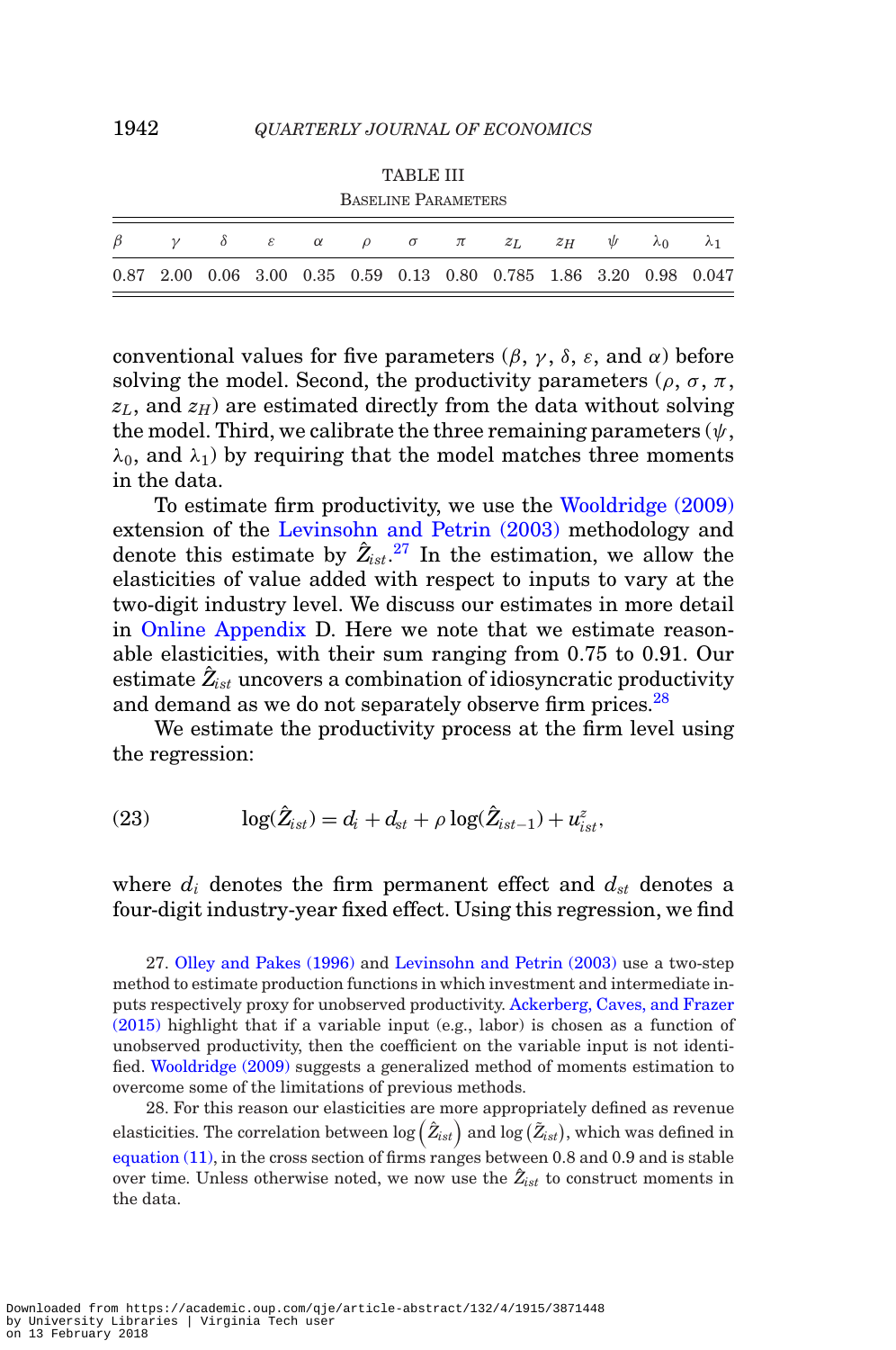that  $\rho = 0.59^{29}$  $\rho = 0.59^{29}$  $\rho = 0.59^{29}$  We use the cross-sectional standard deviation of residuals  $u_{ist}^z$  from regression [\(23\)](#page-27-3) to choose a value for  $\sigma$ . The value of  $\sigma = 0.13$  corresponds to the average standard deviation over time.

The permanent component of productivity is drawn from the following distribution:

(24) 
$$
z_i^P = \begin{cases} z_L, & \text{with probability } \pi \\ z_H, & \text{with probability } 1 - \pi. \end{cases}
$$

We normalize the average  $z_i^P$  to one and choose the values  $\pi = 0.80$ ,  $z_L = 0.785$ , and  $z_H = 1.86$  such that, together with our estimated  $\rho = 0.59$  and  $\sigma = 0.13$ , the standard deviation of  $\log(Z_{it})$  equals 0.38 as in the data. $30$ 

Finally, we calibrate the three remaining parameters,  $\psi$  in the adjustment cost technology and  $\lambda_0$  and  $\lambda_1$  in the borrowing constraint, to match three informative moments in the data between 1999 and 2007. We view the data as generated from transitional dynamics of our model following the decline in the real interest rate that started in 1994. We choose the three parameters such that our model generates:

- Moment 1. Within-firm regression coefficient of capital  $\frac{g \cdot h}{h}$  on productivity  $\log Z$  equal to 0.10.
- Moment 2. Fraction of firms that borrow equal to 0.90.
- Moment 3. Cross-sectional regression coefficient of firm leverage  $\frac{b}{k}$  on capital log  $k$  equal to 0.15.

<span id="page-28-0"></span>29. Including firm fixed effects in a regression with a lagged dependent variable and a short time series leads to a downward bias in the estimated persistence of a process. When we estimate the  $AR(1)$  process in [equation \(23\)](#page-27-3) we obtain an estimated persistence parameter of 0.46. Therefore, we set  $\rho = 0.59$  such that, in model-generated data of 14 sample periods, the estimated persistence parameter equals 0.46. To maximize the length of the sample, our estimates of the productivity process are obtained from the permanent sample of firms between 1999 and 2012.

<span id="page-28-1"></span>30. We have experimented with values of  $\pi$  ranging from 0.50 to 0.90 and found that, conditional on matching the same moments in the data, such alternative values for  $\pi$  do not alter significantly the dynamics of TFP following the decline in the real interest rate. Our choice of  $\pi = 0.80$  implies a natural comparison between the model and the data in terms of the share of aggregate variables accounted for by the top 20% of firms.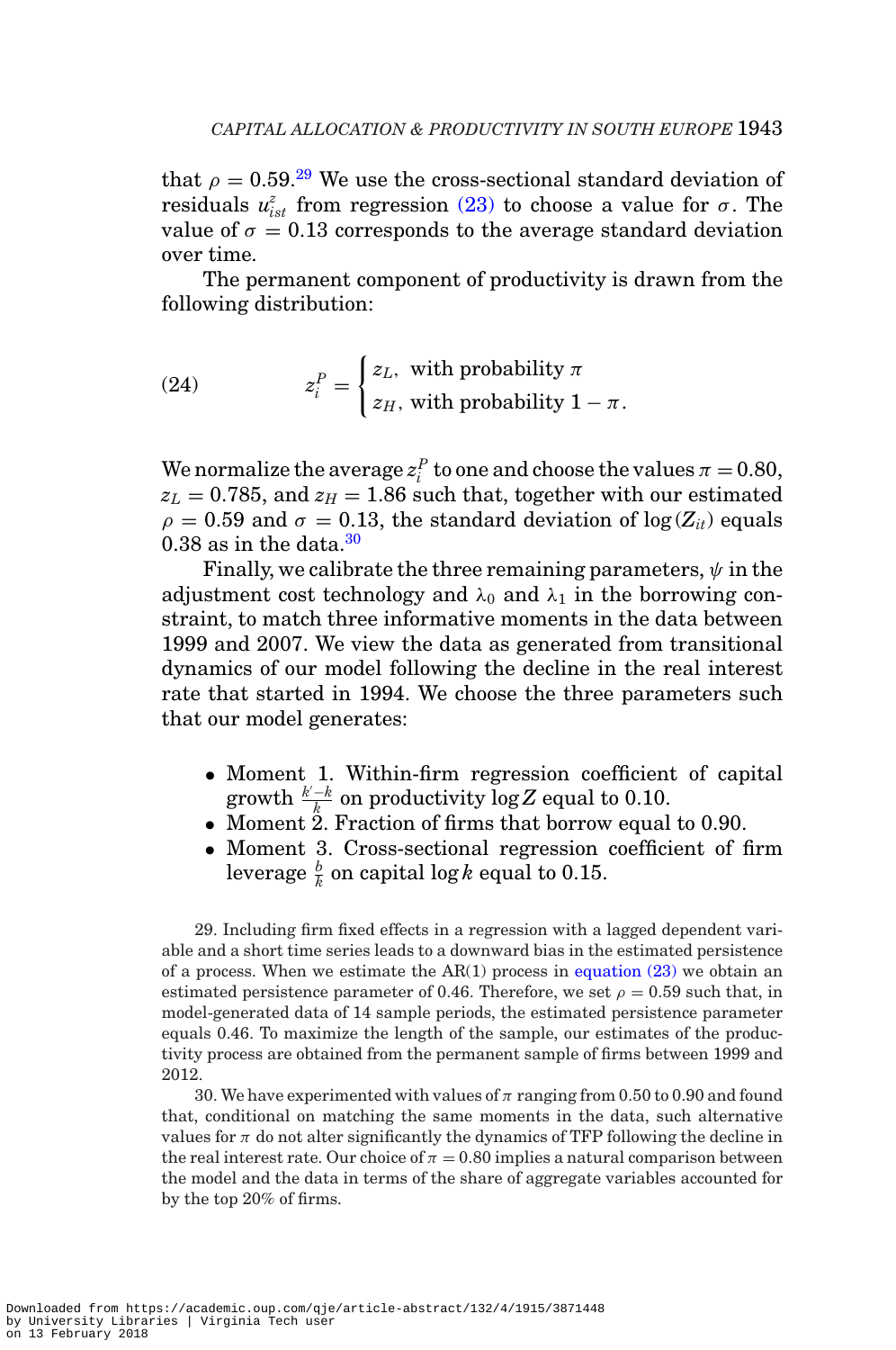For our baseline model this procedure yields  $\psi = 3.20, \lambda_0 =$ 0.98, and  $\lambda_1 = 0.047$ .<sup>[31](#page-29-0)</sup>

### *IV.E. Model Evaluation*

We evaluate the performance of our model by comparing it with two nested benchmark models. In our model with a sizedependent borrowing constraint, we choose three parameters,  $(\psi, \psi)$  $\lambda_0, \lambda_1$  = (3.2, 0.98, 0.047) to match the three moments discussed above. Because the borrowing constraint depends on firm size, financial frictions are heterogeneous across firms and in what follows we label the baseline model by "HeF." The first comparison is with the standard model with  $\lambda_1 = 0$ . In this model, financial frictions are homogeneous across firms (so we call this model "HoF") and we choose  $(\psi, \lambda_0, \lambda_1) = (3.2, 1.06, 0)$  to match the first two moments discussed above. Finally, we compare our model to a model without financial frictions (which we call "NoF"). We choose  $(\psi, \psi)$  $\lambda_0, \lambda_1$  = (3.5,  $\infty$ ,  $\infty$ ) to match only the first moment.

We evaluate the performance of our model by comparing it to these two nested models along moments that are not targeted during the parameterization of each model. Therefore, comparing HeF to HoF informs us by how much untargeted moments change when we ignore the cross-sectional relationship between leverage and size during the parameterization of the model. Comparing HoF to NoF informs us by how much untargeted moments change when we ignore the fact that financial frictions prevent some firms from borrowing.

#### V. FIRM-LEVEL IMPLICATIONS OF THE MODEL

In this section we document the success of our model to generate firm-level outcomes that resemble those observed in the data. We summarize firm-level outcomes in the data in terms of statistics estimated during the pre-recession period of 1999 to 2007 for the permanent sample of firms. We construct these statistics similarly to the dispersion and misallocation measures presented in

<span id="page-29-0"></span><sup>31.</sup> During the transitional dynamics generated by our model between 1999 and 2007, the mean adjustment cost equals 2.8% of value added conditional on adjusting the capital stock and the mean frequency of adjustment is 20%. The value of 2.8% lies within the wide range of estimates that [Bachmann, Caballero,](#page-50-12) [and Engel \(2013\)](#page-50-12) report from the literature and is close to their preferred estimate of 3.6%.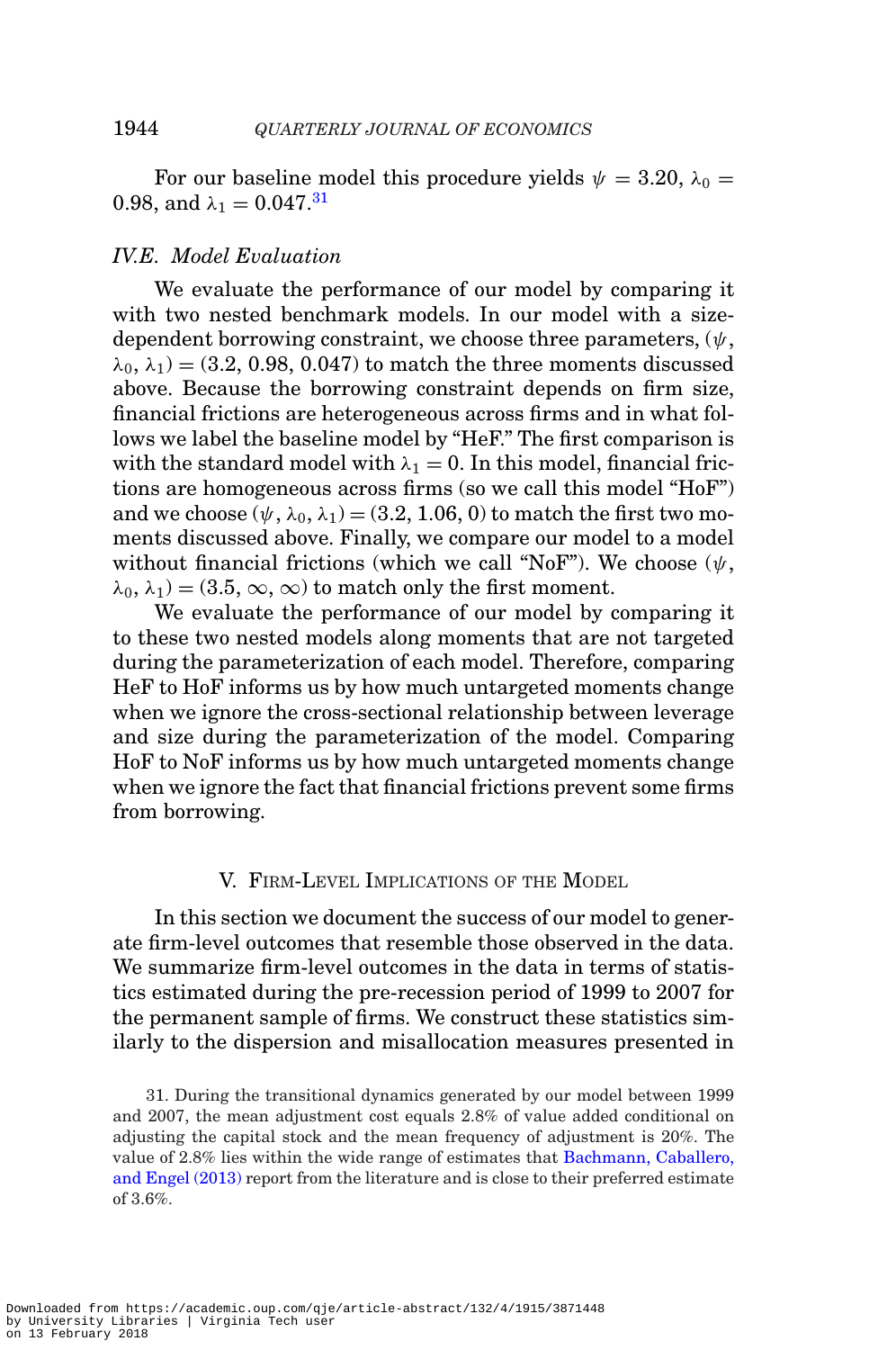<span id="page-30-0"></span>

| Moment                                          | Data      | HeF     | HoF     | NoF     |
|-------------------------------------------------|-----------|---------|---------|---------|
| Panel A: Distributional moments                 |           |         |         |         |
| 1. Std.dev. $(\log Z)$                          | 0.37      | 0.38    | 0.38    | 0.38    |
| 2. Std.dev.( $\log \ell$ )                      | 1.13      | 0.80    | 0.74    | 0.71    |
| 3. Std.dev. $(\log k)$                          | 1.52      | 0.91    | 0.75    | 0.66    |
| 4. Top 20% share of aggregate labor             | 0.69      | 0.63    | 0.59    | 0.58    |
| 5. Top 20% share of aggregate capital           | 0.79      | 0.71    | 0.61    | 0.56    |
| Panel B: Within-firm moments                    |           |         |         |         |
| 6. Coefficient of $\frac{k'-k}{k}$ on $\log Z$  | 0.10      | 0.10    | 0.10    | 0.10    |
| 7. Coefficient of $\frac{k'-k}{k}$ on $\log a$  | 0.09      | 0.04    | 0.27    | 0.01    |
| 8. Coefficient of $\frac{k'-k}{k}$ on $\log k$  | $-0.46$   | $-0.07$ | $-0.46$ | $-0.19$ |
| 9. Coefficient of $\frac{b'-b}{b}$ on $\log Z$  | $-0.38$   | $-0.04$ | $-0.06$ | 0.03    |
| 10. Coefficient of $\frac{b'-b}{k}$ on $\log a$ | 0.15      | 0.09    | 0.72    | 0.02    |
| 11. Coefficient of $\frac{b'-b}{b}$ on $\log k$ | $-0.34$   | 0.07    | $-0.74$ | $-0.22$ |
| Panel C: Cross-sectional moments                |           |         |         |         |
| 12. Fraction borrowing                          | 0.90      | 0.90    | 0.90    | 1.00    |
| 13. Coefficient of $\frac{b}{k}$ on $\log k$    | 0.15      | 0.15    | 0.03    | 0.00    |
| 14. Corr $(\log Z, \log k)$                     | 0.62      | 0.88    | 0.89    | 0.91    |
| 15. Corr $(\log Z, \log a)$                     | 0.75      | 0.84    | 0.90    | 0.43    |
| 16. Corr $(\log MRPK, \log Z)$                  | 0.03      | $-0.08$ | 0.28    | 0.51    |
| 17. Corr $(\log MRPK, \log k)$                  | $-0.62\,$ | $-0.54$ | $-0.18$ | 0.10    |
| 18. Corr ( $log$ MRPK, $log a$ )                | $-0.14$   | $-0.36$ | $-0.15$ | 0.20    |
| Panel D: Model evaluation                       |           |         |         |         |
| 19. Root mean squared error                     |           | 0.28    | 0.35    | 0.41    |
| 20. Mean absolute error                         |           | 0.22    | 0.29    | 0.34    |

TABLE IV

FIRM-LEVEL MOMENTS: MODEL VS. DATA (1999–2007)

[Section III.](#page-10-1) We compute the same statistics in the model during the transitional dynamics between 1999 and 2007 in response to the decline in the real interest rate shown in [Figure VII.](#page-26-0) Summary statistics both in the data and the model are averaged between 1999 and 2007. In [Online Appendix](file:qje.oxfordjournals.org) E.1 we show that our conclusions remain unchanged if we evaluate the model in terms of moments generated from the full sample instead of the permanent sample of firms.

# *V.A. Distributional Moments*

Panel A of [Table IV](#page-30-0) shows statistics related to the distribution of firm size in the data and in the various models. Row 1 shows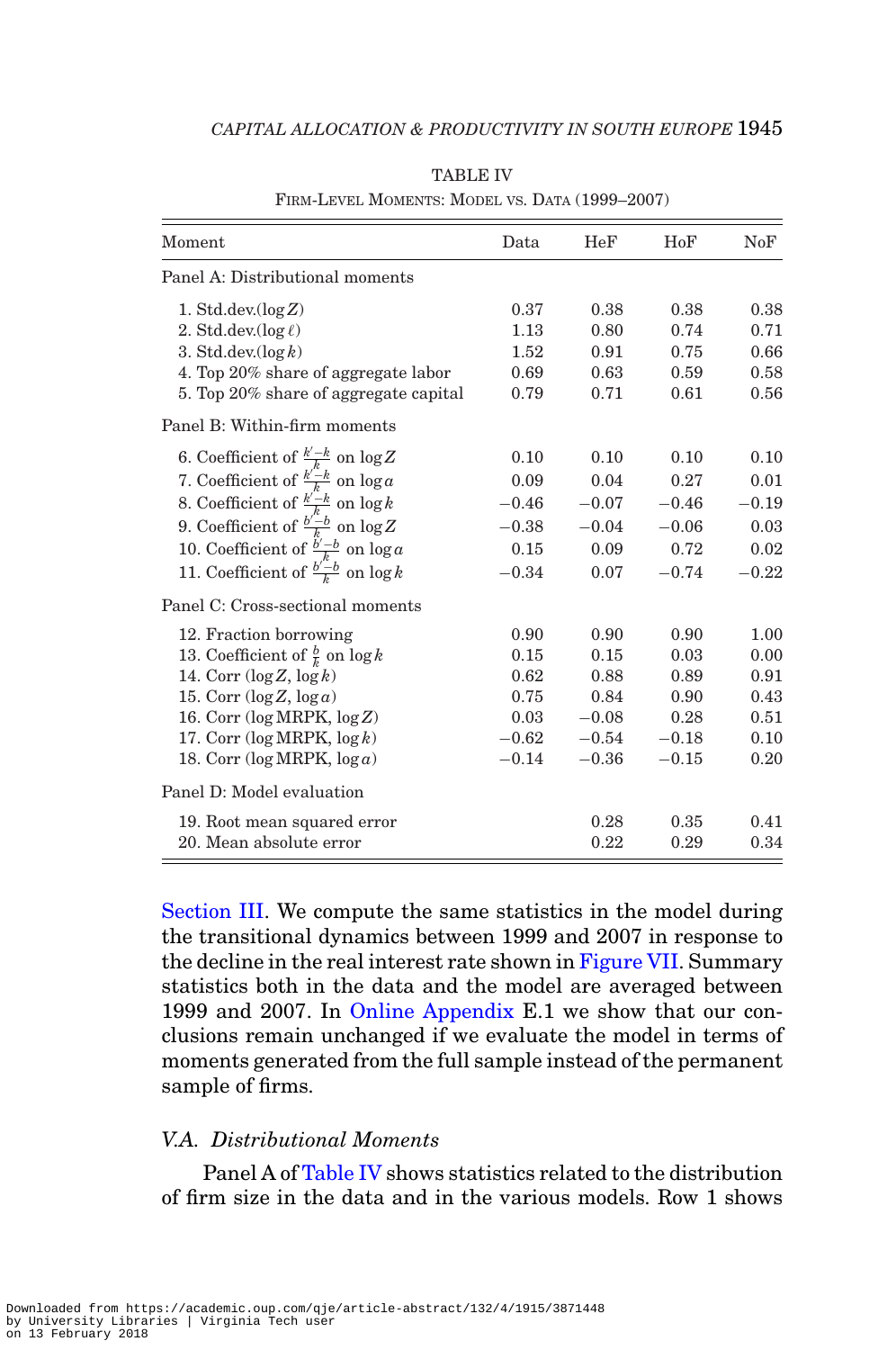that all models feature the same standard deviation of log *Z* by construction. Our model with a size-dependent borrowing constraint (HeF) generates roughly 70% of the standard deviation of log *l* observed in the data (row 2) and roughly 60% of the standard deviation of log *k* observed in the data (row 3). Rows 4 and 5 show that the model generates roughly 90% of the share of aggregate labor or capital accruing to the top 20% of firms.

The size-dependent borrowing constraint in model HeF implies that some firms find it profitable to accumulate a significant amount of capital in order to relax their borrowing limit in response to the decline in the real interest rate. Therefore, our model HeF generates more dispersion in labor and capital than the model with a homogeneous borrowing constraint (HoF) and the model without financial frictions (NoF).

#### *V.B. Within-Firm Moments*

Panel B of [Table IV](#page-30-0) focuses on the dynamics of capital, debt, and productivity at the firm level. We present results from two regressions that use within-firm variation over time. Rows 6 to 8 show estimated coefficients from a regression of capital growth on productivity, net worth, and capital:

$$
\frac{k_{ist+1} - k_{ist}}{k_{ist}} = d_i + d_{st} + \beta_z \log(Z_{ist}) + \beta_a \log(a_{ist})
$$
  
(25) 
$$
+ \beta_k \log(k_{ist}) + u_{ist}^k,
$$

where  $d_i$  denotes a firm fixed effect and  $d_{st}$  denotes a four-digit industry-year fixed effect. The second regression in rows 9 to 11 is a similar regression but uses the change in (net) debt to capital ratio  $\frac{b_{ist+1}-b_{ist}}{k_{ist}}$  as the left-hand side variable. The choice of regressors is motivated by our model in which productivity, net worth, and capital are the state variables summarizing firm capital and debt decisions. The first two regressors resemble sales and cash flow, commonly used by the finance literature in investment re-gressions. In [Online Appendix](file:qje.oxfordjournals.org) E.2 we report such regressions.<sup>[32](#page-31-0)</sup>

<span id="page-31-0"></span>32. We measure firm net worth *a* in the data as the difference between the book value of total assets and total liabilities and deflate this difference with the industry output price deflators previously described in [Section III.](#page-10-1) We measure (net) debt *b* with the book value of current liabilities minus cash holdings and also deflate this difference with the same price deflators. This short-term measure of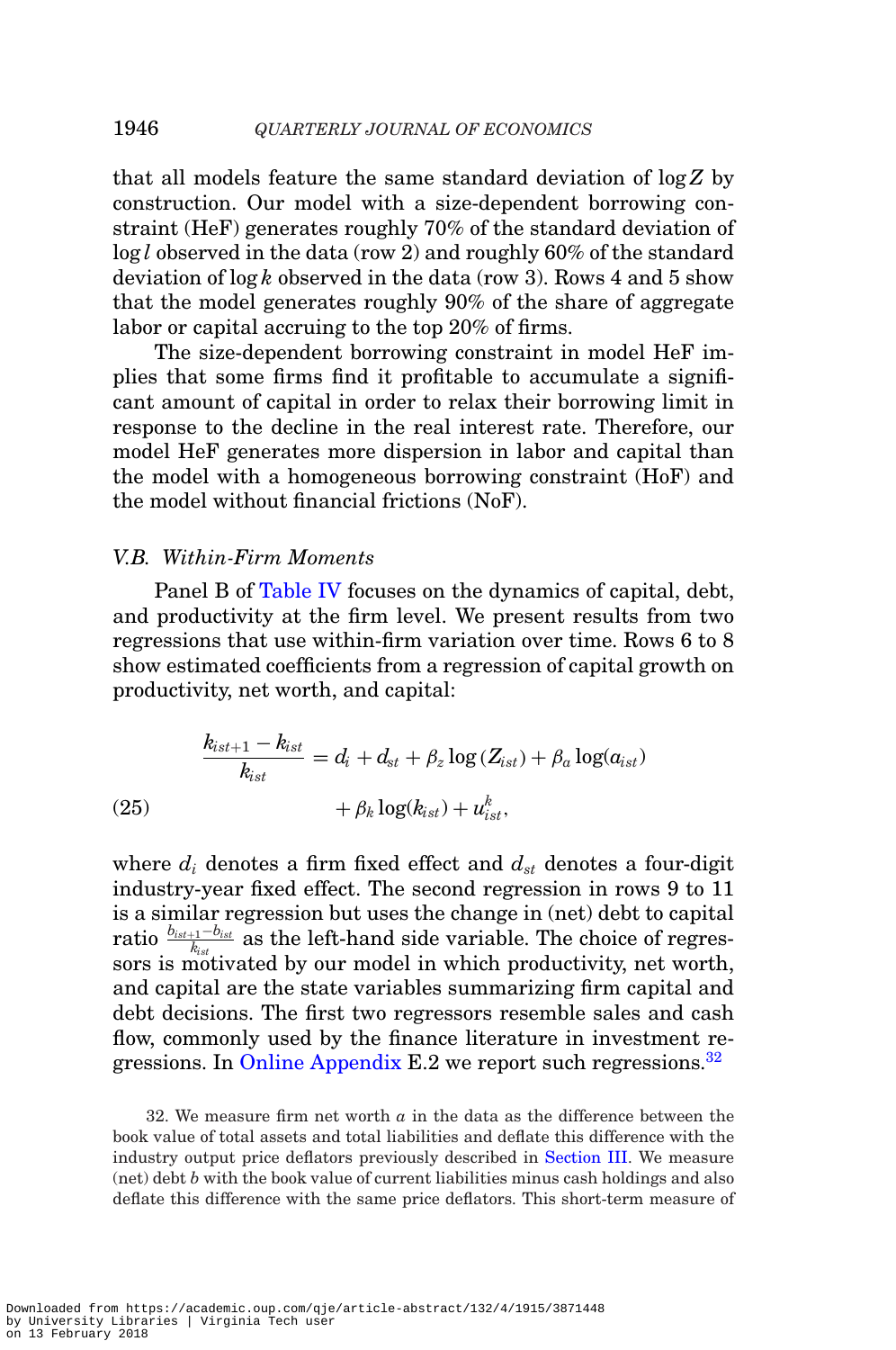In the data column, we document that firm capital growth  $\frac{k'-k}{k}$  is positively related to productivity log Z (row 6) and to net worth  $\log a$  (row 7). In row 8, the estimated coefficient of  $\frac{k-k}{k}$  on  $\log k$  is negative and greater than minus one, which indicates that log capital is a persistent process. Rows 9 to 11 document that the change in firm debt to capital ratio,  $\frac{b'-b}{k}$ , is negatively related to  $\log Z$ , positively related to  $\log a$ , and negatively related to  $\log k$ . Given the large sample size with more than 100,000 observations, all estimated coefficients in rows 6 to 11 are statistically significant at levels below 1%. We present the standard errors of our estimates in [Online Appendix](file:qje.oxfordjournals.org) E.2.

Row 6 shows that all models match the responsiveness of  $\frac{k-k}{k}$  to log *Z* by construction. An increase in current productivity leads to an increase in next period's capital because productivity is a persistent process and firms expect the marginal product of capital to be higher in future periods. Capital adjustment costs ameliorate the responsiveness of capital growth and, thus, the choice of the adjustment cost parameter  $\psi$  in each model reflects the magnitude of adjustment costs that allow models to match the responsiveness of capital growth to productivity in the data. In row 9 we see that the change in debt is weakly negatively correlated with log*Z* in models HoF and HeF and weakly positively correlated with  $\log Z$  in model NoF. The change in debt,  $b' - b$ , equals the difference between the flow of investment and saving. A persistent but mean-reverting increase in log *Z* increases investment because firms expect a higher marginal product of capital in future periods and also saving because firms desire to smooth consumption. The negative coefficient in models HoF and HeF reflects the fact that, similarly to the data, firm saving responds more than investment to changes in productivity.

Contrary to the data, we find that net worth in model NoF is not a significant determinant of the within-firm variation in capital growth (row 7) and change in debt (row 10). Models with financial frictions will, in general, imply a more important role of net worth for capital and debt accumulation. Our model HeF comes close to matching quantitatively the role of net worth for capital growth and change in debt, while model HoF assigns a much stronger role to net worth than observed in the data. Net worth is a less important determinant of capital and debt decisions

debt is our preferred one because our model abstracts from a maturity choice of debt and savings in long-term assets.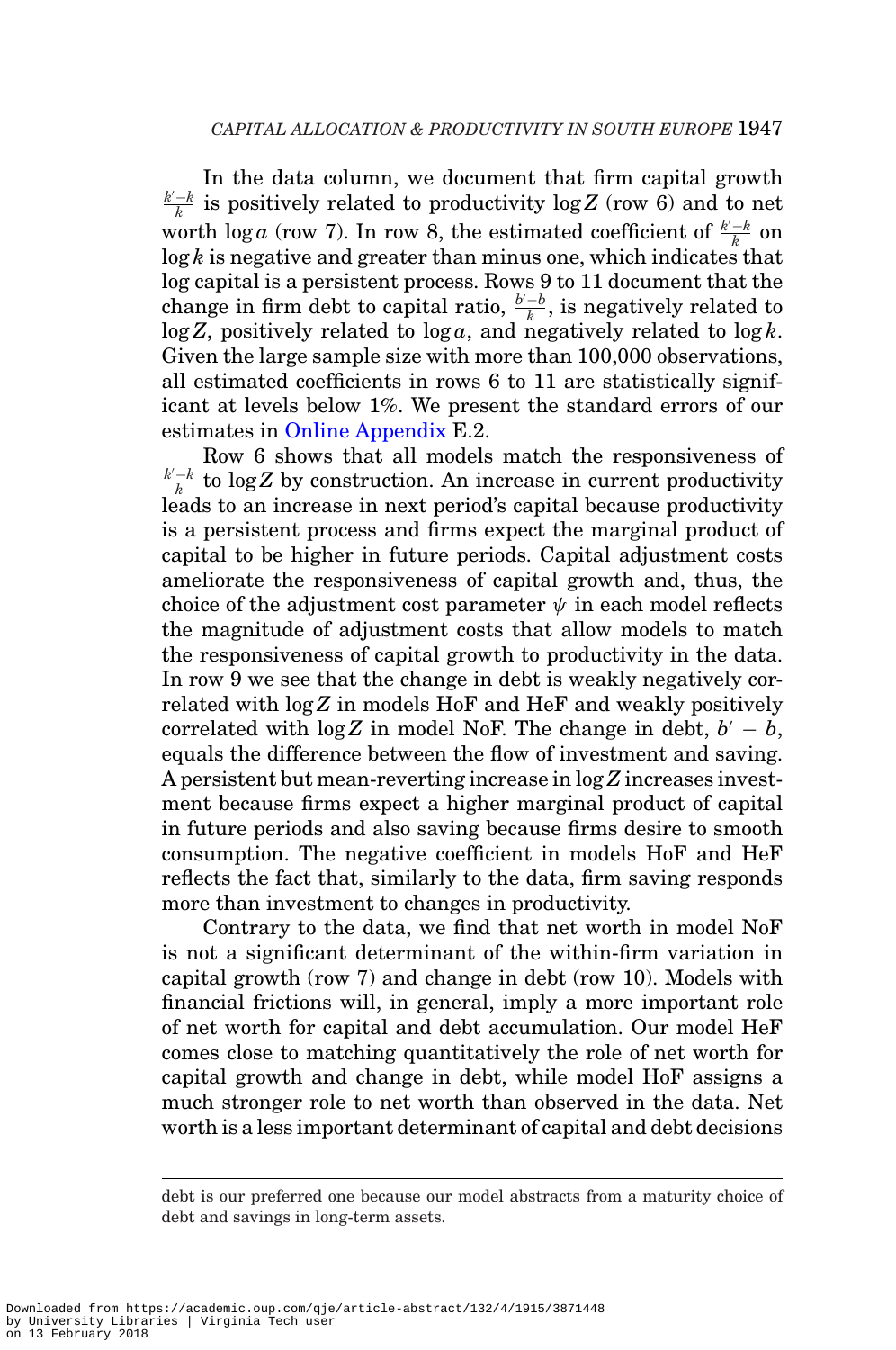on average in model HeF than in model HoF because in model HeF some firms accumulate a significant amount of capital and become effectively unconstrained in response to the decline in the real interest rate.<sup>[33](#page-33-0)</sup>

#### *V.C. Cross-Sectional Moments*

Panel C of [Table IV](#page-30-0) presents correlations between firm size, productivity, leverage, net worth, and MRPK in the cross section of firms. Row 12 shows the fraction of firms that are borrowing  $(b > 0)$ , a moment which both model HoF and model HeF match by construction. Row 13 shows the cross-sectional relationship between leverage  $\frac{b}{k}$  and log *k*. In the data, we find that larger firms are more leveraged.<sup>34</sup> We calibrated the parameter  $\lambda_1$  in the borrowing constraint  $(20)$  such that model HeF generates the cross-sectional relationship between  $\frac{b}{k}$  and log *k* observed in the data.

Rows 14 to 18 of Panel C show other (untargeted) crosssectional moments. Rows 14 and 15 show that all models reproduce the positive relationship between firm productivity and capital in the data. $35$  As shown in rows 16 to 18, the key difference between models is in their cross-sectional patterns of the return to capital. In the data, log (MRPK) is essentially uncorrelated with  $\log Z$  and negatively correlated with  $\log k$  and  $\log a$ 

<span id="page-33-0"></span>33. Rows 8 and 11 show that model HeF fails to match the coefficient on log *k* and performs worse than HoF and NoF in that dimension. Recalling that  $\frac{k - k}{k} \approx \log(k) - \log(k)$ , the estimated coefficient in the HeF model implies that log capital becomes a more persistent process when we allow for size-dependent borrowing constraints.

<span id="page-33-1"></span>34. We obtain a similar result in the data when we use other measures of firm size such as the wage bill. Since our model does not consider the distinction between short-term and long-term liabilities or assets, the regressions in the data control for the difference between long-term liabilities and long-term assets (current assets minus cash). Additionally, cross-sectional regressions control for firm age. We define firm age in period *t* as *t* minus the date of incorporation plus 1. Firm age is a firm-specific linear time trend and, therefore, is absorbed by the firm fixed effect in regressions that use within-firm variation over time.

<span id="page-33-2"></span>35. All models successfully replicate the positive and high correlation between log productivity and firm size (measured either by log labor or log capital) and the positive and high correlation between firm log productivity and share in sectoral economic activity (measured either by labor or capital). The correlations between log productivity and firm share in economic activity resemble the measures of resource allocation emphasized by [Bartelsman, Haltiwanger, and Scarpetta \(2013\).](#page-50-0)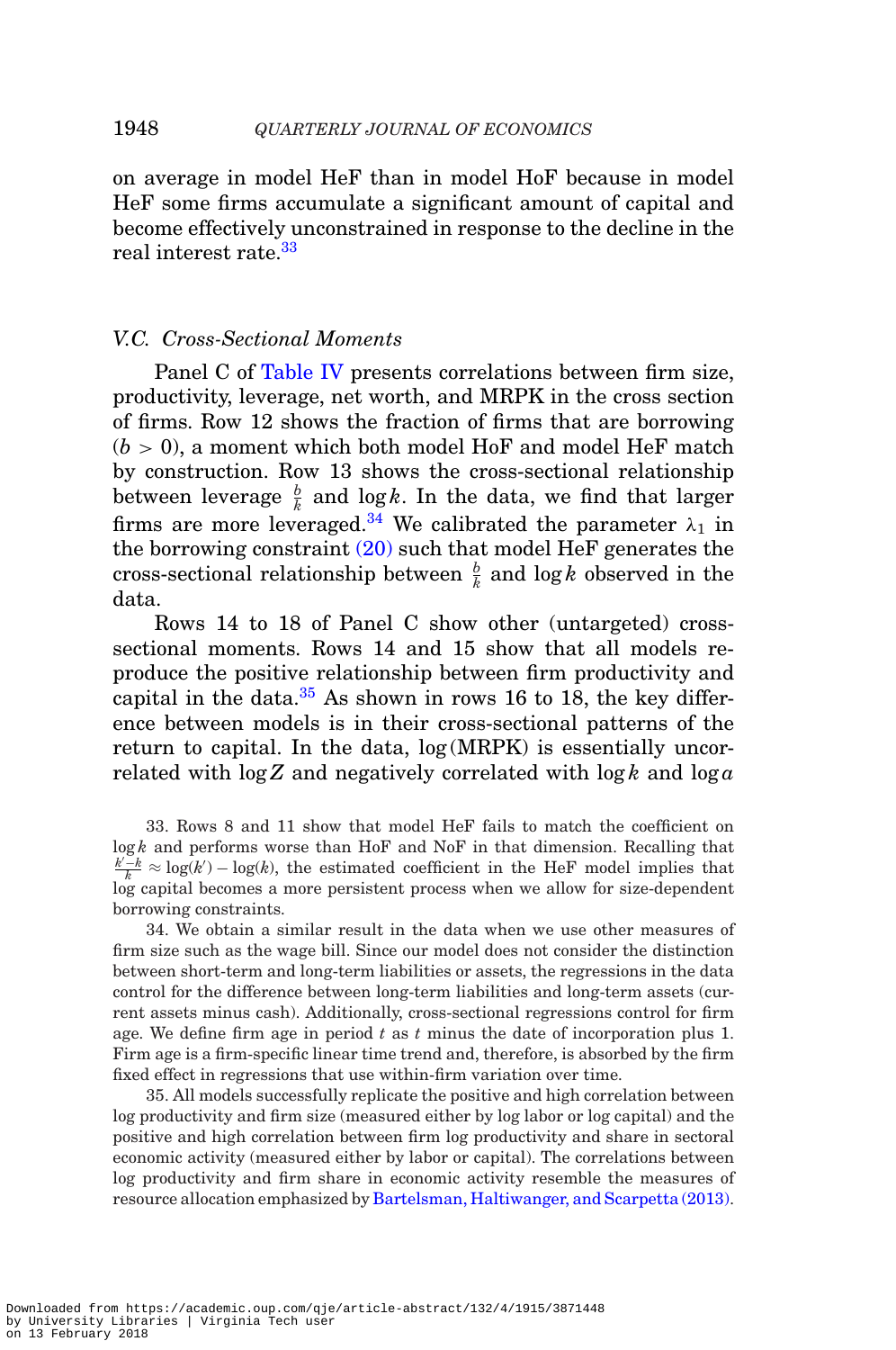in the cross section of firms. $36$  However, model NoF implies that  $log(MRPK)$  is positively correlated with  $log Z$ ,  $log k$ , and  $log a$ . In Model HoF, the distance between model-generated moments and the corresponding moments in the data is smaller. Model HeF comes closer than all models in matching the cross-sectional patterns of the return to capital, as it generates a weak negative correlation between log (MRPK) and log *Z* and negative correlations of log (MRPK) with log *k* and log *a*.

To understand these differences, first we note that risk in capital accumulation tends to generate a positive correlation between log (MRPK) and either log *Z* or measures of firm size. As an example, consider two firms that start with the same state vector  $(a, k, z^P, z^T, \mathbf{X})$  in some period and, therefore, choose the same capital for the next period *k* . If in the next period one of these firms receives a higher productivity shock, then that firm will have higher revenues and MRPK ex post. This explains the high correlation between log (MRPK) and either log *Z* or log *k* in the NoF model. Model HeF differs crucially from the other models because, with a size-dependent borrowing constraint, some highly productive firms accumulate a significant amount of capital in order to relax their borrowing limit. These firms become effectively unconstrained and have a low log (MRPK). The existence of large firms with low MRPK accounts for the negative correlation between log (MRPK) and either log *Z* or log *k* in the HeF model. The correlations in the HoF model are between those in the NoF model and those in the HeF model.

Finally, in the two models with financial frictions, HoF and HeF, higher net worth firms are less constrained and, therefore, tend to have a lower return to capital. The two models are successful in generating the negative correlation between log (MRPK) and  $\log a$  observed in the data. By contrast, model NoF generates a positive correlation.

#### *V.D. Model Evaluation*

Panel D of [Table IV](#page-30-0) compares the models in terms of their distance from data moments not targeted during the parameterization of each model. These moments are in rows 2 to 5, 7 to 11, and 14 to 18. In rows 19 and 20 we present the root mean squared

<span id="page-34-0"></span><sup>36.</sup> [Hsieh and Olken \(2014\)](#page-51-20) report that smaller firms in India, Indonesia, and Mexico have lower average product of capital than larger firms. We do not find this pattern in Spain.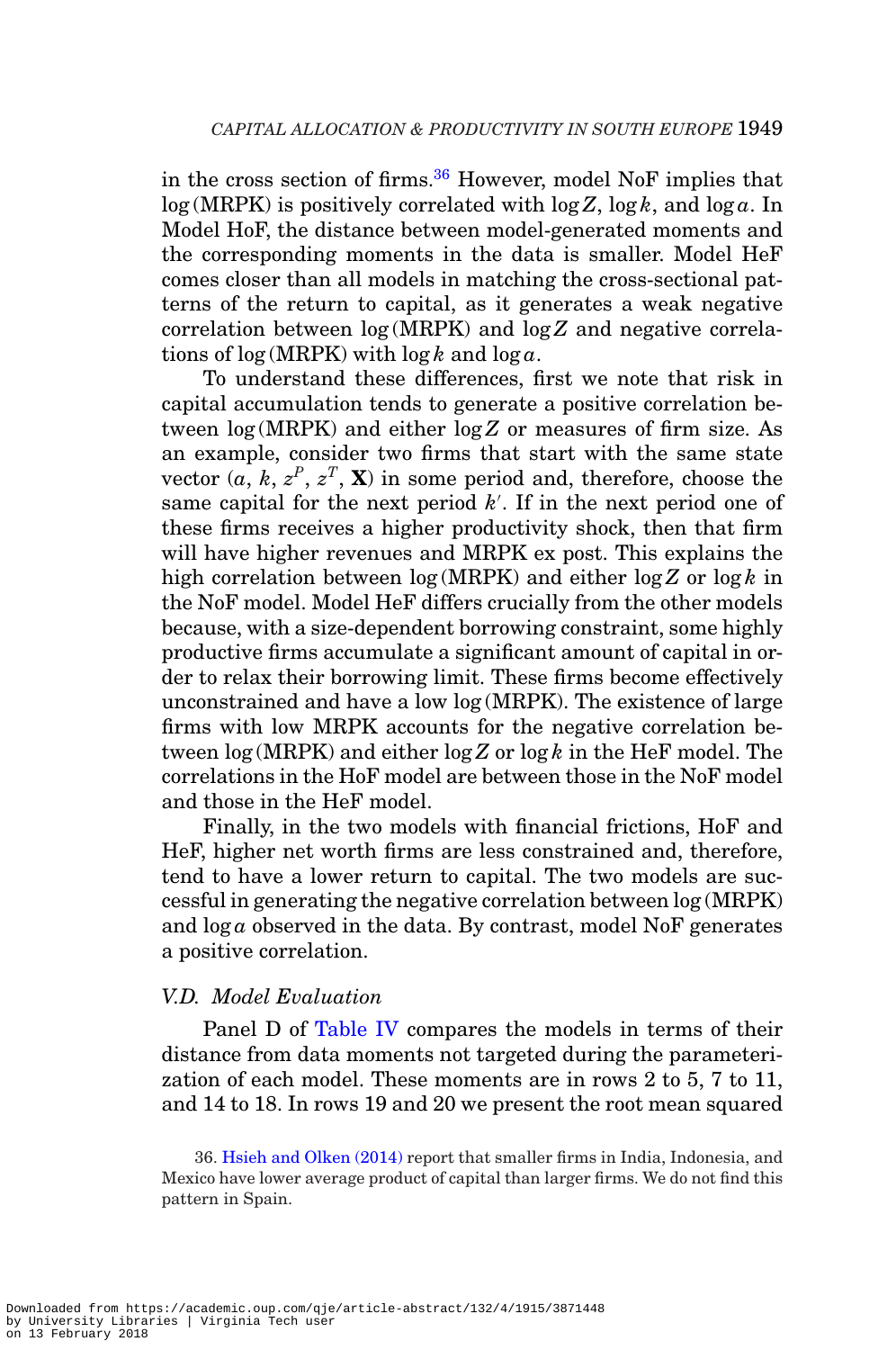<span id="page-35-0"></span>

|                                | Data     | Model HeF |
|--------------------------------|----------|-----------|
| 1. $\Delta \Lambda$            | $-0.031$ | $-0.023$  |
| 2. $\Delta$ (Dispersion)       | 0.034    | 0.074     |
| 3. $\Delta \log(\sum y)$       | 0.14     | 0.26      |
| 4. $\Delta \log K$             | 0.22     | 0.38      |
| 5. $\frac{\Delta B}{\Delta K}$ | 1.28     | 1.24      |

| <b>TABLE V</b>                                               |  |  |  |  |  |  |
|--------------------------------------------------------------|--|--|--|--|--|--|
| AGGREGATE RESPONSES: DATA VS. BASELINE HEF MODEL (1999–2007) |  |  |  |  |  |  |

*Notes.* All changes are calculated between 1999 and 2007.  $\Delta\Lambda$  denotes the percentage point change in TFP relative to its efficient level, that is the difference between  $\log(\text{TFP}_{07}) - \log(\text{TFP}_{07}^e)$  and  $\log(\text{TFP}_{99}) \log \left( TFP_{99}^e \right)$ .  $\Delta$  (Dispersion) is the  $\Delta$ [std. dev. (log (MRPK))].  $\Delta \log \left( \sum_{\alpha} y \right)$  is the change in the log of the sum of output and  $\Delta \log K$  is the change in the log of aggregate capital.  $\frac{\Delta B}{\Delta K}$  is the change in aggregate debt between 1999 and 2007 divided by the change in the aggregate capital between 1999 and 2007.

error and the mean absolute error of the three models. We find that the HeF model performs better than the HoF model and that the HoF model performs better than the NoF model.

## VI. MACROECONOMIC IMPLICATIONS OF THE MODEL

Having documented the success of the model to match aspects of firm-level behavior, we now present the evolution of aggregate outcomes in response to the decline in the real interest rate.

#### *VI.A. Aggregate Responses*

[Table V](#page-35-0) summarizes the aggregate responses. The first column shows changes in various statistics between 1999 and 2007 in the data for the permanent sample of firms.[37](#page-35-1) In [Section III](#page-10-1) we documented a decline in TFP relative to its efficient level and an increase in the dispersion of the log (MRPK) over time. We reproduce these changes in the first two rows of [Table V](#page-35-0) that show a 3.1 percentage points decline in TFP relative to its efficient level and a 3.4 percentage points increase in the standard deviation of log (MRPK). The data column of the table also documents the evolution of total output and capital flows to the manufacturing

<span id="page-35-1"></span>37. In a previous version of this article we considered an extension of the model with endogenous entry and exit. The model with endogenous entry and exit generates a decline in mean firm productivity over time when less productive firms choose to enter manufacturing in response to the decline in the real interest rate. See [Lagos \(2006\)](#page-51-21) for a formalization of the idea that TFP depends on the productivity composition of firms that are active in equilibrium which, in turn, responds to labor market policy.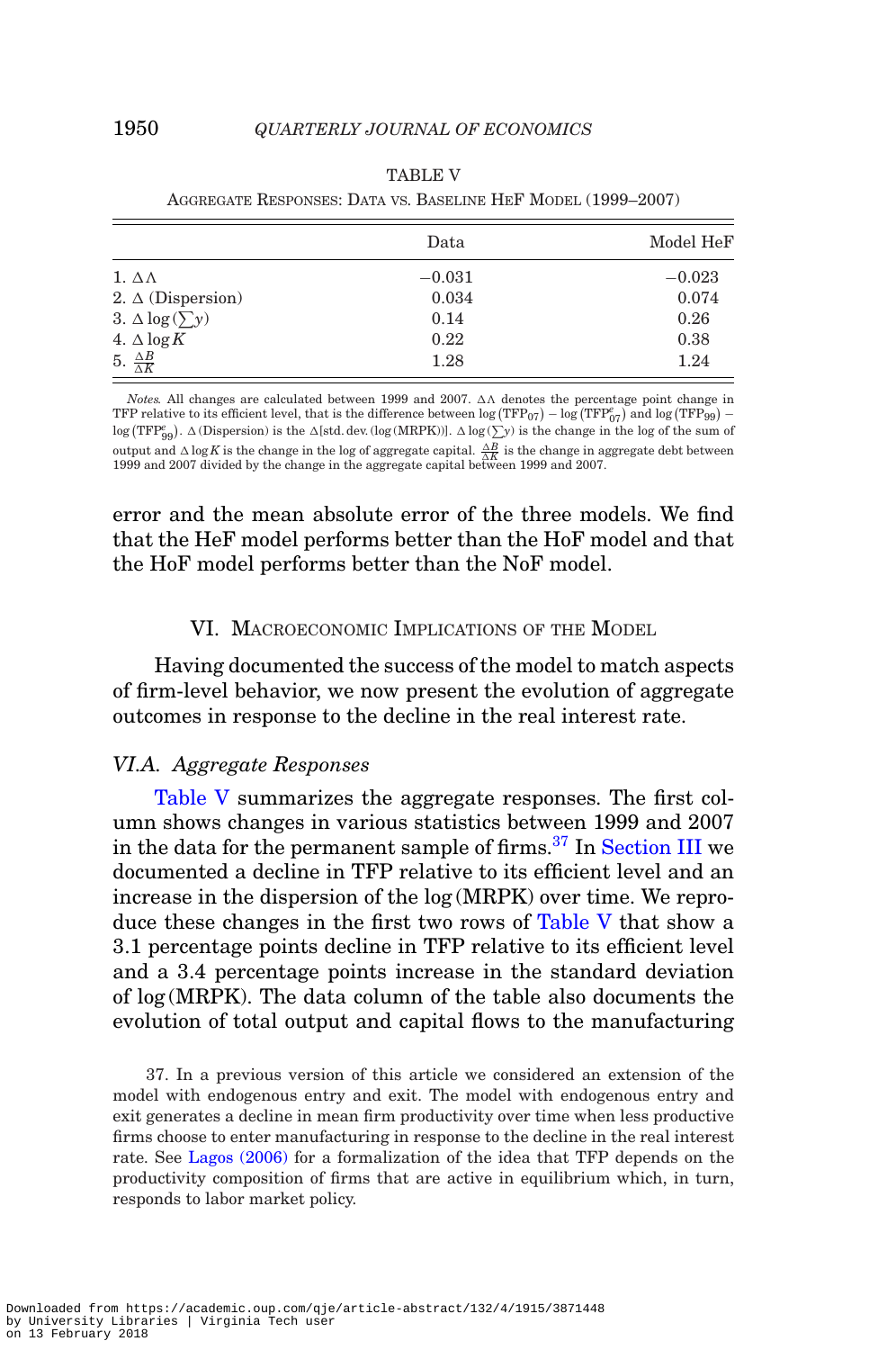<span id="page-36-0"></span>

Evolution of Aggregate Variables in Baseline HeF Model

sector from our data set. Between 1999 and 2007, we observe significant aggregate capital accumulation financed by an increase in short-term debt and a significant increase in aggregate output. Additionally, as the last row shows, debt increased more than one-to-one with capital over that time period (i.e.,  $\frac{\Delta B}{\Delta K} > 1$ ).

The second column of [Table V](#page-35-0) shows the aggregate responses in the HeF model. [Figure VIII](#page-36-0) plots some of the transitions to better visualize the dynamics generated by the model. Similarly to the data, our model driven by a decline in the real interest rate generates capital and debt accumulation, an increase in the dispersion of the log (MRPK), and a decline in TFP relative to its efficient level.<sup>38</sup> Quantitatively, the model generates roughly three-quarters of the observed decline in TFP relative to its efficient level. Consistently with the data, debt increases more than capital in the model following the decline in the real interest rate.

<span id="page-36-1"></span>38. In [Figure VI](#page-20-1) we documented that the increase in the dispersion of log capital was associated with a declining correlation between log capital and log productivity. We obtain a similar prediction in the HeF model. In the model, the standard deviation of  $\log k$  increases by roughly 20 percentage points and the correlation between log *k* and log*Z* declines by roughly 3 percentage points.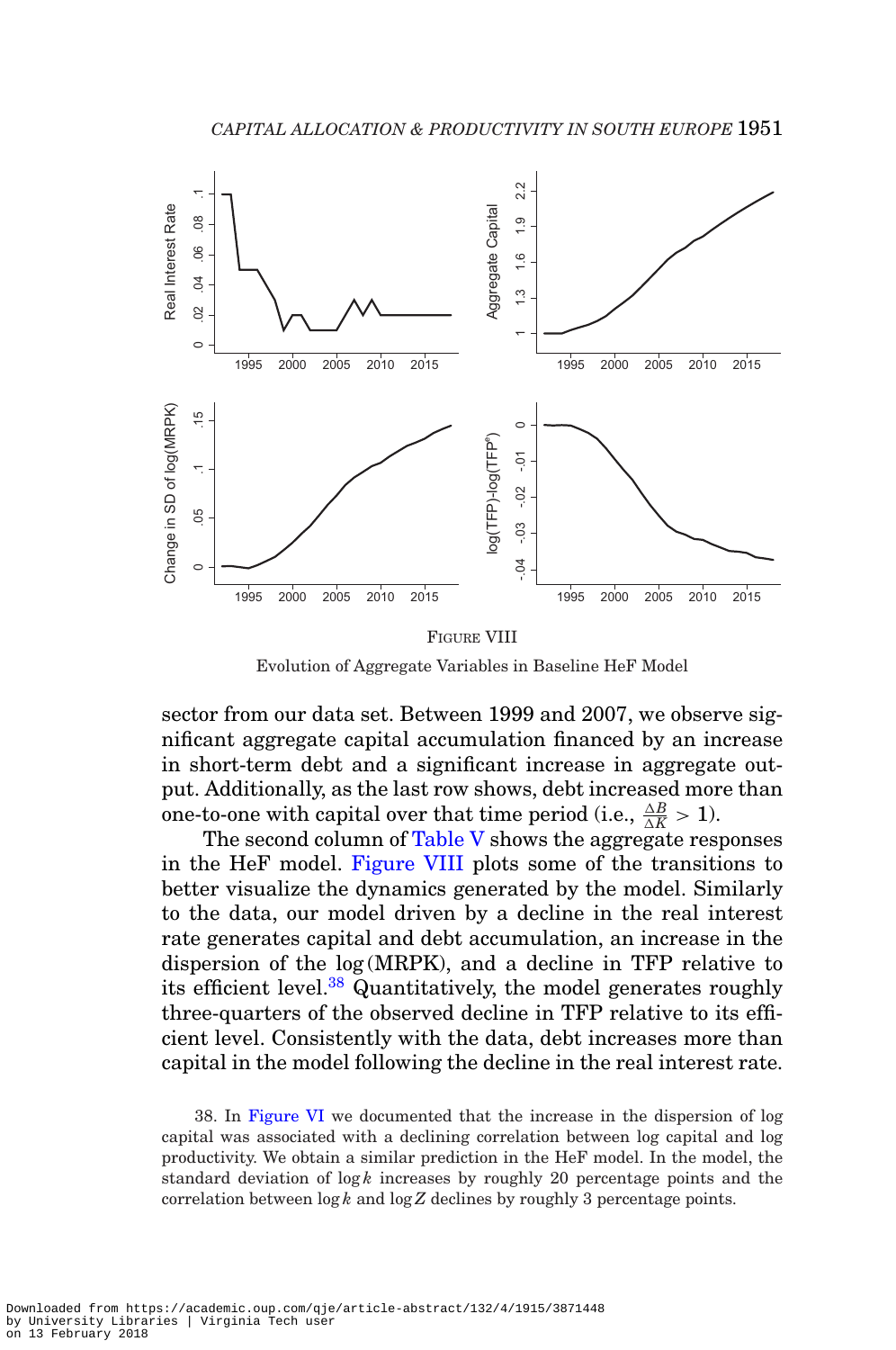<span id="page-37-1"></span>

FIGURE IX

Real Interest Rates and Misallocation: An Illustrative Example (HeF Model)

The model generates a somewhat larger increase in the dispersion of log (MRPK), in capital, and in output than observed in the data.[39](#page-37-0) Below we show that increasing the magnitude of adjustment costs, so that the model reproduces the observed changes in capital and output, does not affect much the ability of the model to generate a significant decline in TFP.

### *VI.B. Inspecting the Mechanism: Capital Allocation across Firms*

To understand these aggregate responses, we begin with a simple example that illustrates the mechanism generating misallocation in our model in response to the decline in  $r_t$ . [Figure IX](#page-37-1) depicts outcomes for two firms in model HeF. We label one firm as "unconstrained" and the other as "constrained." The initial state

<span id="page-37-0"></span>39. In the table and the figure we show the change in the level of the standard deviation of log (MRPK) rather than the percent change in this standard deviation. The reason is that the baseline model generates only roughly one third of the level of dispersion relative to the data, which makes percent comparisons uninformative. Below we show that adding measurement error in capital in order to match the level of MRPK dispersion does not change significantly the quantitative predictions of the model.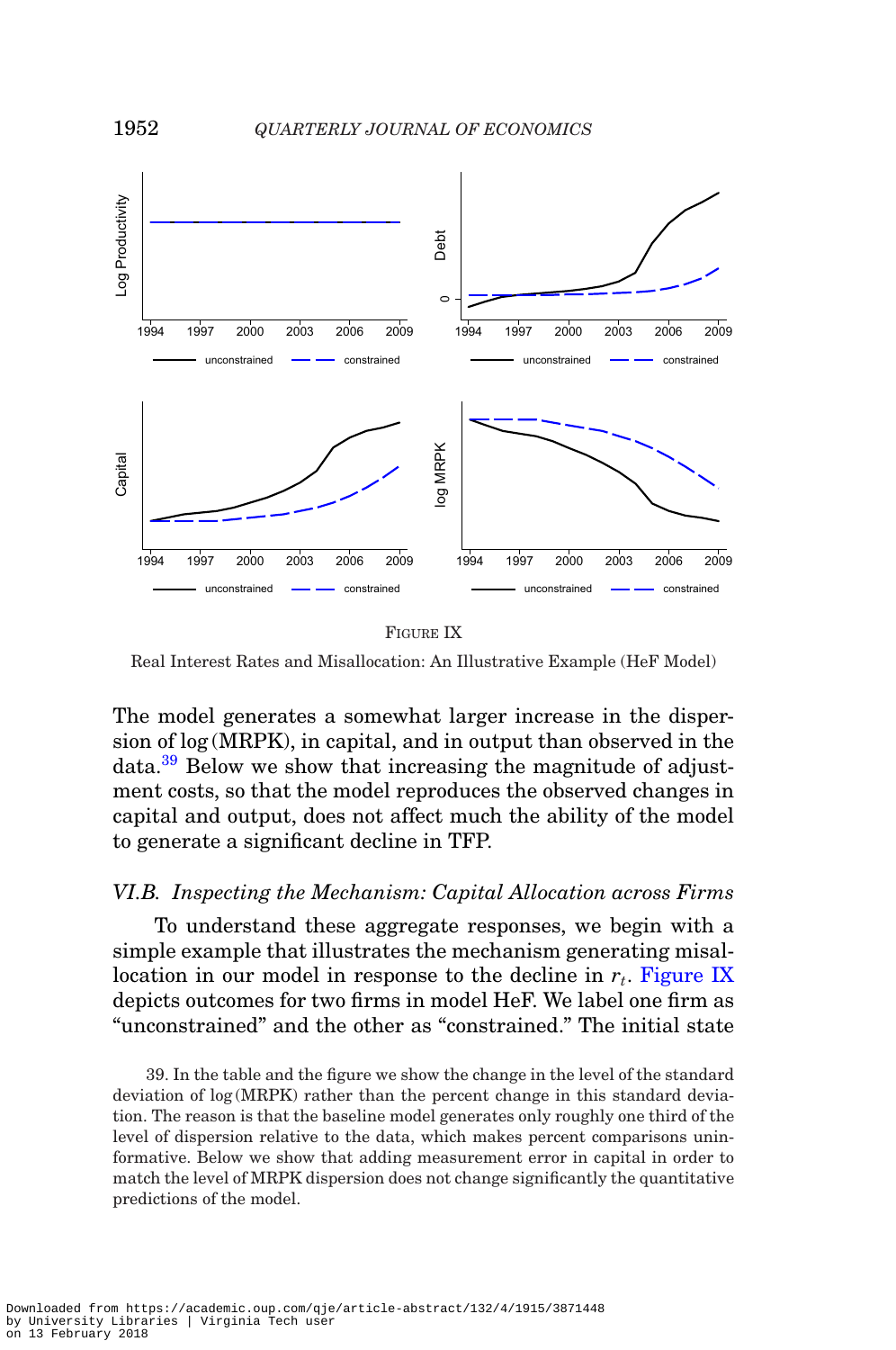variables for the two firms in 1994 are drawn from the stationary distribution of the model. As the first panel of the figure shows, the two firms have the same constant productivity in all periods. The firms, however, differ in their initial net worth and debt.

The unconstrained firm is initially saving  $(b < 0)$  and, therefore, its borrowing constraint is not binding when the  $r_t$  shock hits. The decline in  $r_t$  increases desired investment. In the first few periods after the shock, the firm uses internal savings to finance capital accumulation and adjustment costs. With a sizedependent borrowing limit, the borrowing constraint of this firm is relaxed as capital accumulates over time. As a result, the unconstrained firm borrows more over time and uses the inflow of debt to increase its capital even more and to finance its consumption. As the last panel of the figure shows, the decline in the real interest rate causes a decline in the MRPK of the unconstrained firm.

By contrast, the constrained firm has initially lower net worth and its borrowing constraint is binding when the  $r_t$  shock hits. This firm also desires to increase its capital. However, the lack of sufficient funds prevents the firm from doing so in the first few periods after the shock. Over time, the firm uses internal funds to increase its capital stock but, even 15 years after the initial decline in the real interest rate, the constrained firm's capital is significantly lower than the desired level. The financially constrained firm experiences a smaller decline in its MRPK; therefore, the dispersion of the MRPK between the two firms increases over time.

This example illustrates how a decline in the real interest rate in an environment with size-dependent borrowing constraints and adjustment costs causes capital inflows to be misallocated. Misallocation here means that capital is unequally allocated across firms despite both firms being equally productive. It is not crucial that both firms are equally productive. We would obtain the same result even if the unconstrained firm experienced a few negative productivity shocks along its transition.

This mechanism explains the results in [Table V.](#page-35-0) Firms with higher initial wealth are more able to finance capital accumulation. As these firms grow, they gradually overcome their borrowing constraints and accumulate a significant amount of debt. TFP declines because capital is not allocated to its most efficient use as some productive but financially constrained firms with low net worth are not able to grow in the short run.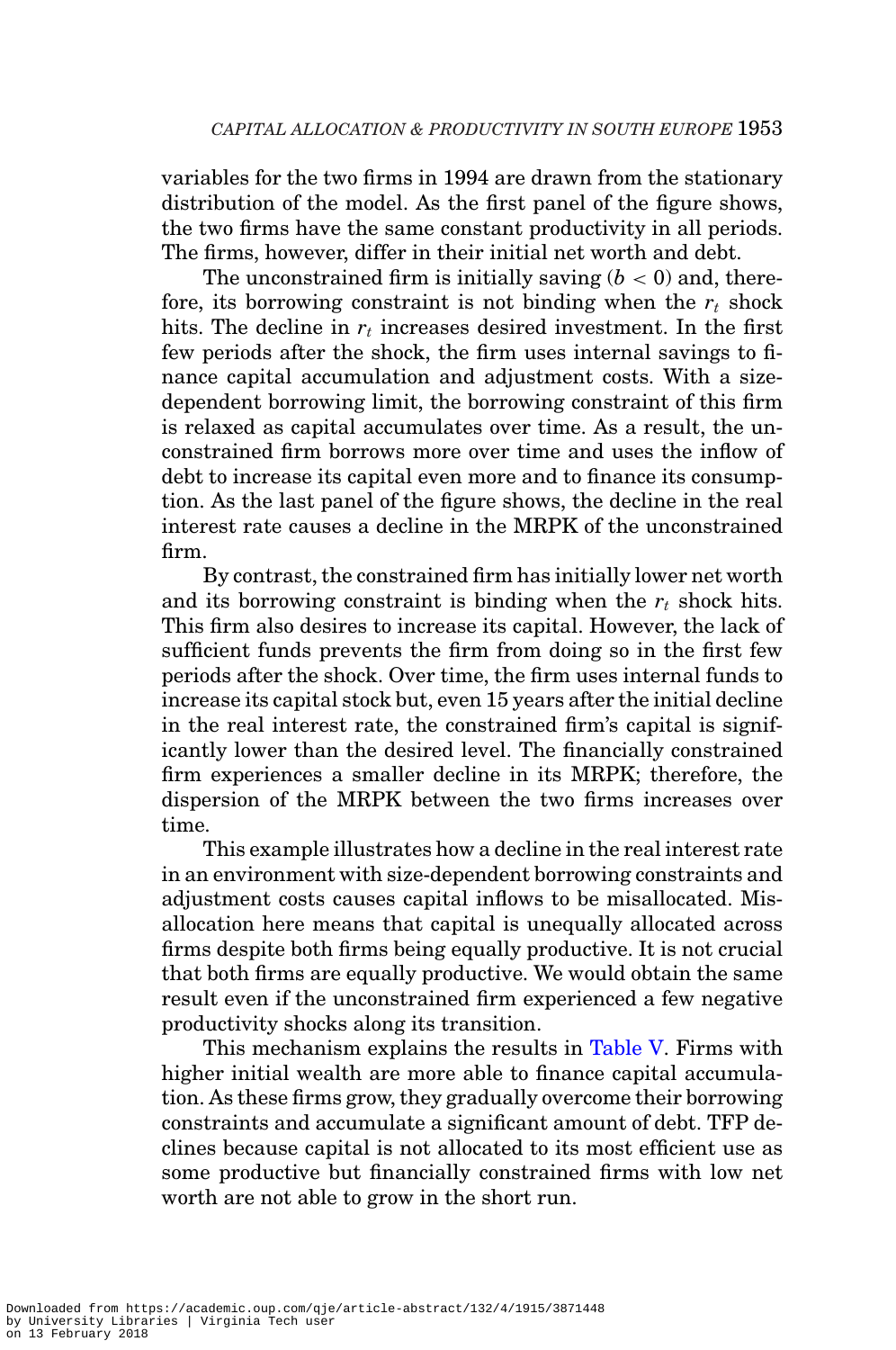<span id="page-39-1"></span>

FIGURE X MRPK Dispersion and Large Firms

We now provide direct evidence that supports this mechanism. We run the cross-sectional regression in the data:

(26)  
\n
$$
\frac{k_{is,07} - k_{is,99}}{k_{is,99}} = d_s + \beta_z \log (Z_{is,99}) + \beta_a \log(a_{is,99}) + \beta_{is,99}
$$
\n
$$
+ \beta_k \log(k_{is,99}) + u_{is}^k,
$$

<span id="page-39-0"></span>where the left-hand side denotes firm capital growth between 1999 and 2007. The result we want to emphasize is our estimate  $\beta_a = 0.17$  which implies that, conditional on initial productivity and capital, firms that in 1999 had a 1% higher net worth invested 0.17% more in capital by 2007. [Online Appendix](file:qje.oxfordjournals.org) E.2 shows that all estimated coefficients in regression [\(26\)](#page-39-0) are statistically significant.

Model HeF comes close to matching the relationship between initial net worth and subsequent capital accumulation in the data. Running the same regression in model-generated data yields an estimated coefficient of  $\beta_a^{\text{HeF}} = 0.21$ . To set a benchmark for this estimate, we report that the corresponding coefficients in the two nested models are quite different as we obtain  $\beta_a^{\text{NoF}} = -0.03$  and  $\beta^{\text{HoF}}_a = 0.11.$ 

At the core of the mechanism amplifying the misallocation of capital in our model is that larger firms are more likely than small firms to overcome their borrowing constraints. As a result, the increase in the dispersion of the MRPK should be found primarily between small and large firms and not within large firms. The left panel of [Figure X](#page-39-1) shows that in response to the decline in the real interest rate, MRPK dispersion does not increase in our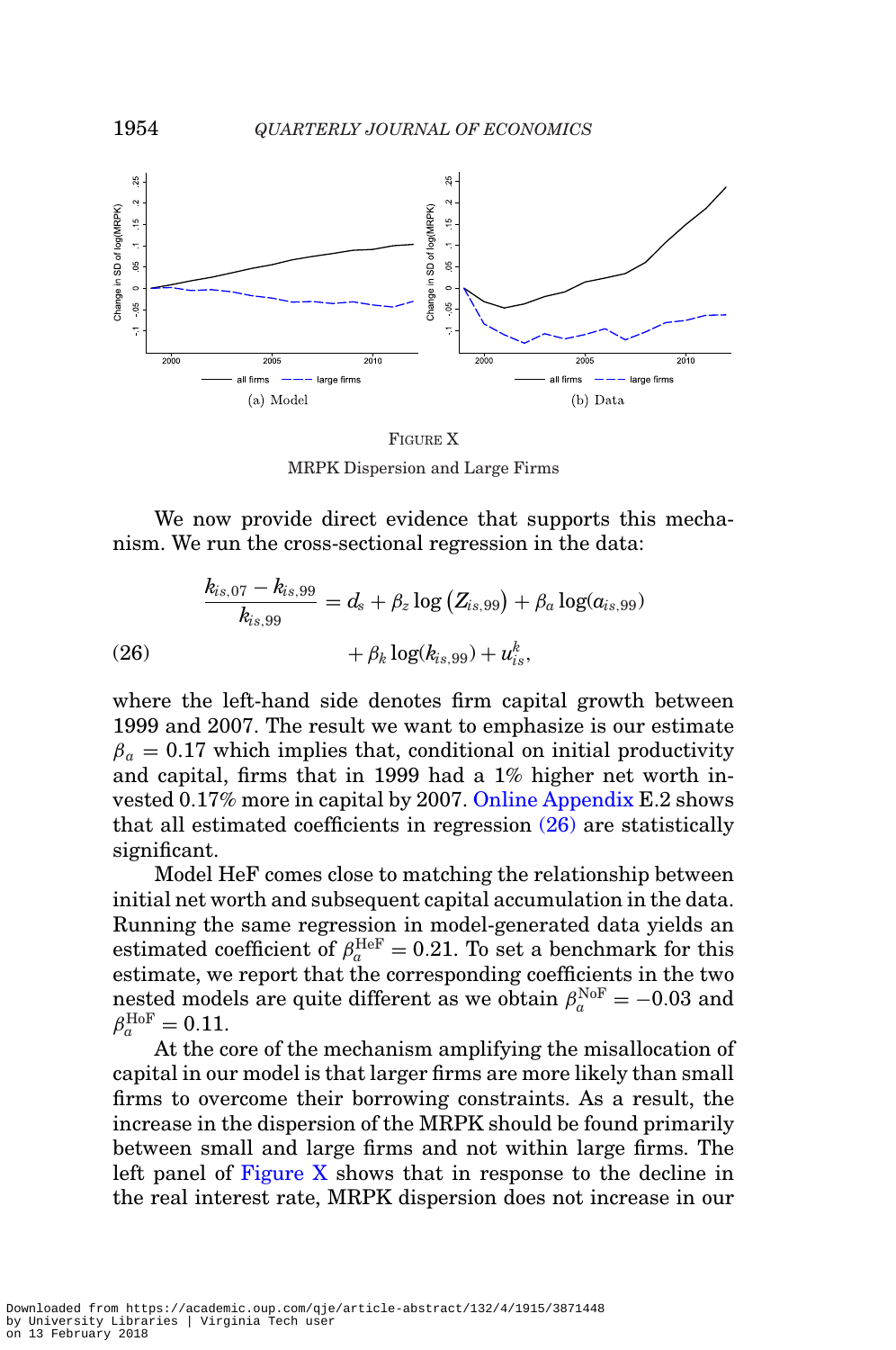model when we condition on the subsample of large firms. We define large firms as firms with capital in the top 5% of the capital distribution. The right panel confirms that in the data MRPK dispersion also does not increase in the subsample of large firms. This result highlights the importance of having smaller firms in the sample. $40$ 

## *VI.C. Impact of Misallocation on Aggregate Dynamics*

The inflow of capital in our model is associated with a deterioration in the allocation of resources across firms. We now ask what is the additional impact of this deterioration on aggregate dynamics following the decline in the real interest rate. To answer this question, we compare the transitional dynamics generated by the HeF model to the transitional dynamics generated by a model without financial frictions. This comparison allows us to isolate the effect of financial frictions on aggregate dynamics, holding constant the other two factors that generate MRPK dispersion (risk in capital accumulation and adjustment costs).

[Figure XI](#page-41-0) shows that the transitional dynamics in the HeF model with parameters  $(\psi, \lambda_0, \lambda_1) = (3.2, 0.98, 0.047)$  differ significantly from the transitional dynamics generated by a model without financial frictions and parameters  $(\psi, \lambda_0, \lambda_1) = (3.2, \infty,$  $\infty$ ). Output and capital grow by significantly less in the model with financial frictions. We also note an important difference in the initial growth of aggregate consumption. Consumption grows by substantially more in the model without financial frictions because permanent income grows by more in this model than in the HeF model. We conclude that in response to the decline in the real interest rate, there is an important quantitative effect of misallocation due to size-dependent financial frictions on the transitional dynamics of aggregate variables.[41](#page-40-1)

<span id="page-40-0"></span>40. We find a divergence in the change in MRPK dispersion between the whole sample and the subsample of large firms for various alternative definitions of large firms (firms in the top 1%, 3%, or 10% of the capital distribution or firms with more than 100 or 250 employees). We also note that we fail to detect significant increases in the MRPK dispersion in the ESEE data set that includes mostly large firms.

<span id="page-40-1"></span>41. Consistently with the findings of [Moll \(2014\)](#page-51-7) and [Midrigan and Xu \(2014\),](#page-51-6) in our model the TFP loss due to financial frictions in the stochastic steady state is small because firm productivity is a persistent process. Our baseline experiment is a decline in the real interest rate in a model with financial frictions, rather than a change in financial frictions per se. The decline in the real interest rate generates a loss in TFP along the transitional dynamics that is substantially larger than the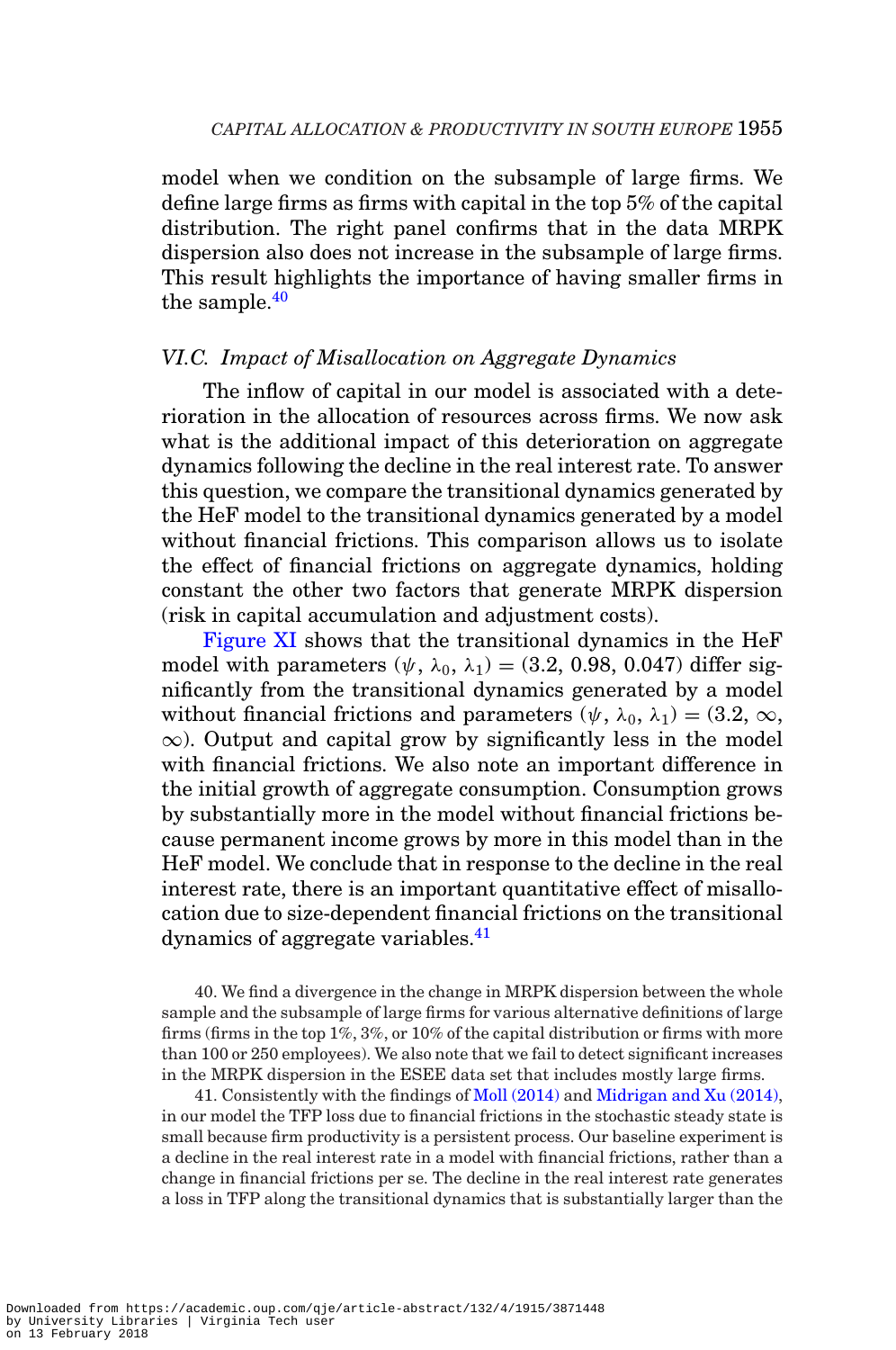<span id="page-41-0"></span>

#### FIGURE XI

Impact of Misallocation on Evolution of Aggregate Variables

#### *VI.D. Extensions*

We next present aggregate responses to the real interest rate decline in the nested models HoF and NoF and in various extensions of the baseline HeF model. We summarize our results in [Table VI.](#page-42-0) The first two rows of [Table VI](#page-42-0) repeat the aggregate responses in the data and the HeF model. For each extension, we present more details about the model environment, our choice of parameters, the firm-level moments, and metrics of model performance in [Online Appendix](file:qje.oxfordjournals.org) E.3.

*1. Models HoF and NoF.* Rows 3 and 4 of [Table VI](#page-42-0) show the responses of aggregate variables in the model with homogeneous frictions and the model without frictions. The most important result is that both models fail to generate any significant change in TFP and MRPK dispersion over time. This result is striking considering that the two models generate very different output and capital dynamics in response to the decline in the real interest

steady state TFP loss. Additionally, we show that there is a substantial impact of financial frictions on the transitional dynamics of aggregate variables in response to a decline in the real interest rate.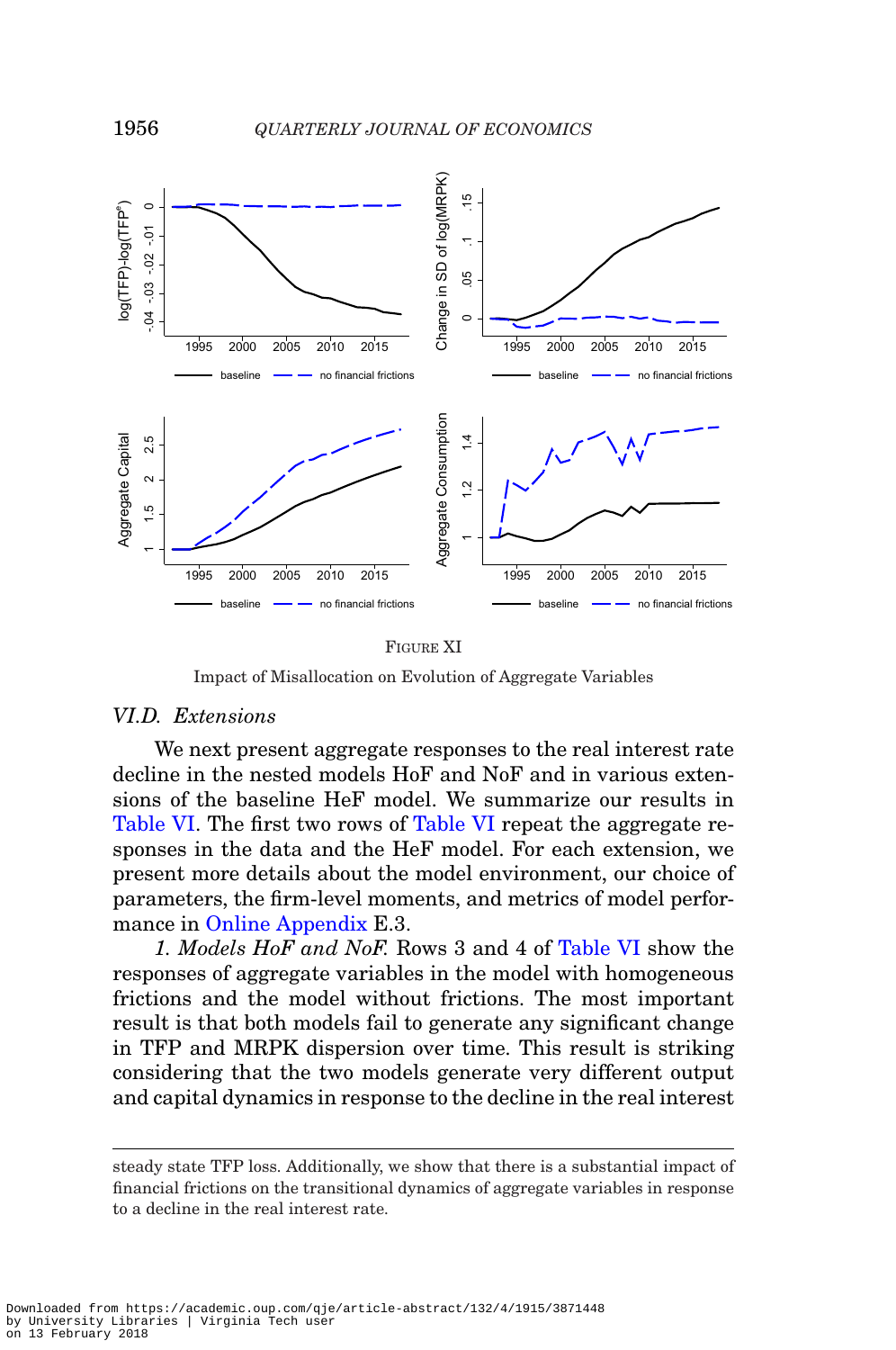<span id="page-42-0"></span>

|                            | $\triangle \wedge$ | $\Delta(Dispersion)$ | $\Delta$ log( $\lambda$ ) | $\Delta$ log K | $\frac{\Delta B}{\Delta K}$ |
|----------------------------|--------------------|----------------------|---------------------------|----------------|-----------------------------|
| 1. Data                    | $-0.031$           | 0.034                | 0.14                      | 0.22           | 1.28                        |
| 2. Heterogeneous frictions | $-0.023$           | 0.074                | 0.26                      | 0.38           | 1.24                        |
| 3. Homogeneous frictions   | 0.000              | 0.003                | 0.01                      | 0.01           | 0.86                        |
| 4. No frictions            | 0.000              | 0.002                | 0.27                      | 0.43           | 1.06                        |
| 5. Higher adjustment costs | $-0.019$           | 0.050                | 0.13                      | 0.22           | 0.88                        |
| 6. Exogenous labor wedges  | $-0.026$           | 0.057                | 0.27                      | 0.39           | 1.17                        |
| 7. Overhead labor          | $-0.023$           | 0.075                | 0.26                      | 0.38           | 1.24                        |
| 8. Unmeasured capital      | $-0.027$           | 0.048                | 0.31                      | 0.47           | 1.29                        |
| 9. Alternative $r$ process | $-0.018$           | 0.056                | 0.19                      | 0.28           | 1.25                        |

TABLE VI AGGREGATE RESPONSES: DATA VS. VARIOUS MODELS (1999–2007)

*Notes.* All changes are calculated between 1999 and 2007.  $\Delta\Lambda$  denotes the percentage point change in TFP relative to its efficient level, that is the difference between  $\log(\text{TFP}_{07}) - \log(\text{TFP}_{07}^e)$  and  $\log(\text{TFP}_{99}) \log(\text{TPP}_{99}^e)$ .  $\Delta(D \text{isperson})$  is the  $\Delta[\text{std. dev.}(\log(\text{MRPK}))]$ .  $\Delta \log(\sum y)$  is the change in the log of the sum of  $\frac{1}{\sqrt{B}}$  is the change in the log of and change in the log of aggregate capital.  $\frac{\Delta B}{\Delta K}$  is the change in aggregate debt between 1999 and 2007. divided by the change in the aggregate capital between 1999 and 2007

rate. Output and capital barely change in model HoF whereas they increase significantly in model NoF.

To understand the difference between the HeF and the HoF model, [Figure XII](#page-43-0) repeats in model HoF the example with the two firms first presented in [Figure IX](#page-37-1) for model HeF. We keep the scale of the axes the same between the two figures to ease the comparisons. [Figure XII](#page-43-0) shows muted differences in capital and debt accumulation between the two types of firms. Contrary to the HeF model, in the HoF model the initially unconstrained firm is not able to overcome its borrowing constraint over its transition. Therefore, capital and debt accumulation are relatively similar across firms. The small dispersion in firm outcomes explains why the HoF model fails to generate significant movements in TFP and MRPK dispersion following the decline in the real interest rate.

In response to the decline in the real interest rate, the NoF model generates significant capital and debt accumulation. In that respect, the NoF model is different from the HoF model. In the HoF model, most firms remain constrained and do not grow significantly. In the NoF model, all firms are unconstrained and grow significantly. Therefore, both models generate too little heterogeneity in firm capital and debt accumulation. This explains why both models fail to generate significant changes in TFP and MRPK dispersion over time.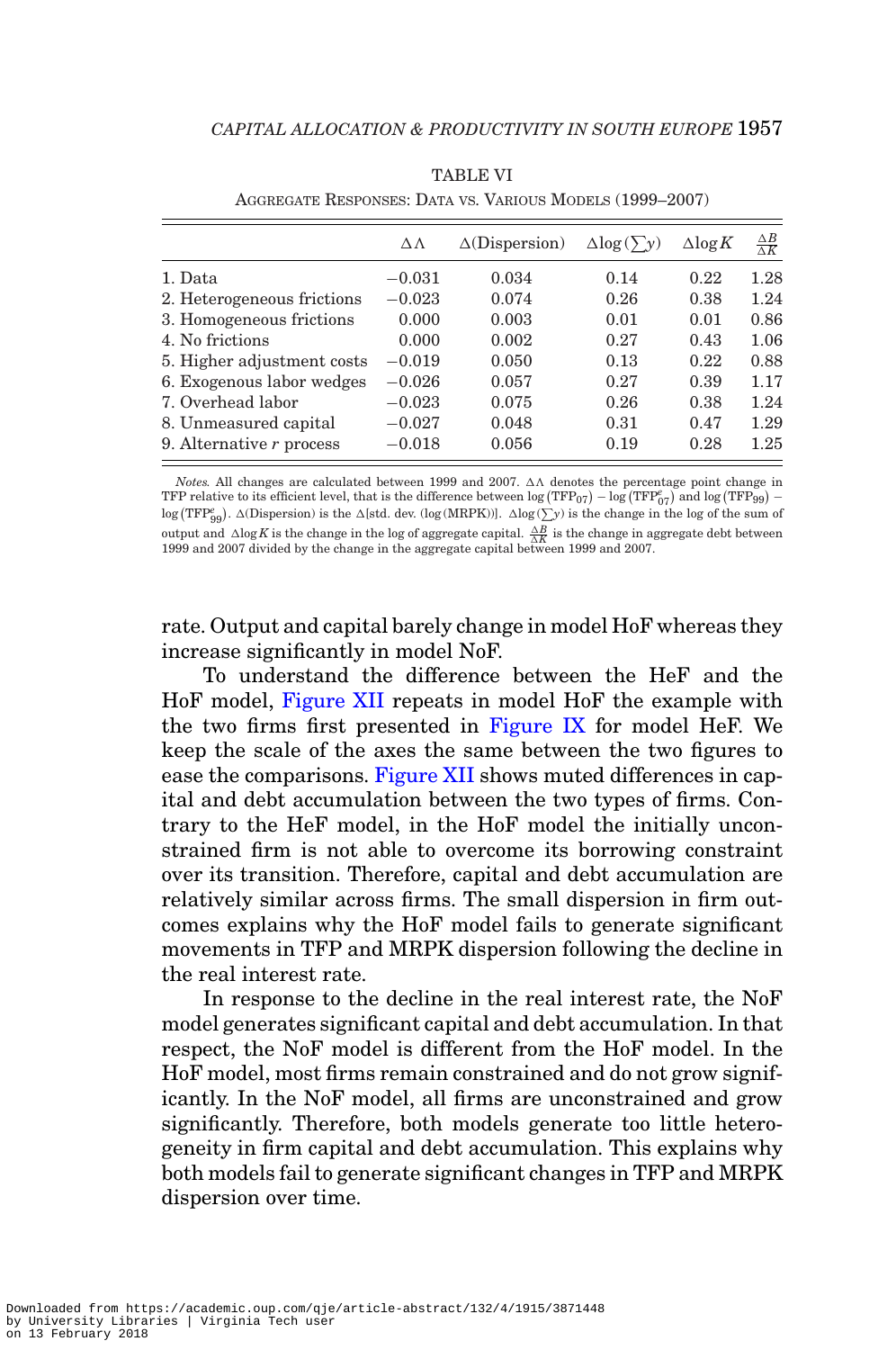<span id="page-43-0"></span>

FIGURE XII

Real Interest Rates and Misallocation: An Illustrative Example (HoF Model)

*2. Higher Adjustment Costs.* The baseline HeF model generates larger increases in aggregate output, capital, and debt relative to the data. The magnitude of these increases is directly affected by the parameter  $\psi$  that controls for the magnitude of adjustment costs in capital accumulation. In the baseline HeF model we choose  $\psi$  such that the model replicates the within-firm responsiveness of capital growth to productivity observed in the microdata. To examine the robustness of our conclusions to alternative calibration strategies, we now choose  $\psi = 7.6$  such that the model reproduces the increase in aggregate capital observed in the data. $42$ 

Row 5 of [Table VI](#page-42-0) shows that the model with higher adjustment costs generates a somewhat smaller decline in TFP relative to its efficient level than the baseline HeF model. The model with higher adjustment costs comes closer than the HeF model to matching the changes in MRPK dispersion, output, and debt

<span id="page-43-1"></span><sup>42.</sup> In the model with  $\psi = 7.6$ , the mean adjustment cost equals 1.8% of value added conditional on adjusting the capital stock, which is lower than the 2.8% we found with  $\psi = 3.2$ . This is because firms choose to adjust by less conditional on adjusting. With  $\psi = 7.6$ , the mean frequency of adjustment is 14%.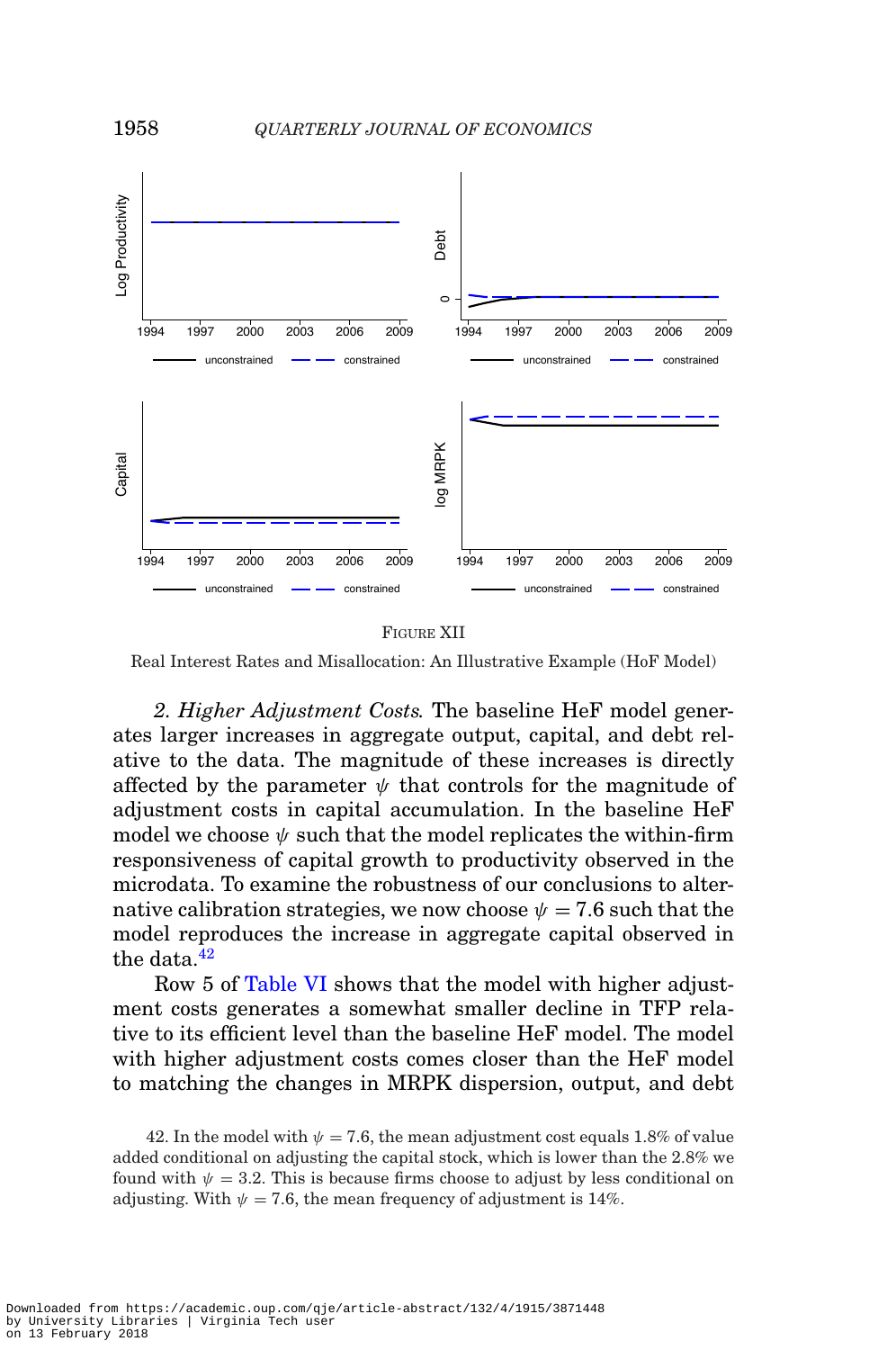observed in the data. We note, however, that the model with higher adjustment costs performs worse than the baseline HeF model in terms of matching firm-level moments (see [Online Appendix](file:qje.oxfordjournals.org) E.3).

*3. Exogenous Labor Wedges.* We now extend the baseline HeF model to allow for MRPL dispersion across firms. We begin our analysis with a model of MRPL dispersion arising from exogenous labor wedges. The labor wedge takes the form of a time-varying proportional tax that firms pay on their compensation to labor. The stochastic process for the labor wedge is independent of calendar time and, as a result, MRPL dispersion is constant in the model. We calibrate this process to match the standard deviation and the first-order autocorrelation of log (MRPL) in the firm-level data.

Row 6 of [Table VI](#page-42-0) shows that the model with exogenous labor wedges performs better than the baseline HeF model in terms of generating a larger decline in TFP relative to its efficient level and a smaller increase in the dispersion of the log (MRPK). The responses of aggregate output, capital, and debt are similar between the two models. We also note that the model with exogenous labor wedges performs roughly as well as the baseline model in terms of matching the micro moments in the data.

*4. Overhead Labor.* A model with overhead labor endogenously generates MRPL dispersion across firms. Such a model would, however, imply changes in MRPL dispersion over time in response to shocks. We, therefore, started with the simpler approach of specifying exogenous labor wedges at the firm level and assumed that the dispersion of these wedges is constant over time. To confirm the robustness of our results to the modeling choice that generates MRPL dispersion, we now adopt the production function in [Bartelsman, Haltiwanger, and Scarpetta \(2013\)](#page-50-0) given by  $y_{it} = Z_{it} k_{it}^{\alpha} (\ell_{it} - \phi_{\ell})^{1-\alpha}$ , where  $\phi_{\ell}$  denotes overhead labor. With this production function, the measured marginal revenue product of labor varies across firms and over time.

Row 7 of [Table VI](#page-42-0) shows that the model with overhead labor generates nearly identical aggregate responses as the baseline model. Overhead labor does not interact in a significant quantitative way with firm investment and debt decisions and, therefore, moments related to leverage, net worth, capital, and MRPK are similar between the model with overhead labor and the baseline model without MRPL dispersion.

*5. Unmeasured Capital.* The standard deviation of log (MRPK) in the baseline HeF model (0.26) is much lower than in the data (0.88). We incorporate measurement error in firms'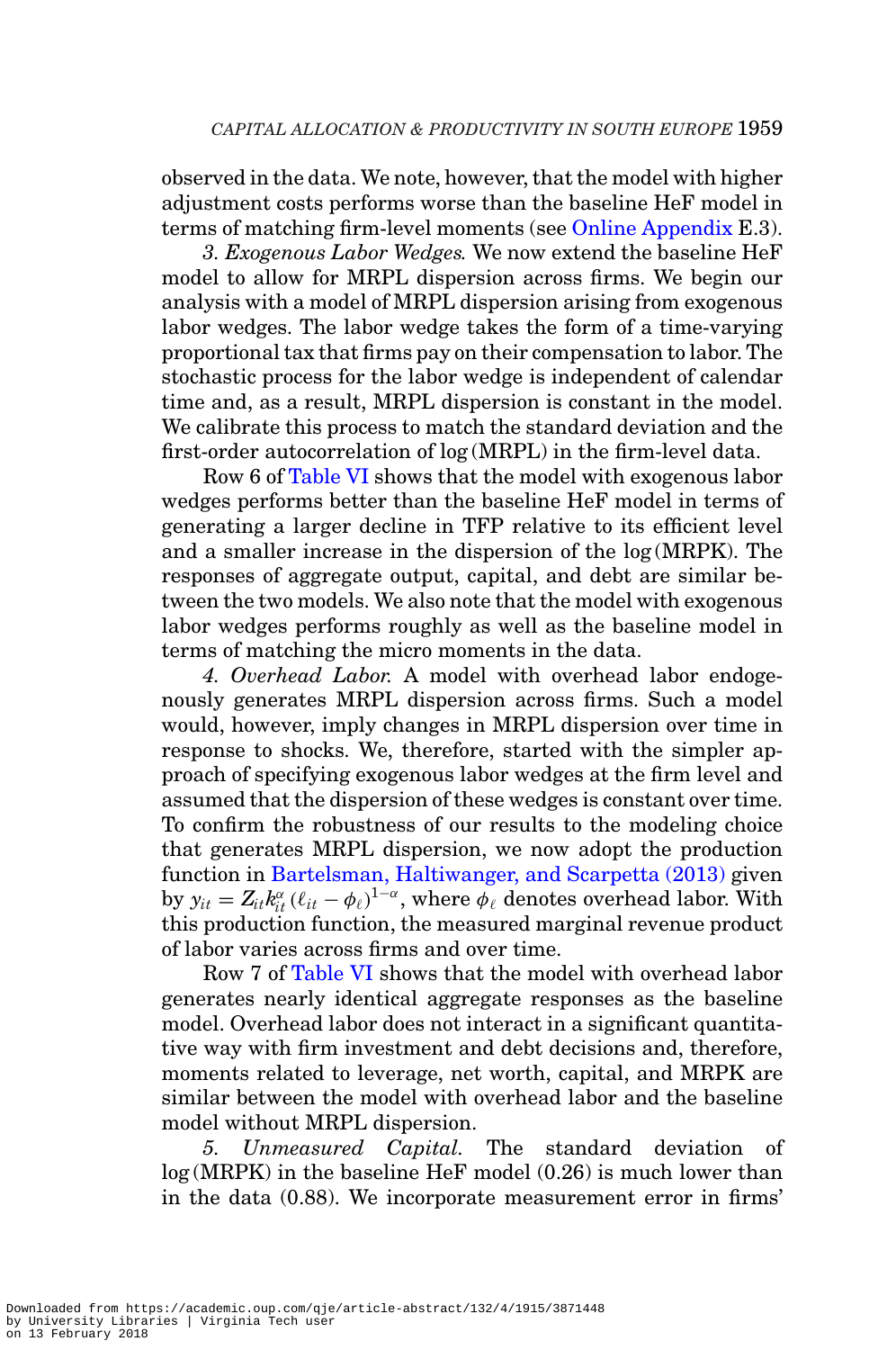capital in order to generate the higher level of MRPK dispersion in the data. We consider the production function  $y_{it}$  =  $Z_{it}\left(k_{it}+q_{it}\right)^\alpha \ell_{it}^{1-\alpha}, \text{ where } q_{it} \text{ denotes measurement error in firms'}$ capital reflecting, for example, unmeasured intangible assets or overhead capital in production.

Row 8 of [Table VI](#page-42-0) shows aggregate responses in the model with measurement error in capital. The model matches closer the observed changes in TFP relative to its efficient level and in the dispersion of the log (MRPK) than the baseline model. However, the model also generates a stronger response in aggregate output, capital, and debt. In terms of matching untargeted firm-level moments, the model with unmeasured capital performs similarly to the baseline model.

*6. Alternative r Process.* In the baseline HeF model, all changes in the real interest rate *rt* were unexpected to firms and perceived as permanent. We examine the robustness of our results to an alternative stochastic process for *rt*. We assume that the initial decline in  $r_t$  in 1994 was unexpected but that from that date on firms expect  $r_t$  to evolve according to an AR(1) pro- $\text{cess}, r_t = (1 - \rho^r)\bar{r} + \rho^r r_{t-1} + \sigma^r \epsilon_t^r$ , where  $\bar{r}$  denotes the mean real interest rate,  $\rho^r$  denotes the persistence of the process, and  $\sigma^r$ denotes the standard deviation of shocks to the real interest rate. Using data from our sample period, we estimate  $\bar{r} = 0.03$ ,  $\rho^r =$ 0.50, and  $\sigma^r = 0.009$ . We continue to feed into the model the path of *rt* shown in [Figure VII.](#page-26-0)

Row 9 of [Table VI](#page-42-0) shows that, relative to our baseline model, the model with the alternative process for  $r_t$  generates a somewhat smaller decline in TFP relative to its efficient level but comes closer to matching the change in MRPK dispersion observed in the data. The model also generates smaller responses of output, capital, and debt relative to the baseline model. Finally, firm-level moments generated by the model with the alternative  $r_t$  process are similar to those in the baseline model. Our conclusion is that changing the process for the real interest rate process does not affect significantly our results.

#### *VI.E. Other Shocks and Postcrisis Dynamics*

We next compare the decline in the real interest rate to other shocks in terms of their ability to generate changes in MRPK dispersion, TFP, and capital flows that resemble the changes observed in the data. We do not assess quantitatively the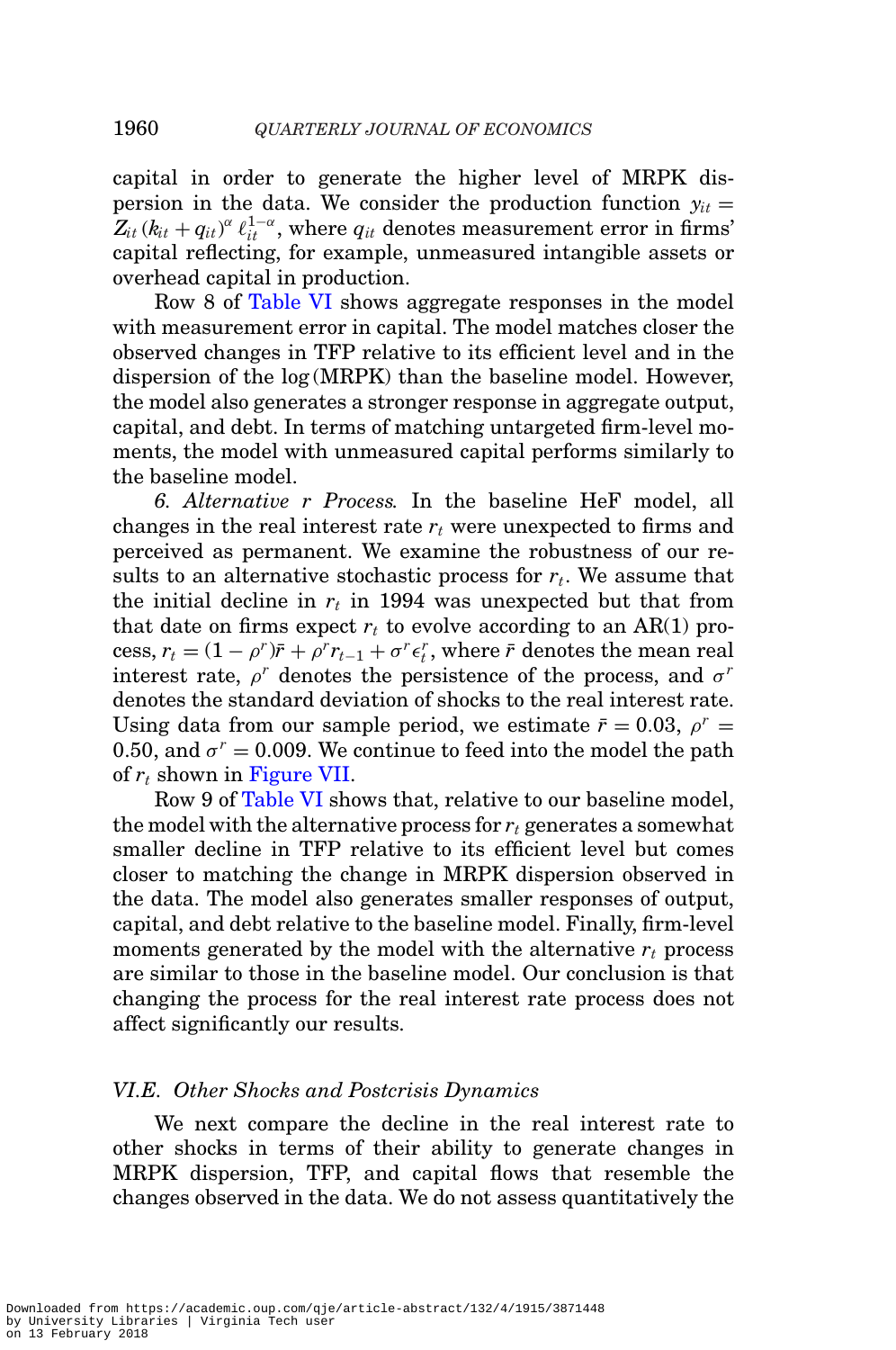<span id="page-46-0"></span>

|                                                                              | TFP | Std. dev. (log MRPK) $K$ $B-K$ |  |
|------------------------------------------------------------------------------|-----|--------------------------------|--|
| 1. Data (precrisis period)                                                   |     |                                |  |
| 2. Real interest rate decline $(\downarrow r)$                               |     |                                |  |
| 3. Financial liberalization ( $\uparrow \lambda_0$ or $\uparrow \lambda_1$ ) |     |                                |  |
| 4. Uncertainty decline $(\downarrow \sigma)$                                 |     |                                |  |
| 5. Data (postcrisis period)                                                  |     |                                |  |

TABLE VII AGGREGATE RESPONSES AND VARIOUS SHOCKS

performance of the model under these other shocks because we simply wish to make the qualitative point that the decline in the real interest rate generates directional responses of dispersion, TFP, and capital flows similar to those observed in the data whereas these other shocks do not.

[Table VII](#page-46-0) summarizes the results. In the precrisis period (row 1), we observe a decline in TFP relative to its efficient level, an increase in the dispersion of the return to capital, and capital inflows. As discussed before, our model with size-dependent financial frictions matches the dynamics of these variables over time (row 2).

It is often conjectured that countries in the South received large capital inflows following a financial liberalization associated with the euro convergence process. Row 3 of [Table VII](#page-46-0) evaluates the implications of such a development through the lens of our baseline HeF model. A financial liberalization episode in our model, modeled as a relaxation of the borrowing constraint (an increase in either  $\lambda_0$  or  $\lambda_1$ ), is associated with an increase in borrowing that allows previously constrained firms to increase their capital accumulation. Therefore, this shock captures the common view that the adoption of the euro was associated with capital inflows to the South.

The relaxation of the borrowing constraint generates a more efficient allocation of resources and is associated with increases in TFP relative to its efficient level and a decrease in the dispersion of the return to capital. This contradicts the key fact that capital inflows in Spain were accompanied by a decline in TFP relative to its efficient level and an increase in MRPK dispersion. The prediction that financial liberalization episodes are associated with increasing productivity is common in models with financial frictions (see, e.g., [Buera, Kaboski, and Shin 2011;](#page-50-5) Midrigan and Xu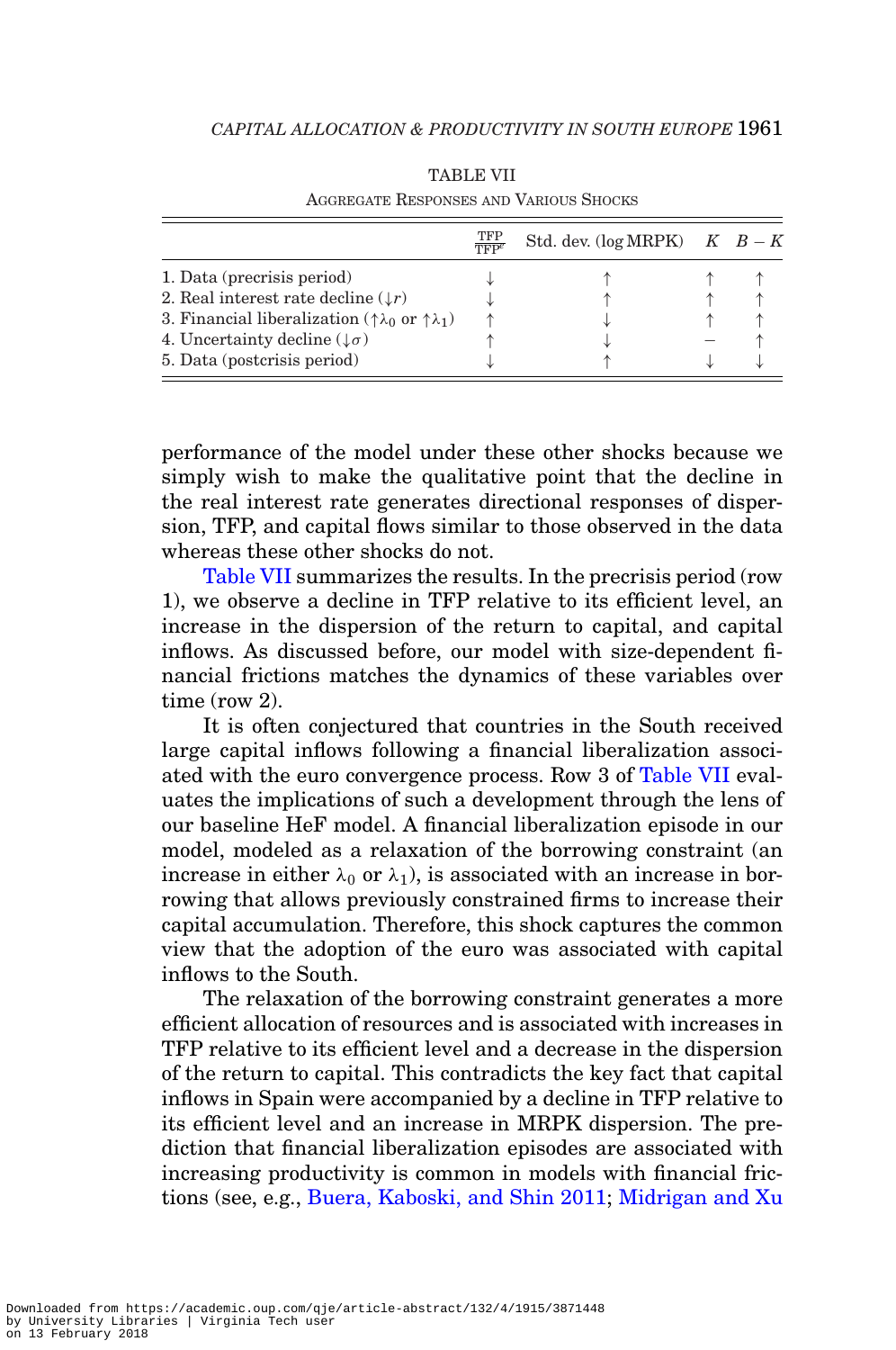$2014$ .<sup>[43](#page-47-0)</sup> While we do not deny that such a financial liberalization may have taken place, our results point out that the decline in the real interest rate is more important for understanding the evolution of productivity in Spain in the first few years after the adoption of the euro.<sup>[44](#page-47-1)</sup>

Can changes in the process governing firm productivity explain Spain's precrisis experience? In a model with risky capital accumulation and adjustment costs, a higher dispersion of productivity across firms leads to higher MRPK dispersion [\(Asker,](#page-50-1) [Collard-Wexler, and De Loecker 2014\)](#page-50-1). However, we find that the standard deviation of productivity shocks across firms,  $\sigma$ , was gen-erally decreasing between 1999 and 2007.<sup>[45](#page-47-2)</sup> As row 4 of [Table VII](#page-46-0) shows, a decrease in  $\sigma$  generates an increase in debt as the precautionary saving motive weakens but is associated with a lower dispersion of MRPK and a higher TFP relative to its efficient level.

To summarize, our model shows that the decline in the real interest rate generates dynamics in capital flows, dispersion, and TFP that resemble the dynamics observed in the data. Changes in financial frictions or in the productivity process are not able to match even qualitatively the trends observed in the data between 1999 and 2007.[46](#page-47-3)

<span id="page-47-0"></span>43. The directional response of the dispersion of the log (MRPK) to various shocks is a general feature of these models with financial frictions and not an artifact of specific features of our model. In [Online Appendix](file:qje.oxfordjournals.org) F we examine a similar model to [Midrigan and Xu \(2014\),](#page-51-6) [Moll \(2014\),](#page-51-7) and [Buera and Moll \(2015\)](#page-50-4) without a size-dependent borrowing constraint, risky capital accumulation, and adjustment costs. Within this simpler environment, we derive closed-form solutions for the response of the dispersion of the log (MRPK) to various shocks and show that all responses have the same sign as the responses generated by our richer model.

<span id="page-47-1"></span>44. Our results relate to [Aoki, Benigno, and Kiyotaki \(2010\)](#page-50-13) who develop a model in which financial liberalization may lead to a decline in TFP. With an underdeveloped financial system, TFP in their model declines because capital inflows are intermediated by unproductive entrepreneurs who expand relative to productive entrepreneurs.

<span id="page-47-2"></span>45. To obtain idiosyncratic productivity shocks, we follow [Bloom et al. \(2012\)](#page-50-2) and estimate the firm-level  $AR(1)$  process shown in [equation \(23\).](#page-27-3) We find that the dispersion of productivity shocks is decreasing between 1999 and 2007 using either the productivity measure  $\log \hat{Z}$  estimated with the [Wooldridge \(2009\)](#page-52-4) extension of the [Levinsohn and Petrin \(2003\)](#page-51-19) methodology or the productivity measure  $\log \bar{Z}$ defined in [equation \(11\).](#page-17-2) We find these patterns both in the permanent sample and the full sample of firms.

<span id="page-47-3"></span>46. An increase in the mean level of firm productivity or demand  $Z<sup>A</sup>$  generates an increase in capital accumulation, a higher dispersion of the MRPK, and lower TFP relative to its efficient level. However, the increase in *ZA* would generate an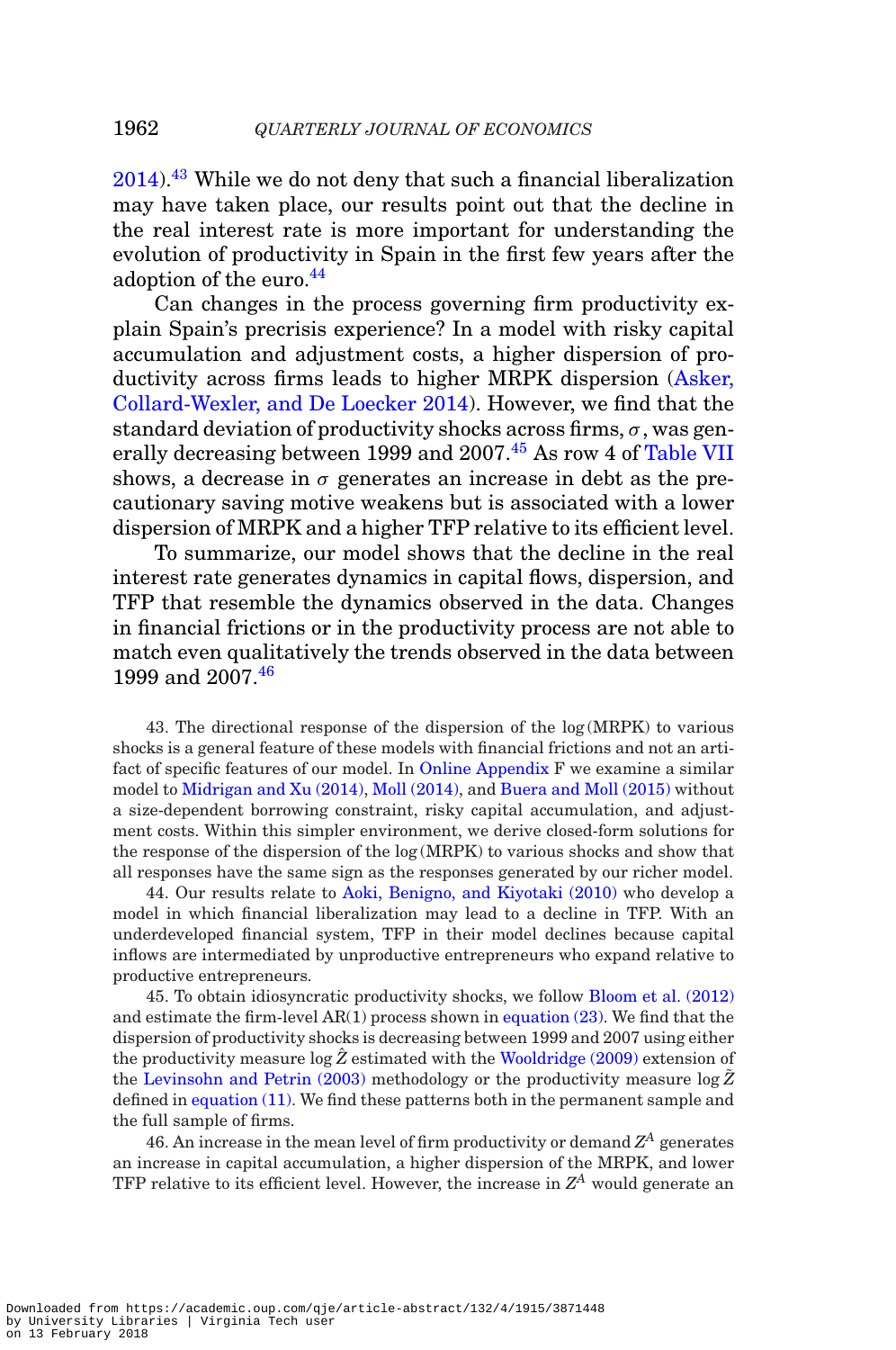Uncertainty and deleveraging are likely to be important factors in the postcrisis period between 2008 and 2012. In [Section III](#page-10-1) we documented an acceleration of the increase in the dispersion of the log (MRPK) in the postcrisis period and a continuation of the decline in TFP relative to its efficient level. Further, row 5 of [Table VII](#page-46-0) shows a reversal of capital flows during the postcrisis period. While some changes in dispersion and TFP can plausibly reflect transitional dynamics from the decline in the real interest rate, the reversal of capital flows implies an important role for other shocks during the postcrisis period. Indeed, we find that the dispersion of productivity shocks  $\sigma$  increased sharply after 2007. Additionally, borrowing constraints were tightened during the crisis. As rows 3 and 4 of [Table VII](#page-46-0) show, an increase in  $\sigma$ and a decline in  $\lambda_0$  or  $\lambda_1$  lead to capital outflows, higher MRPK dispersion, and lower TFP relative to its efficient level. We leave for future research an evaluation of the quantitative role of uncertainty and deleveraging shocks for the postcrisis dynamics.

#### VII. EVIDENCE FROM OTHER EURO COUNTRIES

In this section we extend parts of our empirical analyses to Italy (1999–2012), Portugal (2006–2012), Germany (2006– 2012), France (2000–2012), and Norway (2004–2012). In [Online](file:qje.oxfordjournals.org) [Appendix](file:qje.oxfordjournals.org) A we present coverage statistics and the size distribution of firms for all countries. The coverage is high and averages from roughly 60% to more than 90% of the coverage observed in Eurostat. The exception is Germany, for which we have roughly one-third of the wage bill starting in 2006. As with the case of Spain, our sample for other countries is also broadly representative in terms of contributions of small and medium-sized firms to economic activity.

We present the trends in dispersion of factor returns and TFP losses in [Online Appendix](file:qje.oxfordjournals.org) G. The conclusion emerging from this analysis is that countries in the South share some similar trends in the MRPK dispersion and the TFP loss due to misallocation. By contrast, these trends differ significantly in the North. Specifically, we find a significant increase in the standard deviation of log (MRPK) in Spain and Italy before the crisis. During the same period, France experienced a smaller increase. We

increase in the level of TFP, which contradicts the fact that TFP in the data did not increase.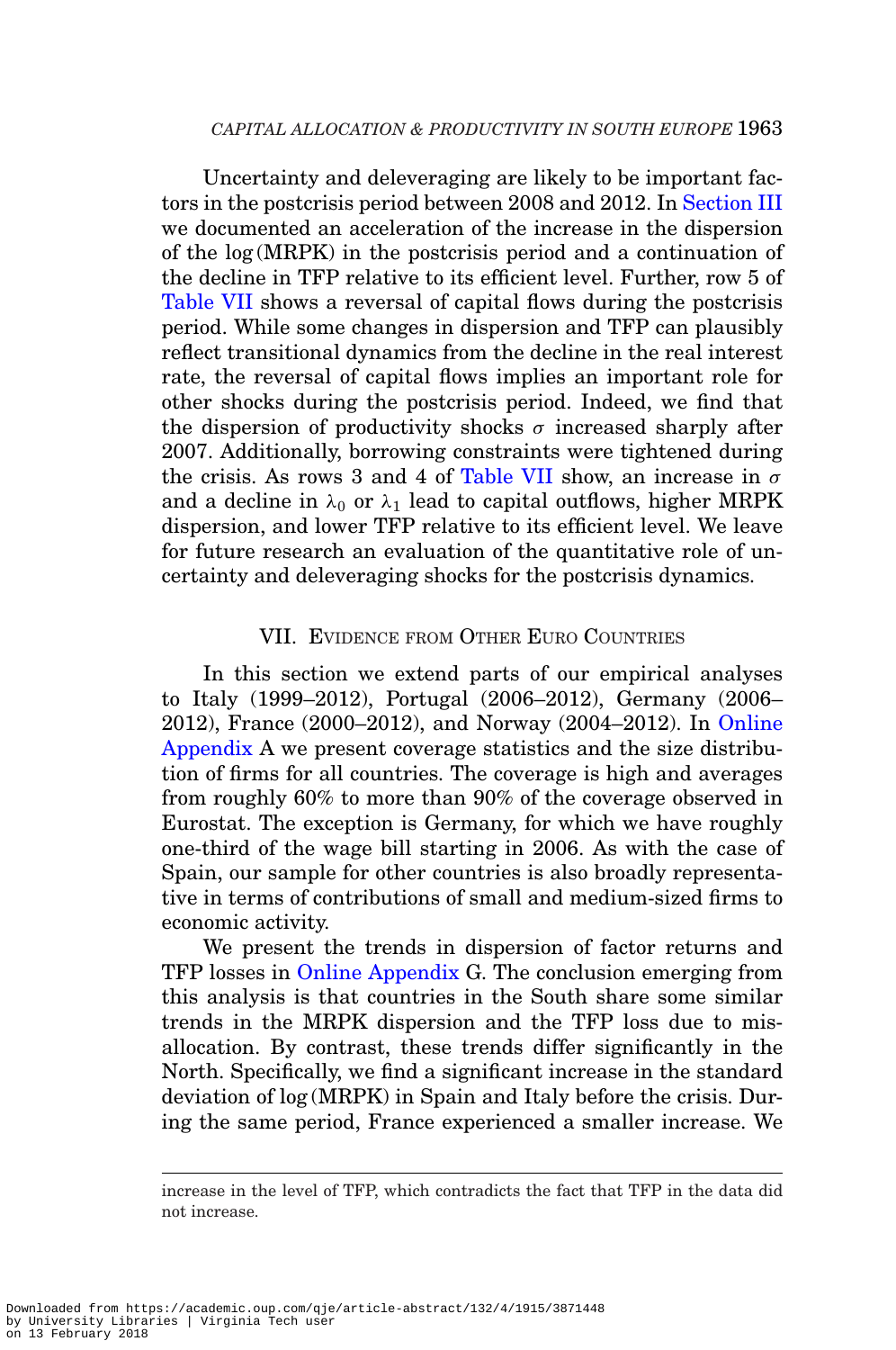document significant increases in the dispersion of the log (MRPK) in all countries of the South during and after the crisis. By contrast, we do not observe such trends in the North. In addition, we do not see significant changes in the dispersion of the log (MRPL) in any country in our sample. This holds both during the precrisis period and during the postcrisis period. Finally, similarly to Spain, we observe significant declines in log (TFP) in Italy's full sample throughout the period, in Italy's permanent sample during the crisis, and in Portugal's permanent sample that mostly covers the crisis period. We do not observe trend declines in Germany, France, or Norway.

#### VIII. CONCLUSIONS

The aim of this article is to shed light on the joint dynamics of capital flows, dispersion of factor returns, and productivity in South Europe following the adoption of the euro. The first contribution of our work is to bring empirical evidence on the dynamics of misallocation over time. Employing a large and representative sample of Spanish manufacturing firms, we document a significant increase in MRPK dispersion over time and a decline in TFP relative to its efficient level. Interestingly, we do not find an important role for a changing dispersion of the returns to labor.

Our second contribution is to link patterns of capital misallocation at the micro level to firm-level financial decisions and to the macroeconomic implications of financial frictions. We have developed a model with heterogeneous firms, financial frictions that depend on firm size, and capital adjustment costs that matches closely various moments estimated from production and balance sheet data. Using this calibrated model, we illustrate how the decline in the real interest rate that started in the early to mid-1990s generates transitional dynamics that are similar to the dynamics of MRPK dispersion, TFP relative to its efficient level, and capital flows during the precrisis period.

Finally, we have documented that trends in the dispersion of the return to capital and in productivity losses from misallocation differ significantly between countries in South Europe and countries in the North. We find these differences suggestive, given that firms in the South are likely to operate in less well-developed financial markets. A more complete analysis of the differences between the South and the North remains a promising avenue for future research.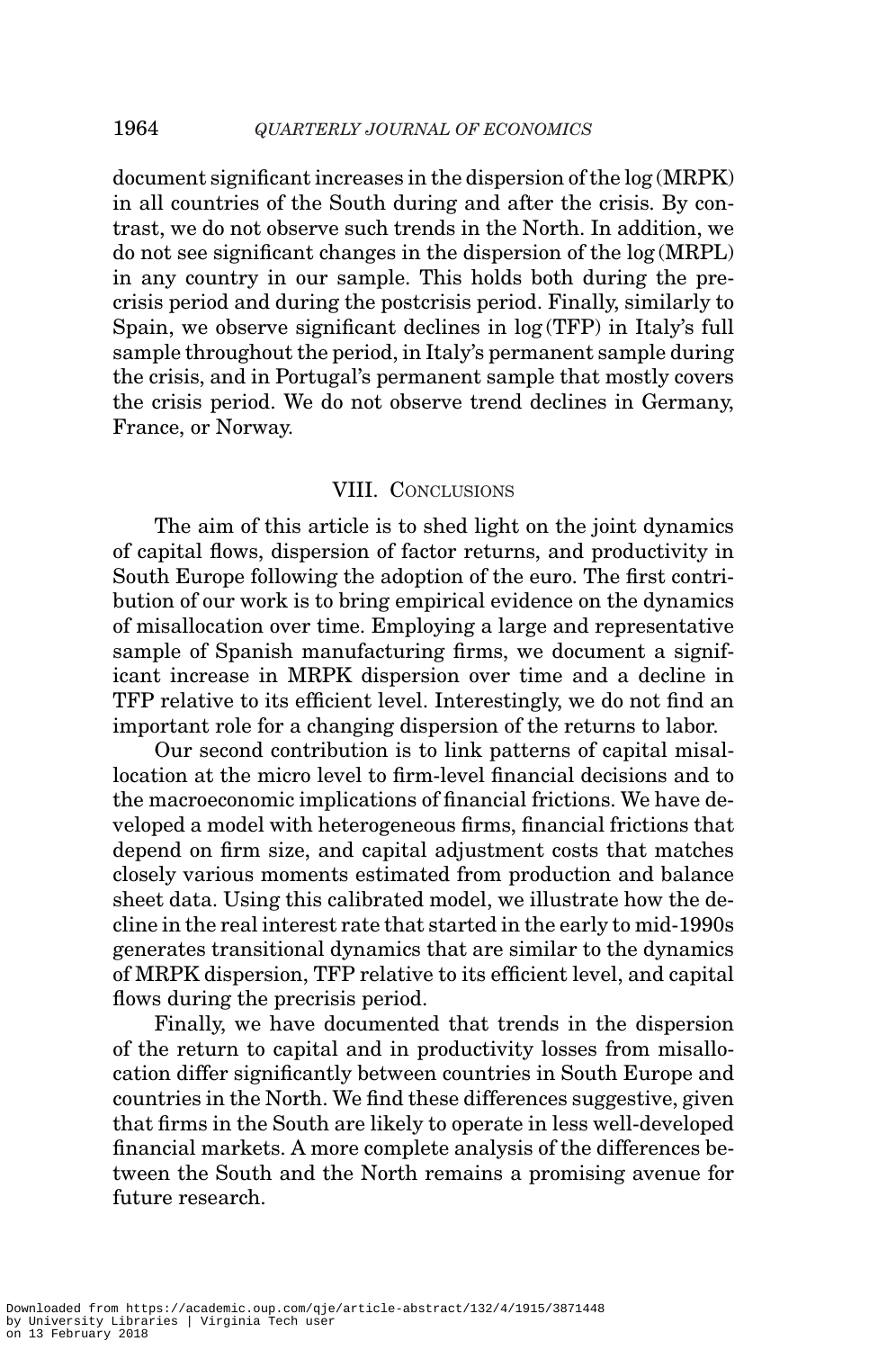HARVARD UNIVERSITY AND NBER UNIVERSITY OF MARYLAND, NBER, AND CEPR UNIVERSITY OF MINNESOTA, FRB OF MINNEAPOLIS, AND NBER ESADE – UNIVERSITAT RAMON LLULL

#### SUPPLEMENTARY MATERIAL

An [Online Appendix](file:qje.oxfordjournals.org) for this article can be found at *[The Quar](https://academic.oup.com/qje/article-lookup/doi/10.7910/DVN/FGRWIG/qje/qjx024#supplementarydata)[terly Journal of Economics](https://academic.oup.com/qje/article-lookup/doi/10.7910/DVN/FGRWIG/qje/qjx024#supplementarydata)* online. Data and code replicating the tables and figures in this paper can be found in Gopinath, Kalemli- $Ozcan$ , Karabarbounis, and Villegas-Sanchez  $(2017)$ , in the Harvard Dataverse, [doi:10.7910/DVN/FGRWIG.](http://dx.doi.org/10.7910/DVN/FGRWIG)

#### **REFERENCES**

- <span id="page-50-11"></span>Ackerberg, Daniel, Kevin Caves, and Garth Frazer, "Identification Properties of Recent Production Function Estimators," *Econometrica*, 83 (2015), 2411– 2451.
- <span id="page-50-13"></span>Aoki, Kosuke, Gianluca Benigno, and Nobuhiro Kiyotaki, "Adjusting to Capital Account Liberalization," CEP Working Paper no. 1014, 2010.
- <span id="page-50-10"></span>Arellano, Cristina, Yan Bai, and Jing Zhang, "Firm Dynamics and Financial Development," *Journal of Monetary Economics*, 59 (2012), 533–549.
- <span id="page-50-1"></span>Asker, John, Allan Collard-Wexler, and Jan De Loecker, "Dynamic Inputs and Resource (Mis)Allocation," *Journal of Political Economy*, 122 (2014), 1013– 1063.
- <span id="page-50-12"></span>Bachmann, Rudiger, Ricardo Caballero, and Eduardo Engel, "Aggregate Implications of Lumpy Investment: New Evidence and a DSGE Model," *American Economic Journal: Macroeconomics*, 5 (2013), 29–67.
- <span id="page-50-3"></span>Banerjee, Abhijit, and Esther Duflo, "Growth Theory through the Lens of Development Economics," in *Handbook of Economic Growth*, P. Aghion and S. Durlauf, eds. (Amsterdam: Elsevier, 2005).
- <span id="page-50-0"></span>Bartelsman, Eric, John Haltiwanger, and Stefano Scarpetta, "Cross-Country Differences in Productivity: The Role of Allocation and Selection," *American Economic Review*, 103 (2013), 305–334.
- <span id="page-50-7"></span>Benigno, Gianluca, and Luca Fornaro, "The Financial Resource Curse," *Scandinavian Journal of Economics*, 116 (2014), 58–86.
- <span id="page-50-6"></span>Blanchard, Olivier, "Adjustment within the Euro: The Difficult Case of Portugal," *Portuguese Economic Journal*, 6 (2007), 1–21.
- <span id="page-50-2"></span>Bloom, Nicholas, Max Floetotto, Nir Jaimovich, Itay Saporta-Eksten, and Stephen Terry, "Really Uncertain Business Cycles," NBER Working Paper no. 18245, 2012.
- <span id="page-50-5"></span>Buera, Francisco, Joseph P. Kaboski, and Yongseok Shin, "Finance and Development: A Tale of Two Sectors," *American Economic Review*, 101 (2011), 1964– 2002.
- <span id="page-50-4"></span>Buera, Francisco, and Benjamin Moll, "Aggregate Implications of a Credit Crunch: The Importance of Heterogeneity," *American Economic Journal: Macroeconomics*, 7 (2015), 1–42.
- <span id="page-50-9"></span>Buera, Francisco, and Yongseok Shin, "Productivity Growth and Capital Flows: The Dynamics of Reforms," *American Economic Journal: Macroeconomics*, (2016), Forthcoming.
- <span id="page-50-8"></span>Cette, Gilbert, John Fernald, and Benoit Mojon, "The Pre-Great Recession Slowdown in Productivity," *European Economic Review*, 88 (2016), 3–20.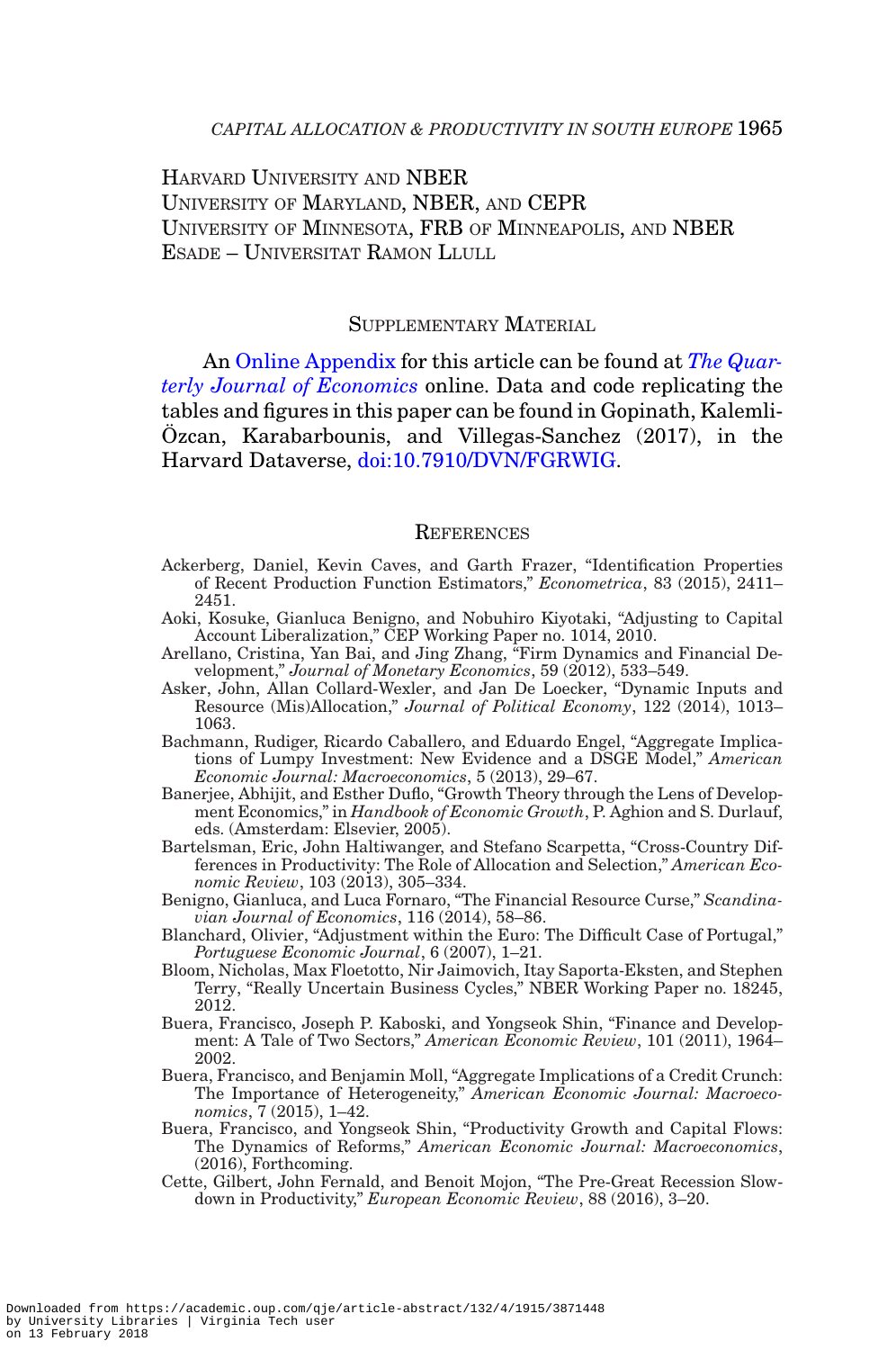- <span id="page-51-8"></span>Dias, Daniel, Carlos Marques, and Christine Richmond, "Misallocation and Productivity in the Lead Up to the Eurozone Crisis," Working Paper, Bank of Portugal, 2014.
- <span id="page-51-16"></span>European Central Bank, "Survey on the Access to Finance of Small and Medium-Sized Enterprises in the Euro Area," ECB Report, 2013.
- <span id="page-51-13"></span>Fernald, John, and Brent Neiman, "Growth Accounting with Misallocation: Or, Doing Less with More in Singapore," *American Economic Journal: Macroeconomics*, 3 (2011), 29–74.
- <span id="page-51-10"></span>Fernandez-Villaverde, Jesus, Luis Garicano, and Tano Santos, "Political Credit Cycles: The Case of the Eurozone," *Journal of Economic Perspectives*, 27 (2013), 145–166.
- <span id="page-51-12"></span>Foster, Lucia, John Haltiwanger, and Chad Syverson, "Reallocation, Firm Turnover, and Efficiency: Selection on Productivity or Profitability?" *American Economic Review*, 98 (2008), 394–425.
- <span id="page-51-9"></span>Garcia-Santana, Manuel, Enrique Moral-Benito, Josep Pijoan-Mas, and Roberto Ramos, "Growing Like Spain: 1995–2007," Working Paper, Bank of Spain, 2016.
- <span id="page-51-15"></span>Gilchrist, Simon, Jae Sim, and Egon Zakrajsek, "Misallocation and Financial Mar- ˘ ket Frictions: Some Direct Evidence from the Dispersion in Borrowing Costs," *Review of Economic Dynamics*, 16 (2013), 159–176.
- Gopinath, Gita, Sebnem Kalemli-Ozcan, Loukas Karabarbounis, and Carolina Villegas-Sanchez, "Replication Data for: 'Capital Allocation and Productivity in South Europe'," *Harvard Dataverse*, (2017), doi:10.7910/DVN/FGRWIG.
- <span id="page-51-14"></span>Guner, Nezih, Gustavo Ventura, and Yi Xu, "Macroeconomic Implications of Size-Dependent Policies," *Review of Economic Dynamics*, 11 (2008), 721–744.
- <span id="page-51-0"></span>Hsieh, Chang-Tai, and Peter Klenow, "Misallocation and Manufacturing TFP in China and India," *Quarterly Journal of Economics*, 124 (2009), 1403–1448.
- <span id="page-51-20"></span>Hsieh, Chang-Tai, and Benjamin Olken, "The Missing "Missing Middle," *Journal of Economic Perspectives*, 28 (2014), 89–108.
- <span id="page-51-18"></span>Johnson, Simon, and Todd Mitton, "Cronyism and Capital Controls: Evidence from Malaysia," *Journal of Financial Economics*, 67 (2003), 351–392.
- <span id="page-51-11"></span>Kalemli-Ozcan, Sebnem, Bent Sorensen, Carolina Villegas-Sanchez, Vadym ¨ Volosovych, and Sevcan Yesiltas, "How to Construct Nationally Representative Firm Level Data from the ORBIS Global Database," NBER Working Paper no. 21558, 2015.
- <span id="page-51-4"></span>Kehrig, Matthias, "The Cyclical Nature of the Productivity Distribution," Working Paper, University of Texas at Austin, 2015.
- <span id="page-51-17"></span>Khwaja, Asim, and Atif Mian, "Do Lenders Favor Politically Connected Firms? Rent Provision in an Emerging Financial Market," *Quarterly Journal of Economics*, 120 (2005), 1371–1411.
- <span id="page-51-1"></span>Kiyotaki, Nabuhiro, and John Moore, "Credit Cycles," *Journal of Political Economy*, 105 (1997), 211–248.
- <span id="page-51-21"></span>Lagos, Ricardo, "A Model of TFP," *Review of Economic Studies*, 73 (2006), 983– 1007.
- <span id="page-51-3"></span>Larrain, Mauricio, and Sebastian Stumpner, "Financial Reforms and Aggregate Productivity: The Microeconomic Channels," Working Paper, Columbia University, 2013.
- <span id="page-51-19"></span>Levinsohn, James, and Amil Petrin, "Estimating Production Functions Using Inputs to Control for Unobservables," *Review of Economic Studies*, 70 (2003), 317–342.
- <span id="page-51-5"></span>Mendoza, Enrique, "Sudden Stops, Financial Crises and Leverage," *American Economic Review*, 100 (2010), 1941–1966.
- <span id="page-51-6"></span>Midrigan, Virgiliu, and Daniel Yi Xu, "Finance and Misallocation: Evidence from Plant-Level Data," *American Economic Review*, 104 (2014), 422–458.
- <span id="page-51-7"></span>Moll, Benjamin, "Productivity Losses from Financial Frictions: Can Self-Financing Undo Capital Misallocation?," *American Economic Review*, 104 (2014), 3186– 3221.
- <span id="page-51-2"></span>Oberfield, Ezra, "Productivity and Misallocation During a Crisis: Evidence from the Chilean Crisis of 1982," *Review of Economic Dynamics*, 16 (2013), 100–119.